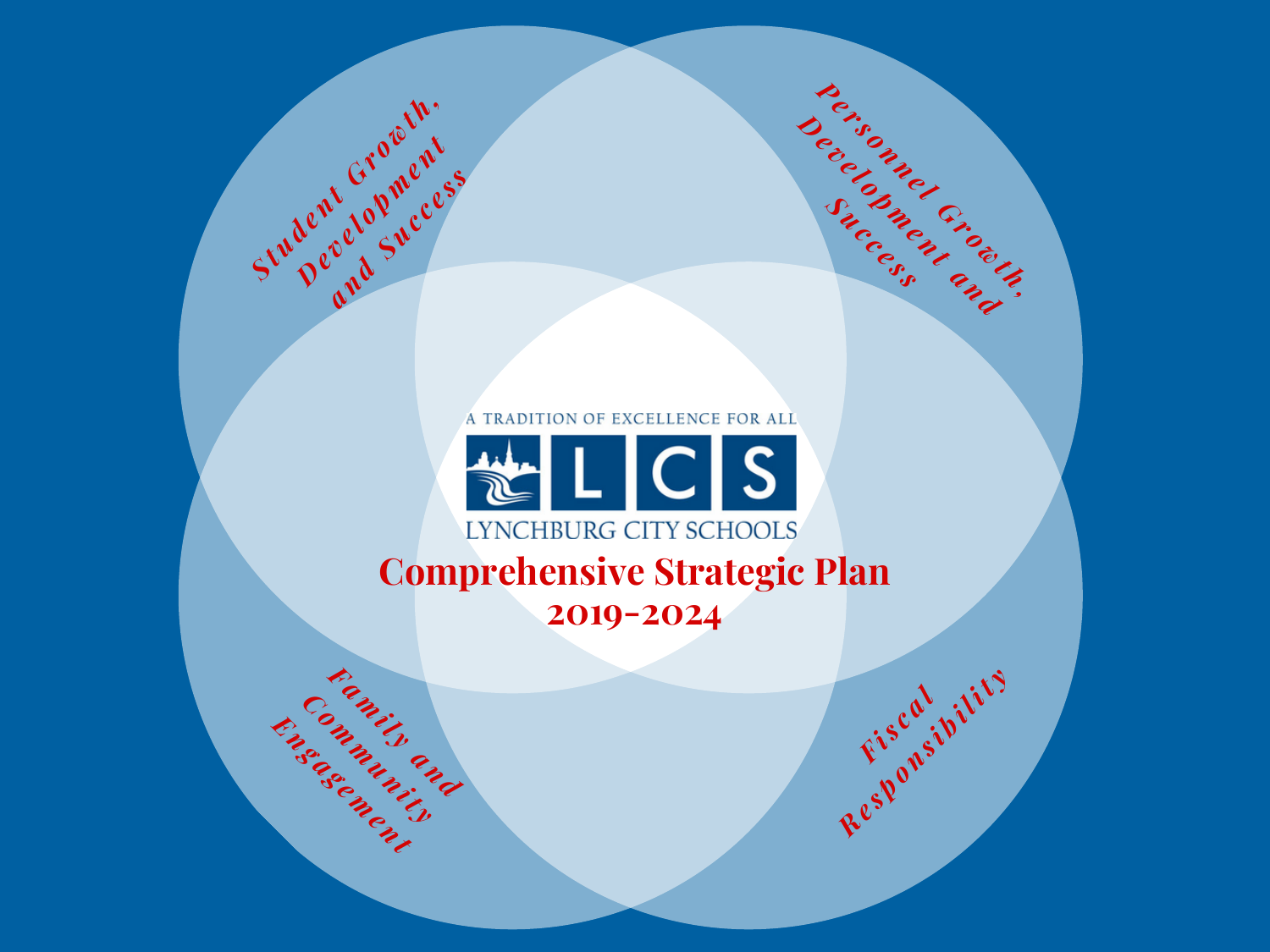

#### **Introduction/Executive Summary:**

The Lynchburg City School Board and division administration are committed to fulfilling the vision of, "Every Child, By Name and By Need to Graduation." The Lynchburg City Schools 2019-2024 Comprehensive Strategic Plan focus areas reflect a pathway to address critical needs to ensure academic growth, development, and success, for students and personnel. Lynchburg City Schools recognizes the importance of family and community engagement as well as fiscal responsibility to accomplish our vision and have set goals that are inclusive of these imperative components.

As the division strives to continue with our "Tradition of Excellence," we have also focused on "Leading with Care." Prior to the development of the Comprehensive Strategic Plan, "Community Conversations" were held to provide a voice to our stakeholders and receive feedback and concerns. We recognize the significance of providing genuine care, inclusiveness, and equity for our students, staff, families, and community. Having avenues and goals in place that support care, self-care, and equity, build strong foundations that can be depended on and built upon throughout our students' educational career and life. These strong foundations not only benefit our students and set them up for success, it benefits our community as well.

Lynchburg City Schools is home to a diverse intellectual population of students, staff, families and community. Goals for the 2019-2024 Comprehensive Strategic Plan have been created with determination to encompass all of our exemplary individuals, their needs, and play a positive role in their respective successful and productive futures.

#### **The Lynchburg City Schools 2019-2024 Comprehensive Plan Goals are as follows:**

*Goal 1 - [Student Growth, Development and Success:](#page-5-0)* LCS affirms that all students are challenged and are actively engaged through a variety of academic pathways, resulting in successful outcomes for post graduate education, career training or military service. Each Lynchburg City School will be accredited and the achievement gap closed.

- **Rationale:** Lynchburg City Schools recognizes that students learn best when teachers routinely integrate highly engaging, purposeful, and authentic curriculum connections across and within all subjects; maintain the highest expectations for all students to achieve; intentionally design critical thinking activities; and use instructional strategies focused on problem-solving, creativity and higher-order inquiry. We also recognize that a student's growth is not limited to academic attainment; therefore, we support a balanced investment in all students' academic, social, emotional, behavioral, and physical development. We further understand that each student is unique and it is our responsibility as professional educators to incorporate multiple tools, methods, and strategies that best support child development.
- **Equity Habits:** In order to achieve our goal, Lynchburg City Schools will be purposeful and intentional about identifying and eliminating barriers that prevent any underrepresented and/or marginalized student populations from achieving. Further, we are committed to developing pathways, providing support systems, and increasing access to a rigorous and challenging curriculum, programs, and offerings.

*Goal 2 - [Personnel Growth, Development and Success:](#page-22-0)* Lynchburg City Schools strives to recruit, hire, support, train, and retain employees to build excellence in education and, most importantly, to meet the needs of all students.

 **Rationale:** Lynchburg City Schools understands that student success is directly dependent upon creating a vibrant culture of learning that is embraced by everyone. We recognize the benefit of establishing professional learning communities grounded in effective research-based strategies that support intellectual thinking and personal growth. We commit to be an educational community that employs the most talented educators and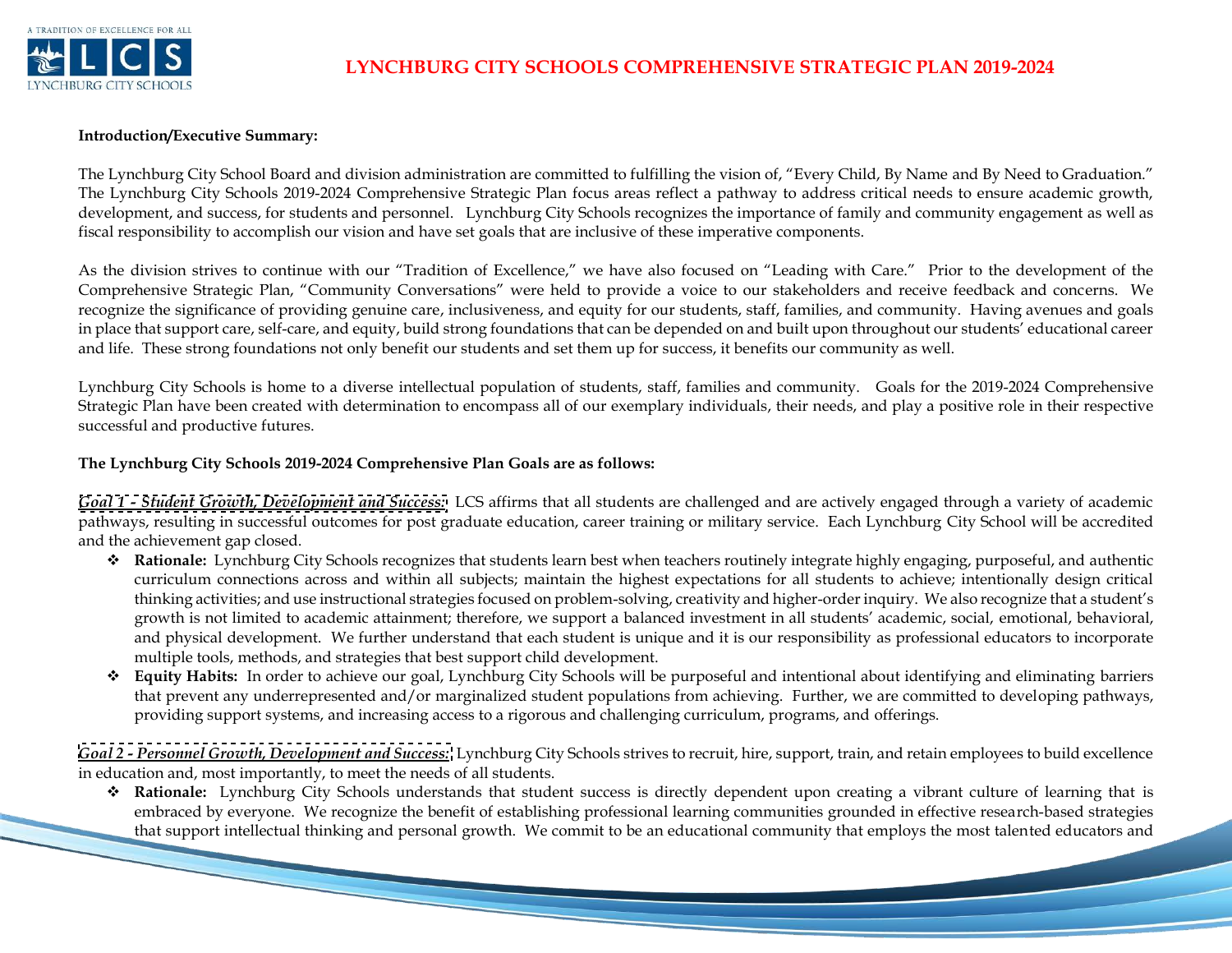

support staff; offers a rigorous, authentic and experiential curriculum; provides numerous and ongoing learning opportunities for families and caregivers, and is led by a supportive, high performing school board.

 **Equity Habits:** In order to achieve our goal, Lynchburg City Schools will be purposeful and intentional by providing every employee with the training and skills needed to craft engaging learning opportunities, create a climate of support and inclusivity, and respond appropriately and effectively to the diverse needs of our staff, students and families. Further, we are committed to applying and demonstrating these effective practices in our day-to-day interactions with colleagues, students, and families.

*Goal 3 – [Fiscal Responsibility:](#page-27-0)* Lynchburg City Schools operates in an efficient, effective, timely, and transparent manner with fiscal responsibility to meet our diverse financial needs and develop resources that advance the educational outcomes of all students.

- **Rationale:** Lynchburg City Schools recognizes and embraces our responsibility to provide safe, clean, and well-maintained educational learning facilities; to hire, mentor and retain high-quality and talented professionals; and to use resources wisely to provide children with opportunities and experiences that enhance their academic, social, emotional, behavioral and physical development. As the demand for more quality programs, services, offerings, and experiences increases, we aim to become more effective at maximizing cost benefits, productivity, efficiency, return on investment, and grant revenue generation.
- **Equity Habits:** In order to achieve our goal, Lynchburg City Schools will be purposeful and intentional about our efforts to ensure that resources (money, time, and talent) are distributed equitably. We also commit to ensuring that any underrepresented and/or marginalized populations (students, staff, and families) have the necessary resources to address the specific needs of our students.

*Goal 4 - [Family and Community Engagement:](#page-34-0)* Lynchburg City Schools purposefully works collaboratively with families, community, and businesses to provide the best education for our students.

- **Rationale:** Lynchburg City Schools recognizes that the schools, families, businesses, and the community share the responsibility of fostering an inspiring, motivating, equitable and engaging learning environment for all students. We also assert that learning should not be confined to or limited by school walls and experiential learning within the community makes up a vital part of a student's education. We welcome families, businesses and the community to partner with us in providing authentic, relevant and enriching learning experiences for our students inside and outside of school.
- **Equity Habits:** In order to achieve our goal, Lynchburg City Schools will be purposeful and intentional about our efforts to invite, include, engage, and support any underrepresented and/or marginalized populations which may include students, staff, families, neighborhoods, and/or communities in our City.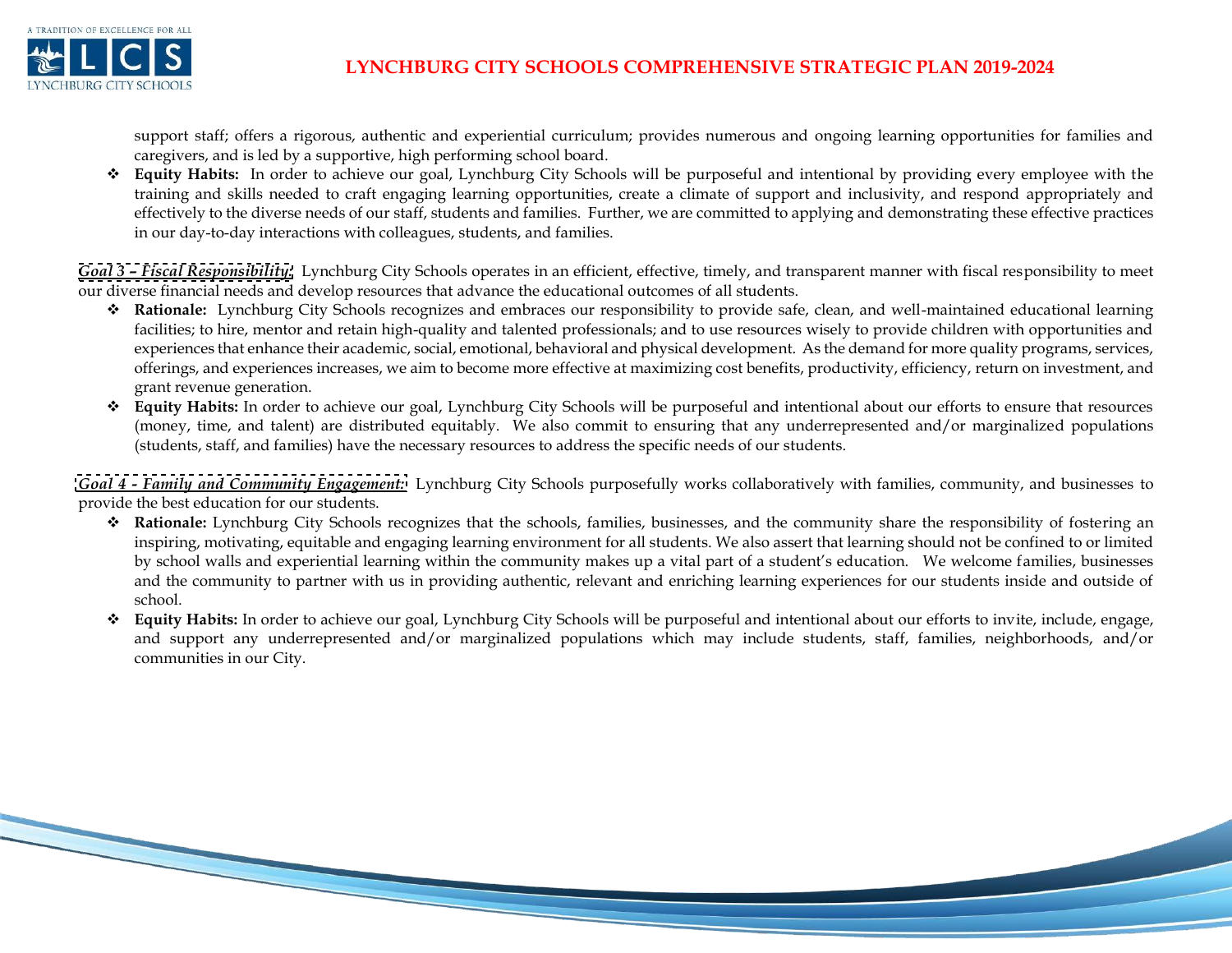

#### **Table of Contents**

| 2019-2024 Comprehensive Strategic Plan                                                                         |  |
|----------------------------------------------------------------------------------------------------------------|--|
|                                                                                                                |  |
|                                                                                                                |  |
|                                                                                                                |  |
|                                                                                                                |  |
|                                                                                                                |  |
|                                                                                                                |  |
|                                                                                                                |  |
|                                                                                                                |  |
|                                                                                                                |  |
|                                                                                                                |  |
| Focus Area 2.2 - Recruitment, Onboarding and Retention manuminum manuminum manuminum manuminum manuminum manum |  |
|                                                                                                                |  |
|                                                                                                                |  |
|                                                                                                                |  |
|                                                                                                                |  |
|                                                                                                                |  |
|                                                                                                                |  |
|                                                                                                                |  |
|                                                                                                                |  |
|                                                                                                                |  |
|                                                                                                                |  |
|                                                                                                                |  |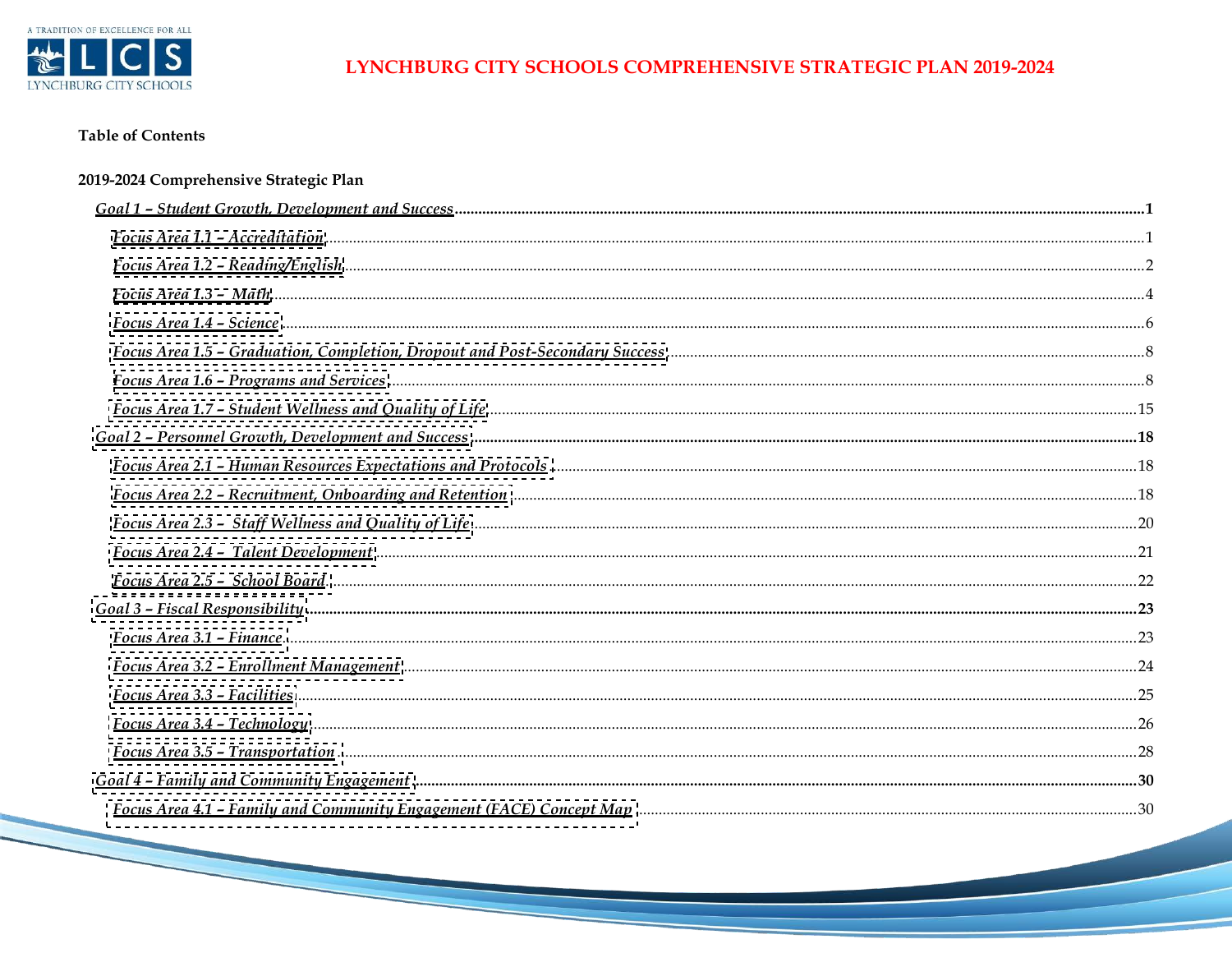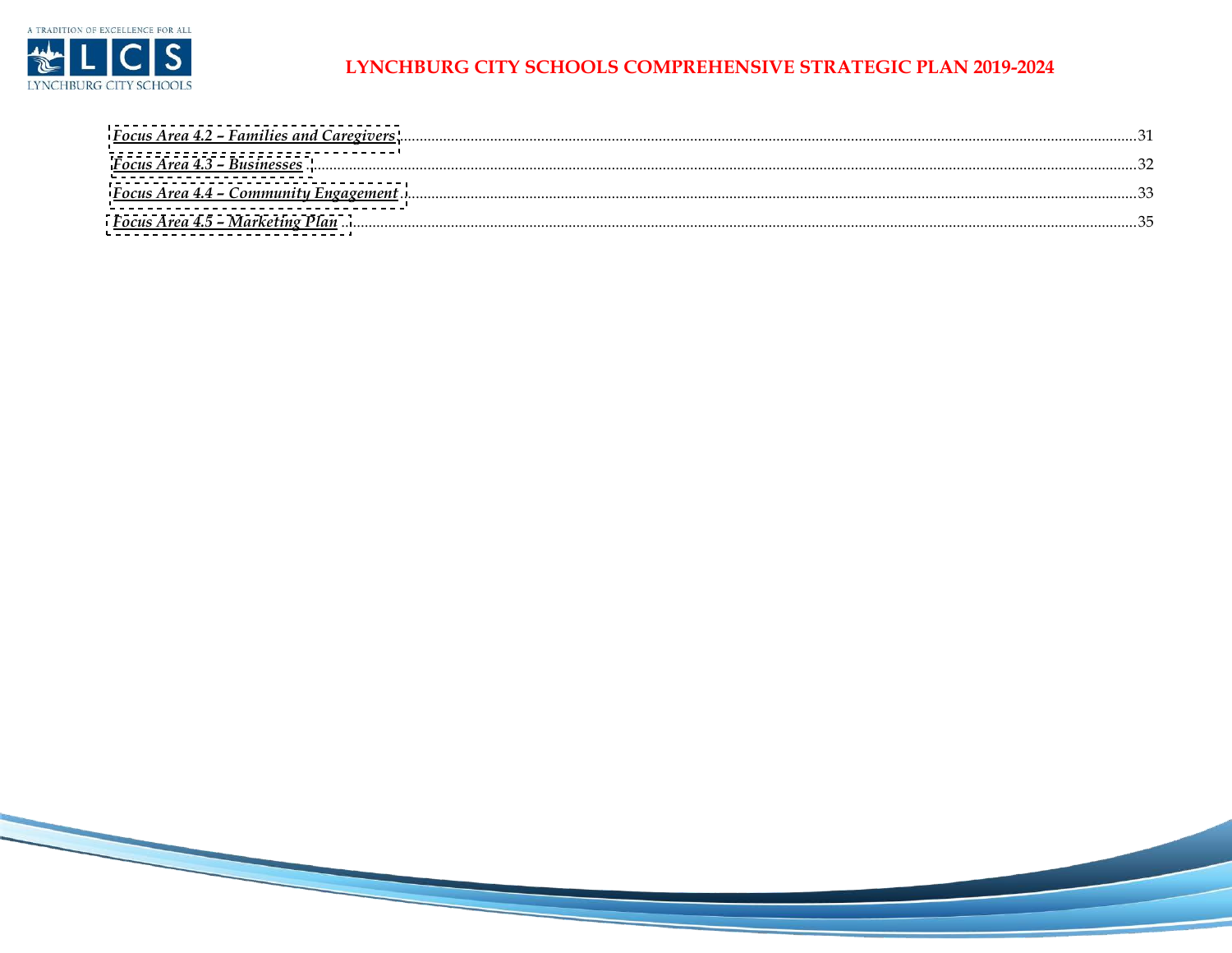<span id="page-5-0"></span>

**Goal 1 – Student Growth, Development, and Success:** Lynchburg City Schools affirms that all students are challenged and are actively engaged through a variety of academic pathways, resulting in successful outcomes for post-graduate education, career training or military service. Each Lynchburg City School will be accredited and the achievement gap closed.

**Rationale:** Lynchburg City Schools recognizes that students learn best when teachers routinely integrate highly engaging, purposeful, and authentic curriculum connections across and within all subjects; maintain the highest expectations for all students to achieve; intentionally design critical thinking activities; and use instructional strategies focused on problem-solving, creativity and higher-order inquiry. We also recognize that a student's growth is not limited to academic attainment; therefore, we support a balanced investment in all students' academic, social, emotional, behavioral, and physical development. We further understand that each student is unique and it is our responsibility as professional educators to incorporate multiple tools, methods, and strategies that best support child development.

**Equity Habits:** In order to achieve our goal, Lynchburg City Schools will be purposeful and intentional about identifying and eliminating barriers that prevent any underrepresented and/or marginalized student populations from achieving. Further, we are committed to developing pathways, providing support systems, and increasing access to a rigorous and challenging curriculum, programs, and offerings.

| <b>Focus Area</b> | Objective         |    | <b>Strategies</b>                                    |    | Lead Person(s) Responsible         | <b>Timeline</b> |   | Anticipated           |
|-------------------|-------------------|----|------------------------------------------------------|----|------------------------------------|-----------------|---|-----------------------|
|                   |                   |    |                                                      |    |                                    |                 |   | <b>Outcomes</b>       |
| 1.1 Accreditation | 1.1.1 Obtain full | A. | Implement strategies outlined in objectives 1.2.1    | A. | Principals, Directors of           | $2019 - 2024$   | ❖ | All schools are fully |
|                   | accreditation for |    | and 1.2.2 to improve student performance in          |    | Curriculum and                     |                 |   | accredited            |
|                   | every school in   |    | reading/English                                      |    | Instruction, Special               |                 | ❖ | No schools receive    |
|                   | the division      | В. | Implement strategies outlined in objectives 1.3.1    |    | <b>Education, Student Services</b> |                 |   | "level three-below"   |
|                   |                   |    | and 1.3.2 to improve student performance in math     | В. | Principals, Directors of           |                 |   | state standard"       |
|                   |                   |    | Implement strategies outlined in objectives 1.4.1 to |    | Curriculum and                     |                 |   | label on School       |
|                   |                   |    | improve student performance in science               |    | Instruction, Special               |                 |   | Quality Indicators    |
|                   |                   | D. | Implement strategies outlined in objectives 1.5.1 to |    | <b>Education, Student Services</b> |                 |   |                       |
|                   |                   |    | improve the graduation and completion rate and       | C. | Principals, Directors of           |                 |   |                       |
|                   |                   |    | reduce the dropout rate                              |    | Curriculum and                     |                 |   |                       |
|                   |                   | Е. | Implement strategies outlined in objectives 4.2.1 to |    | Instruction, Special               |                 |   |                       |
|                   |                   |    | reduce chronic absenteeism                           |    | <b>Education, Student Services</b> |                 |   |                       |
|                   |                   | F. | Implement Special Education High Leverage            | D. | Principals, Directors of           |                 |   |                       |
|                   |                   |    | Practices                                            |    | Curriculum and                     |                 |   |                       |
|                   |                   |    |                                                      |    | Instruction, Special               |                 |   |                       |
|                   |                   |    |                                                      |    | <b>Education, Student Services</b> |                 |   |                       |
|                   |                   |    |                                                      | Е. | Principals, Directors of           |                 |   |                       |
|                   |                   |    |                                                      |    | Curriculum and                     |                 |   |                       |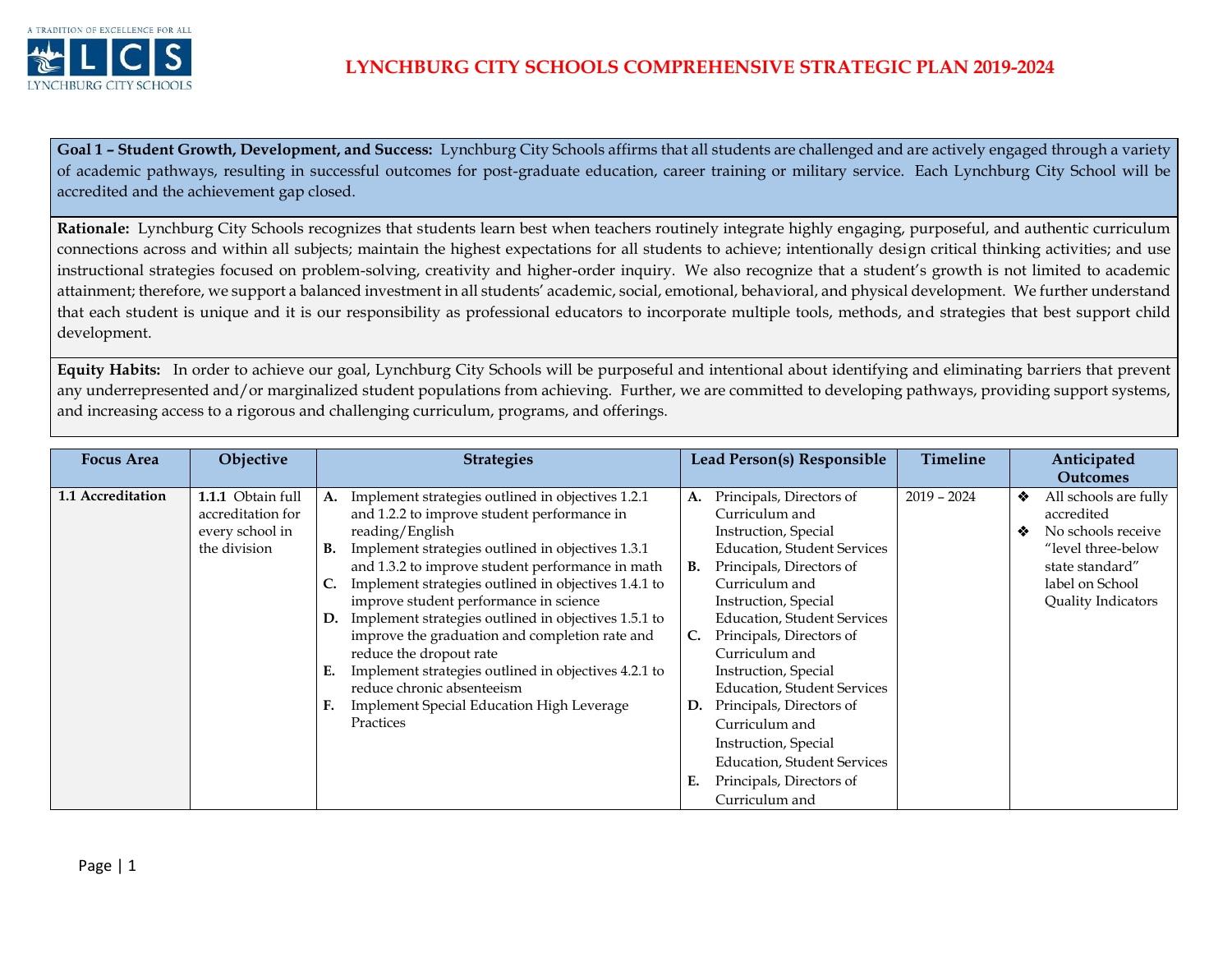<span id="page-6-0"></span>

|  |    | Instruction, Special               |  |
|--|----|------------------------------------|--|
|  |    | <b>Education, Student Services</b> |  |
|  | F. | Director of Special                |  |
|  |    | Education, Supervisors of          |  |
|  |    | Special Education,                 |  |
|  |    | Principals                         |  |

| <b>Focus Area</b>       | Objective                                                                 | <b>Strategies</b>                                                                                                                                                                                                                                                                                                                                                                                                                                                                                                                                                                                                                                                                                                                                                                                                                                                                                                                                                                                                                                                                                                                                                                                                                                                                    | Lead Person(s) Responsible                                                                                                                                                                                                                                                                                                                                                                                                                                                                                                                                                                          | <b>Timeline</b> | Anticipated                                                                                                                |
|-------------------------|---------------------------------------------------------------------------|--------------------------------------------------------------------------------------------------------------------------------------------------------------------------------------------------------------------------------------------------------------------------------------------------------------------------------------------------------------------------------------------------------------------------------------------------------------------------------------------------------------------------------------------------------------------------------------------------------------------------------------------------------------------------------------------------------------------------------------------------------------------------------------------------------------------------------------------------------------------------------------------------------------------------------------------------------------------------------------------------------------------------------------------------------------------------------------------------------------------------------------------------------------------------------------------------------------------------------------------------------------------------------------|-----------------------------------------------------------------------------------------------------------------------------------------------------------------------------------------------------------------------------------------------------------------------------------------------------------------------------------------------------------------------------------------------------------------------------------------------------------------------------------------------------------------------------------------------------------------------------------------------------|-----------------|----------------------------------------------------------------------------------------------------------------------------|
|                         |                                                                           |                                                                                                                                                                                                                                                                                                                                                                                                                                                                                                                                                                                                                                                                                                                                                                                                                                                                                                                                                                                                                                                                                                                                                                                                                                                                                      |                                                                                                                                                                                                                                                                                                                                                                                                                                                                                                                                                                                                     |                 | <b>Outcomes</b>                                                                                                            |
| 1.2 Reading/<br>English | 1.2.1 Obtain full<br>accreditation for<br>every school in<br>the division | Conduct an instructional audit and provide<br>A.<br>division-level resources to promote engaging and<br>SOL-aligned curriculum and programmatic<br>offerings<br><b>Elementary Schools</b><br><b>B.</b> Develop and implement a K-5 balanced literacy<br>framework<br>Work with a consultant to train administrators and<br>C.<br>K-5 teachers on the implementation of the literacy<br>framework<br>Identify five pilot LAB (literacy appreciation<br>D.<br>building) elementary schools to implement onsite<br>coaching and training<br>Review lesson plans and provide targeted feedback<br>Е.<br>regarding balanced literacy strategies<br>Observe teachers and provide targeted feedback<br>F.<br>regarding balanced literacy strategies<br>Review longitudinal, summative, and formative<br>G.<br>data to identify targeted areas of improvement for<br>grade levels, cohorts, and individual students<br>Organize PLCs with a focus on planning common<br>Н.<br>units of study, designing common formative and<br>summative assessments, reviewing data from those<br>assessments, and providing targeted remediation<br>and enrichment<br><b>Middle Schools</b><br>Purchase benchmark level readers for English<br>classrooms<br>Integrate leveled readers into middle school | Director of Curriculum and<br>A.<br>Instruction, Instructional<br>Supervisors<br>Director of Curriculum and<br>В.<br>Instruction, Elementary<br>Literacy Specialist<br>Director of Curriculum and<br>Instruction, Elementary<br>Literacy Specialist,<br>Principals<br>D. Director of Curriculum and<br>Instruction, Elementary<br>Literacy Specialist<br>Е.<br>Principals<br>F.<br>Principals<br>Principals, Elementary<br>G.<br>Literacy Specialist<br>H. Principals, Elementary<br>Literacy Specialist<br>Director of Curriculum and<br>Ι.<br>Instruction, Secondary<br><b>English Supervisor</b> | $2019 - 2024$   | Percentage of all<br>❖<br>students passing<br>the PALS<br>reading/English<br>SOL equals or<br>exceeds the state<br>average |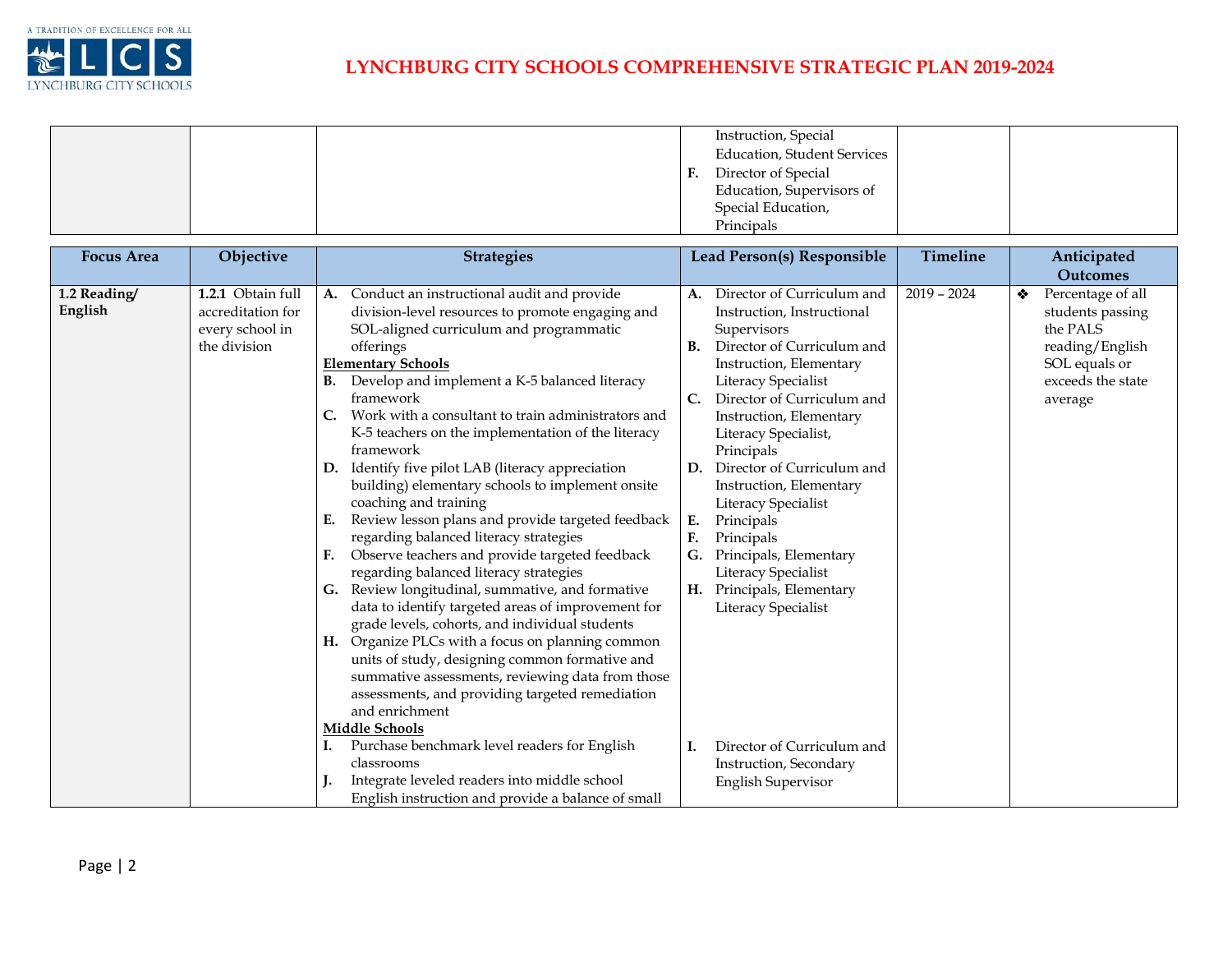

|                                                                                                                                                                                                                                                           | К.<br>L.                                         | group instruction at student instructional levels<br>and whole group exposure to grade-level resources<br>Review lesson plans and provide targeted feedback<br>regarding reading/writing strategies and monitor<br>instructional alignment<br>Observe teachers and provide targeted feedback<br>regarding reading/writing strategies, monitor<br>instructional alignment, and student engagement<br>M. Review longitudinal, summative, and formative<br>data to identify targeted areas of improvement for<br>grade levels, cohorts, and individual students<br>N. Organize PLCs with a focus on planning common<br>units of study, designing common formative and<br>summative assessments, reviewing data from those<br>assessments, and providing targeted remediation<br>and enrichment<br>O. Work with a consultant to offer professional<br>development on PLC best practices, monitor PLC<br>work products, and increase instructional<br>effectiveness | J.<br>К.<br>L.                    | Director of Curriculum and<br>Instruction, Secondary<br><b>English Supervisor</b><br>Principals<br>Principals<br>M. Principals, Secondary<br><b>English Supervisor</b><br>N. Principals, Secondary<br><b>English Supervisor</b><br>O. Principals, Secondary<br><b>English Supervisor</b>                                                                                                  |                 |                                                                                                                                                                       |
|-----------------------------------------------------------------------------------------------------------------------------------------------------------------------------------------------------------------------------------------------------------|--------------------------------------------------|----------------------------------------------------------------------------------------------------------------------------------------------------------------------------------------------------------------------------------------------------------------------------------------------------------------------------------------------------------------------------------------------------------------------------------------------------------------------------------------------------------------------------------------------------------------------------------------------------------------------------------------------------------------------------------------------------------------------------------------------------------------------------------------------------------------------------------------------------------------------------------------------------------------------------------------------------------------|-----------------------------------|-------------------------------------------------------------------------------------------------------------------------------------------------------------------------------------------------------------------------------------------------------------------------------------------------------------------------------------------------------------------------------------------|-----------------|-----------------------------------------------------------------------------------------------------------------------------------------------------------------------|
|                                                                                                                                                                                                                                                           | Objective                                        | <b>Strategies</b>                                                                                                                                                                                                                                                                                                                                                                                                                                                                                                                                                                                                                                                                                                                                                                                                                                                                                                                                              |                                   | Lead Person(s) Responsible                                                                                                                                                                                                                                                                                                                                                                | <b>Timeline</b> | Anticipated<br><b>Outcomes</b>                                                                                                                                        |
| 1.2.2 Reduce the<br>percentage of<br>targeted<br>subgroup<br>populations<br>(Black,<br>Economically<br>Disadvantaged,<br>Students with<br>Disabilities)<br>passing the<br>reading/English<br>SOL assessment<br>to equal or<br>exceed the state<br>average | achievement gap<br>by increasing the<br>В.<br>C. | <b>Elementary Schools</b><br>A. Have Literacy Coach observe, model, and co-teach<br>with the classroom teacher and assist in analyzing<br>classroom data<br>Purchase and implement Fundations and Just<br>Words as a prevention/intervention program<br>Identify students and invite them to participate in<br>other extended learning activities to support<br>reading and writing<br>D. Identify and assign students a mentor and/or<br>tutor to assist with study skills development<br>E. Provide National Instructional Materials Access<br>Center (NIMAC) or AIM-VA approved accessible<br>materials to students with disabilities<br><b>Middle Schools</b><br>F. Develop and implement a RISE reading<br>remediation and intervention program to enhance                                                                                                                                                                                                | <b>B.</b><br>C.<br>D.<br>E.<br>F. | A. Director of Curriculum<br>and Instruction,<br>Elementary Literacy<br>Specialist, Principals<br>Director of Curriculum<br>and Instruction,<br><b>Elementary Literacy</b><br>Specialist, Principals<br>Principals<br>Principals<br>Director of Curriculum<br>and Instruction, Secondary<br>English Supervisor,<br>Supervisors of Special<br>Education<br>Secondary English<br>Supervisor | $2019 - 2024$   | Increase in the<br>❖<br>number of "level 1<br>- at or above state<br>standard"<br>indicators for<br>English<br>Achievement Gap<br>on the School<br>Quality Indicators |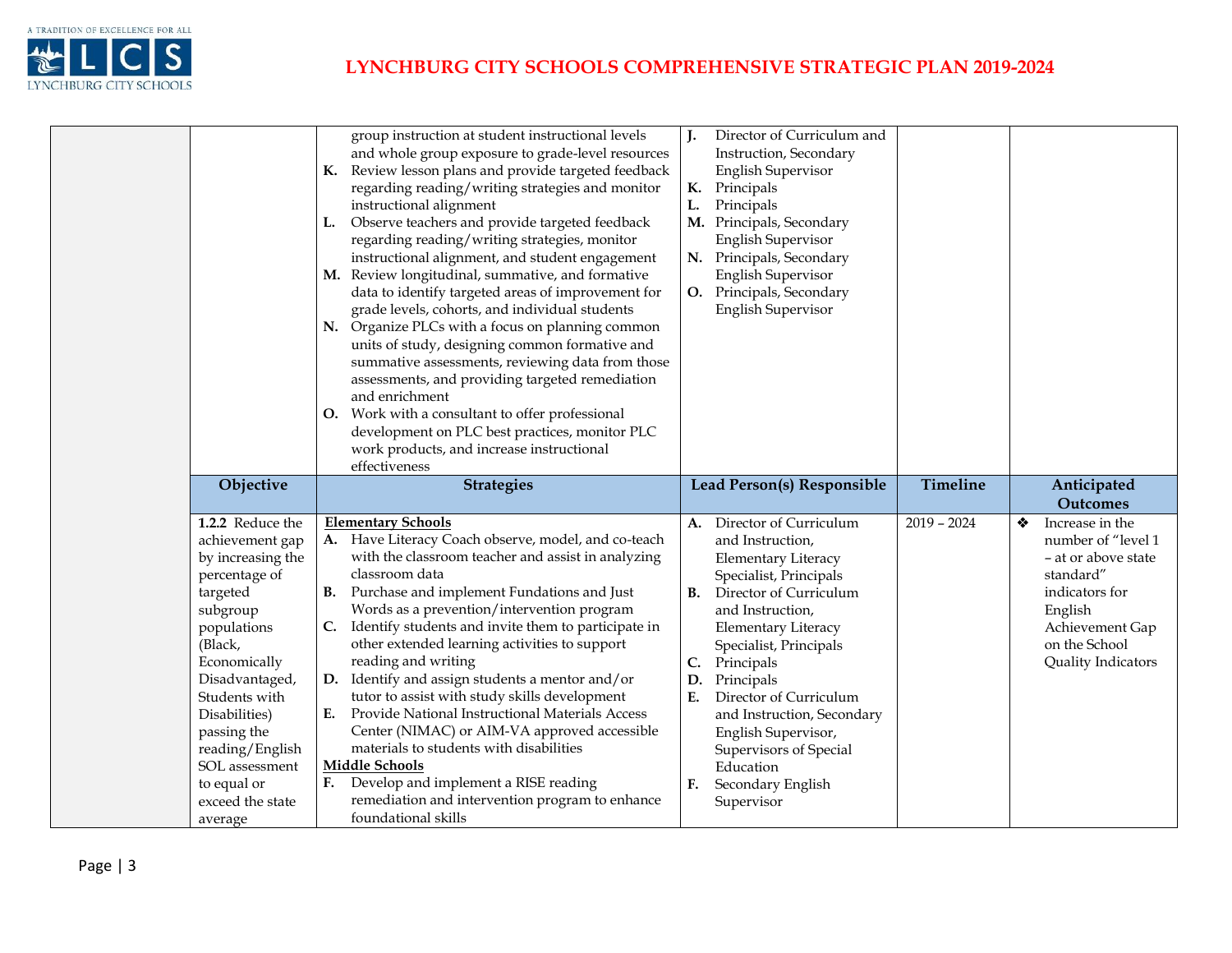<span id="page-8-0"></span>

| Secondary English<br>G.<br>G. Purchase licenses for Read 180 for implementation |
|---------------------------------------------------------------------------------|
| Supervisor, Principals<br>at targeted-assistance identified middle schools      |
| H. Principals<br>Work with a consultant to train administrators and<br>Н.       |
| Principals<br>English teachers on the implementation of Read                    |
| Principals<br>180 strategies                                                    |
| Principals<br>К.<br>Identify students and develop a schedule for Read           |
| Principals<br>180 instruction                                                   |
| M. Principals<br>Review lesson plans and provide targeted feedback              |
| N. Special Education<br>regarding Read 180 strategies                           |
| Supervisors<br>K. Observe teachers and provide targeted feedback                |
| regarding Read 180 strategies                                                   |
| L. Identify students and invite them to participate in                          |
| the 21st Century extended learning activities to                                |
| support reading and writing                                                     |
| M. Identify and assign students a mentor and/or tutor                           |
| to assist with study skills development                                         |
| Provide National Instructional Materials Access<br>N.                           |
| Center (NIMAC) or AIM-VA approved accessible                                    |
| materials to students with disabilities                                         |

| <b>Focus Area</b> | Objective                 |    | <b>Strategies</b>                                   |    | Lead Person(s) Responsible | <b>Timeline</b> |   | Anticipated       |
|-------------------|---------------------------|----|-----------------------------------------------------|----|----------------------------|-----------------|---|-------------------|
|                   |                           |    |                                                     |    |                            |                 |   | <b>Outcomes</b>   |
| 1.3 Math          | <b>1.3.1</b> Increase the | А. | Conduct an instructional audit and provide          | А. | Director of Curriculum and | $2019 - 2024$   | ❖ | Percentage of all |
|                   | percentage of all         |    | division-level resources to promote engaging and    |    | Instruction, Instructional |                 |   | students passing  |
|                   | students passing          |    | SOL-aligned curriculum and programmatic             |    | Supervisors                |                 |   | the math SOL      |
|                   | the math SOL              |    | offerings                                           | В. | Director of Curriculum and |                 |   | equals or exceeds |
|                   | assessment to             |    | <b>Elementary Schools</b>                           |    | Instruction, Instructional |                 |   | the state average |
|                   | equal or exceed           | В. | Review and adopt the K-5 Go Math program            |    | Supervisors                |                 |   |                   |
|                   | the state average         | C. | Work with a consultant to train administrators and  | C. | Director of Curriculum and |                 |   |                   |
|                   |                           |    | K-5 teachers on the implementation of the Go Math   |    | Instruction, Instructional |                 |   |                   |
|                   |                           |    | program and effective strategies such as the use of |    | Supervisors, Principals    |                 |   |                   |
|                   |                           |    | anchor charts and the CPA math instructional        | D. | Principals                 |                 |   |                   |
|                   |                           |    | model                                               | Е. | Principals                 |                 |   |                   |
|                   |                           |    | Review lesson plans and provide targeted feedback   | F. | Principals, Instructional  |                 |   |                   |
|                   |                           |    | regarding best mathematical instructional practices |    | Supervisors, Elementary    |                 |   |                   |
|                   |                           |    | and monitor instructional alignment                 |    | <b>STEM Specialist</b>     |                 |   |                   |
|                   |                           | Е. | Observe teachers and provide targeted feedback      | G. | Principals, Instructional  |                 |   |                   |
|                   |                           |    | regarding best mathematical instructional practices |    | Supervisors, Elementary    |                 |   |                   |
|                   |                           |    | and monitor instructional alignment                 |    | <b>STEM Specialist</b>     |                 |   |                   |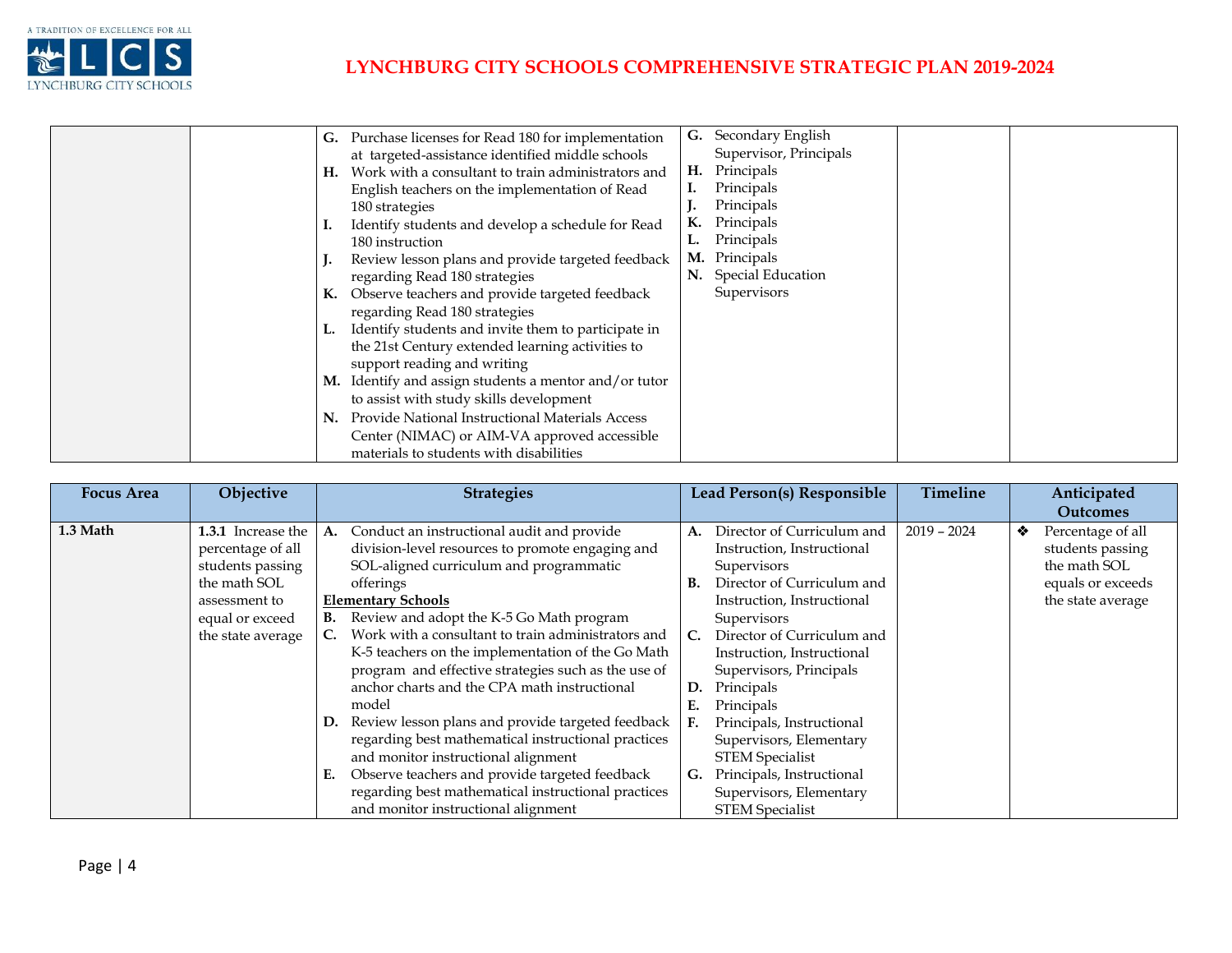

|                                                                                                                                                               | F. | Review longitudinal, summative, and formative<br>data to identify targeted areas of improvement for<br>grade levels, cohorts, and individual students<br>G. Collaborate with the ITRT to infuse more<br>technology-rich supplemental and assessment<br>support<br>H. Organize PLCs with a focus on planning common<br>units of study, designing common formative and<br>summative assessments, reviewing data from those<br>assessments, and providing targeted remediation<br>and enrichment<br><b>Middle Schools</b><br>I. Purchase hands-on math manipulatives for math<br>classrooms<br>Work with a consultant to train administrators and<br>math teachers on the implementation of Math IXL<br>K. Review lesson plans and provide targeted feedback<br>regarding math strategies<br>L. Observe teachers and provide targeted feedback<br>regarding math strategies<br>M. Review longitudinal, summative, and formative<br>data to identify targeted areas of improvement for<br>grade levels, cohorts, and individual students<br>N. Organize PLCs with a focus on planning common<br>units of study, designing common formative and<br>summative assessments, reviewing data from those<br>assessments, and providing targeted remediation<br>and enrichment | I.<br>J.<br>К.<br>L.        | H. Principals, Instructional<br>Supervisors, Elementary<br><b>STEM Specialist</b><br>Director of Curriculum and<br>Instruction, Instructional<br>Supervisors<br>Director of Curriculum and<br>Instruction, Instructional<br>Supervisors, Principals<br>Principals<br>Principals<br>M. Principals, Instructional<br>Supervisors<br>N. Principals, Instructional<br>Supervisors |                 |                                                                                                                                                                 |
|---------------------------------------------------------------------------------------------------------------------------------------------------------------|----|---------------------------------------------------------------------------------------------------------------------------------------------------------------------------------------------------------------------------------------------------------------------------------------------------------------------------------------------------------------------------------------------------------------------------------------------------------------------------------------------------------------------------------------------------------------------------------------------------------------------------------------------------------------------------------------------------------------------------------------------------------------------------------------------------------------------------------------------------------------------------------------------------------------------------------------------------------------------------------------------------------------------------------------------------------------------------------------------------------------------------------------------------------------------------------------------------------------------------------------------------------------------|-----------------------------|-------------------------------------------------------------------------------------------------------------------------------------------------------------------------------------------------------------------------------------------------------------------------------------------------------------------------------------------------------------------------------|-----------------|-----------------------------------------------------------------------------------------------------------------------------------------------------------------|
| Objective                                                                                                                                                     |    | <b>Strategies</b>                                                                                                                                                                                                                                                                                                                                                                                                                                                                                                                                                                                                                                                                                                                                                                                                                                                                                                                                                                                                                                                                                                                                                                                                                                                   |                             | Lead Person(s) Responsible                                                                                                                                                                                                                                                                                                                                                    | <b>Timeline</b> | Anticipated<br><b>Outcomes</b>                                                                                                                                  |
| 1.3.2 Reduce the<br>achievement gap<br>by increasing the<br>percentage of<br>targeted<br>subgroup<br>populations<br>(Black,<br>Economically<br>Disadvantaged, | В. | <b>Elementary Schools</b><br>A. Have Instructional Coaches assist teachers in<br>analyzing student data and grouping students<br>based on instructional needs<br>Identify students and invite them to participate in<br>extended learning activities to support reading and<br>writing<br>C. Identify and assign students a mentor and/or tutor<br>to assist with study skills development                                                                                                                                                                                                                                                                                                                                                                                                                                                                                                                                                                                                                                                                                                                                                                                                                                                                          | А.<br><b>B.</b><br>C.<br>D. | Director of Curriculum<br>and Instruction,<br>Instructional Supervisors,<br>Principals<br>Principals<br>Principals<br>Director of Curriculum<br>and Instruction,<br>Instructional Supervisors,                                                                                                                                                                                | $2019 - 2024$   | Increase in the<br>❖<br>number of "level 1 -<br>at or above state<br>standard"<br>indicators for Math<br>Achievement Gap<br>on the School<br>Quality Indicators |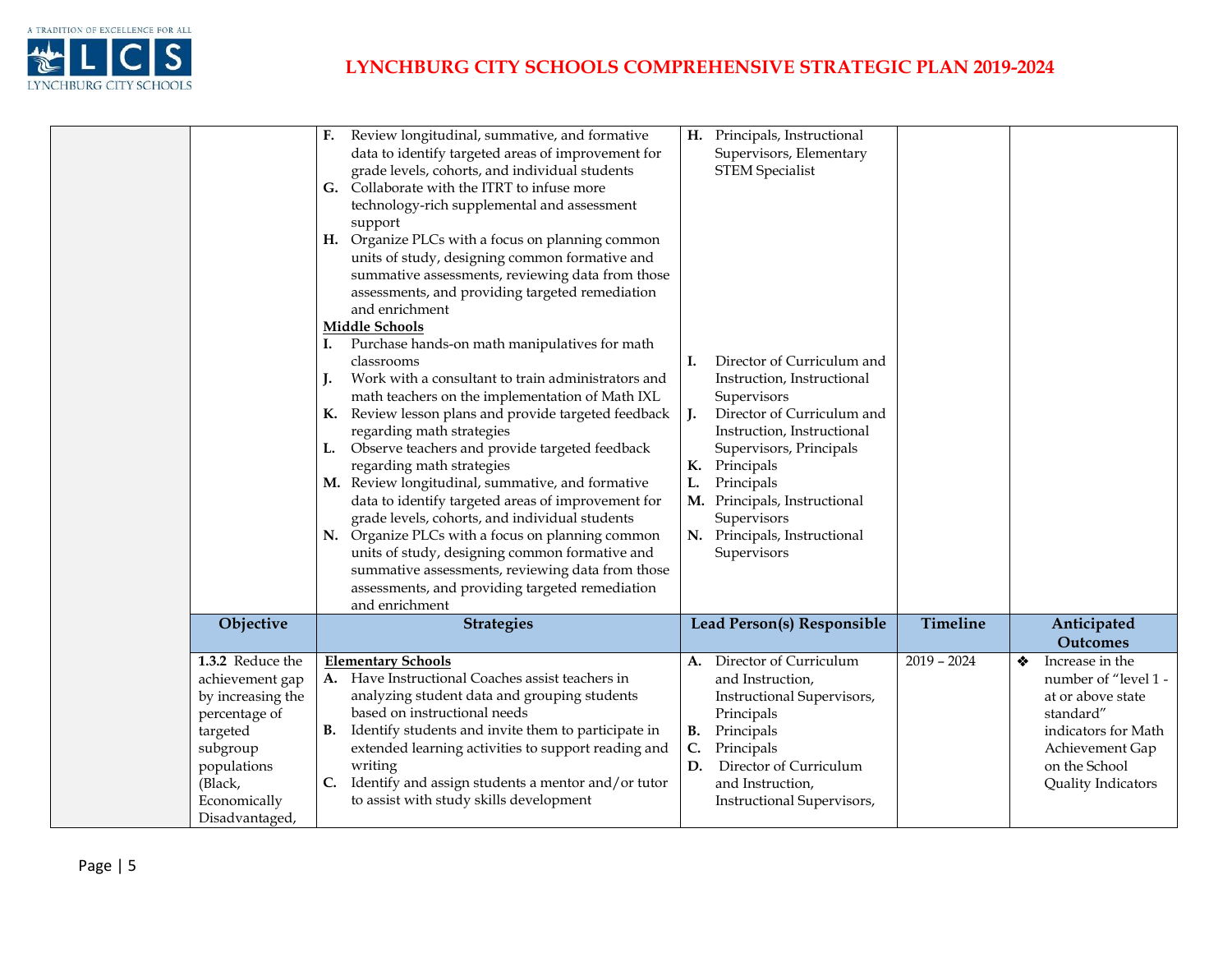<span id="page-10-0"></span>

| Students with    | D. Provide a learning-style specific overview of          | Special Education                      |
|------------------|-----------------------------------------------------------|----------------------------------------|
| Disabilities)    | special education instructional strategies to general     | Supervisors                            |
| passing the math | education teachers (What Works Clearinghouse)             |                                        |
| SOL assessment   |                                                           |                                        |
| to equal or      |                                                           |                                        |
| exceed the state |                                                           |                                        |
| average          |                                                           |                                        |
|                  | <b>Middle Schools</b>                                     |                                        |
|                  | Develop and implement a RISE math remediation             | <b>Instructional Supervisors</b><br>Е. |
|                  | and intervention program to enhance foundational          | Instructional Supervisors,<br>F.       |
|                  | skills                                                    | Principals                             |
|                  | Purchase licenses for Math 180 for implementation<br>F.   | Principals<br>G.                       |
|                  | at targeted-assistance identified middle schools          | Principals<br>H.                       |
|                  | Work with a consultant to train administrators and<br>G.  | Principals<br>I.                       |
|                  | Math teachers on the implementation of Math 180           | Principals                             |
|                  | strategies                                                | К.<br>Principals                       |
|                  | Identify students and develop a schedule for Math<br>Н.   | Special Education                      |
|                  | 180 instruction                                           | Supervisors                            |
|                  | Review lesson plans and provide targeted feedback<br>Ι.   | M. Special Education                   |
|                  | regarding Math 180 strategies                             | Supervisors                            |
|                  | Observe teachers and provide targeted feedback            | Director of Special                    |
|                  | regarding Math 180 strategies                             | Education, Special                     |
|                  | Identify students and invite them to participate in<br>К. | <b>Education Supervisors</b>           |
|                  | extended learning activities to support math              |                                        |
|                  | Identify and assign students a mentor and/or tutor<br>L.  |                                        |
|                  | to assist with study skills development                   |                                        |
|                  | M. Provide a learning-style specific overview of          |                                        |
|                  |                                                           |                                        |
|                  | special education instructional strategies to general     |                                        |
|                  | education teachers (What Works Clearing House)            |                                        |
|                  | Provide national instructional materials access<br>N.     |                                        |
|                  | center (NIMAC or Aim-VA) approved accessible              |                                        |
|                  | materials for students with disabilities                  |                                        |

| <b>Focus Area</b> | Objective                                                                                | <b>Strategies</b>                                                                                                                                                                         | Lead Person(s) Responsible                                                                                                                      | Timeline    | Anticipated<br><b>Outcomes</b>                                                                          |
|-------------------|------------------------------------------------------------------------------------------|-------------------------------------------------------------------------------------------------------------------------------------------------------------------------------------------|-------------------------------------------------------------------------------------------------------------------------------------------------|-------------|---------------------------------------------------------------------------------------------------------|
| 1.4 Science       | <b>1.4.1</b> Increase<br>the percentage of<br>all students<br>passing the<br>science SOL | Conduct an instructional audit and provide<br>А.<br>division-level resources to promote engaging and<br>SOL-aligned curriculum and programmatic<br>offerings<br><b>Elementary Schools</b> | Director of Curriculum and<br>А.<br>Instruction, Instructional<br>Supervisors<br>Director of Curriculum and<br>В.<br>Instruction, Instructional | 2020 - 2024 | Percentage of all<br>❖<br>students passing<br>the science SOL<br>equals or exceeds<br>the state average |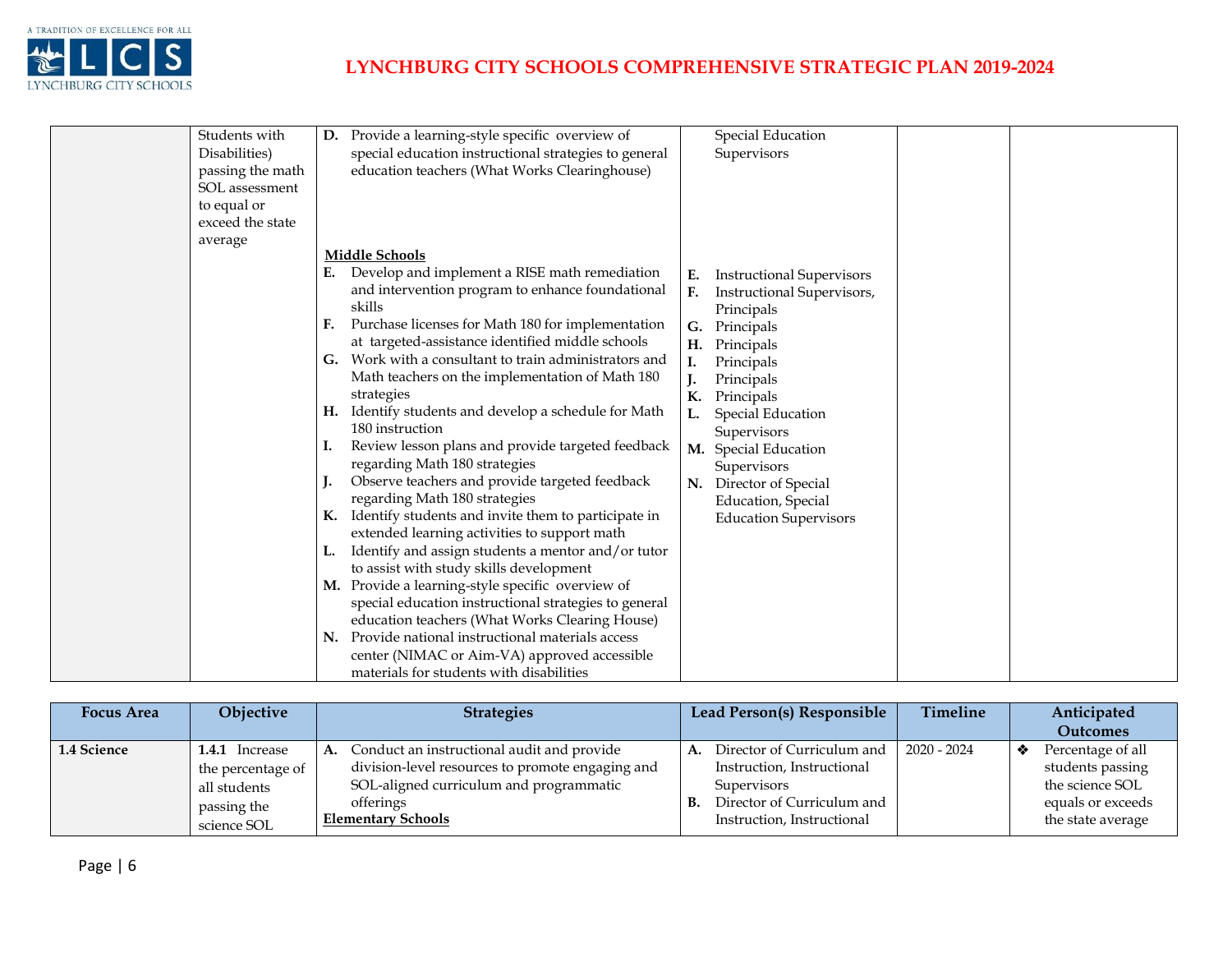

| assessment to     | В. | Work with the elementary STEM specialist to train    |    | Supervisors, Elementary          |  |
|-------------------|----|------------------------------------------------------|----|----------------------------------|--|
| equal or exceed   |    | administrators and K-5 teachers on the               |    | <b>STEM Specialist</b>           |  |
| the state average |    | implementation of student-based inquiry and          | C. | Director of Curriculum and       |  |
|                   |    | process learning aligned to the standards            |    | Instruction, Instructional       |  |
|                   |    | C. Review curriculum and infuse more nonfiction and  |    | Supervisors, Elementary          |  |
|                   |    | informational science readers                        |    | <b>STEM Specialist,</b>          |  |
|                   |    | D. Review lesson plans and provide targeted feedback |    | <b>Elementary Literacy</b>       |  |
|                   |    | regarding inquiry-based strategies                   |    | Specialist, Principals           |  |
|                   | Е. | Observe teachers and provide targeted feedback       | D. | Principals                       |  |
|                   |    | regarding inquiry-based strategies                   | Ε. | Principals                       |  |
|                   |    | F. Review longitudinal, summative, and formative     | F. | Instructional Supervisors,       |  |
|                   |    | data to identify targeted areas of improvement for   |    | <b>Elementary STEM</b>           |  |
|                   |    | grade levels, cohorts, and individual students       |    | Specialist, Principals           |  |
|                   |    | G. Organize PLCs with a focus on planning common     | G. | Instructional Supervisors,       |  |
|                   |    | units of study, designing common formative and       |    |                                  |  |
|                   |    | summative assessments, reviewing data from those     |    | <b>Elementary STEM</b>           |  |
|                   |    | assessments, and providing targeted remediation      |    | Specialist, Principals           |  |
|                   |    | and enrichment                                       |    |                                  |  |
|                   |    | <b>Middle Schools</b>                                |    |                                  |  |
|                   |    | H. Review lesson plans and provide targeted feedback | Н. | Principals                       |  |
|                   |    | regarding inquiry-based strategies                   | Ι. | Principals                       |  |
|                   | I. | Observe teachers and provide targeted feedback       | J. | Instructional Supervisors,       |  |
|                   |    | regarding inquiry-based strategies                   |    | Principals                       |  |
|                   |    | Review longitudinal, summative, and formative        | К. | Instructional Supervisors,       |  |
|                   |    | data to identify targeted areas of improvement for   |    | Principals                       |  |
|                   |    | grade levels, cohorts, and individual students       | L. | <b>Instructional Supervisors</b> |  |
|                   |    | K. Organize PLCs with a focus on planning common     |    | M. Instructional Supervisors     |  |
|                   |    | units of study, designing common formative and       |    |                                  |  |
|                   |    | summative assessments, reviewing data from those     |    |                                  |  |
|                   |    | assessments, and providing targeted remediation      |    |                                  |  |
|                   |    | and enrichment                                       |    |                                  |  |
|                   |    | L. Provide professional development on               |    |                                  |  |
|                   |    | incorporating inquiry-based practices in the science |    |                                  |  |
|                   |    | classroom.                                           |    |                                  |  |
|                   |    | M. Integrate STREAM practices into Tier 1 science    |    |                                  |  |
|                   |    | classroom instruction.                               |    |                                  |  |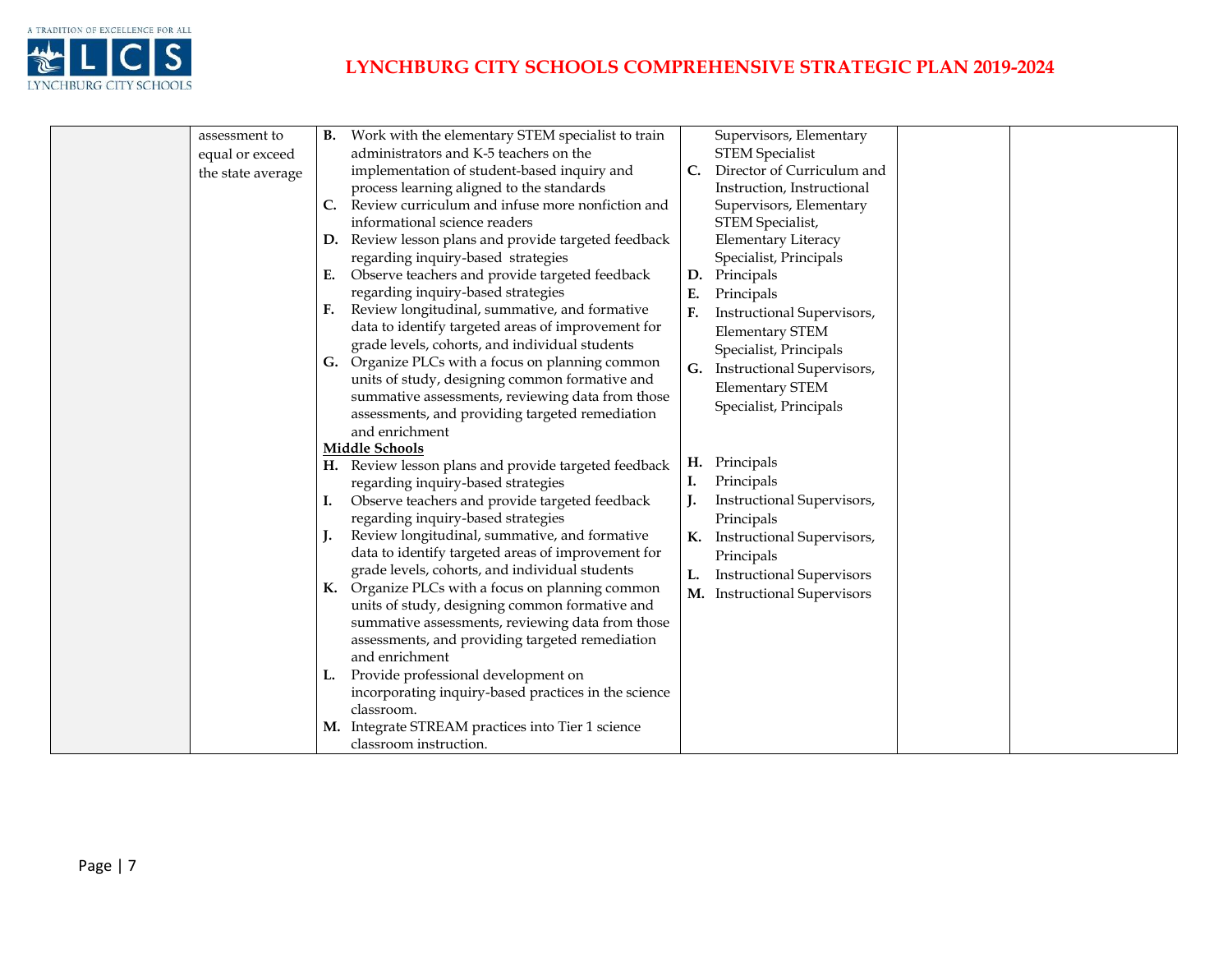<span id="page-12-0"></span>

# **LUCS**<br>EXECUTE SERVICHBURG CITY SCHOOLS COMPREHENSIVE STRATEGIC PLAN 2019-2024

| <b>Focus Area</b>                                                                                      | Objective                                                                                                                                                                                      | <b>Strategies</b>                                                                                                                                                                                                                                                                                                                                                                                                                                                                                                                                                                                                                                                                                                                                                                                                                                                                                                                                                                                                                                                                                                                                                                                                                                                                                                                                                           | <b>Lead Person(s) Responsible</b>                                                                                                                                                                                                                                                                                                                                                                                                                                                                                                                                                                                                                                    | <b>Timeline</b> | Anticipated                                                                                                                                                                                                                                                                                                                                                                                                                                                      |
|--------------------------------------------------------------------------------------------------------|------------------------------------------------------------------------------------------------------------------------------------------------------------------------------------------------|-----------------------------------------------------------------------------------------------------------------------------------------------------------------------------------------------------------------------------------------------------------------------------------------------------------------------------------------------------------------------------------------------------------------------------------------------------------------------------------------------------------------------------------------------------------------------------------------------------------------------------------------------------------------------------------------------------------------------------------------------------------------------------------------------------------------------------------------------------------------------------------------------------------------------------------------------------------------------------------------------------------------------------------------------------------------------------------------------------------------------------------------------------------------------------------------------------------------------------------------------------------------------------------------------------------------------------------------------------------------------------|----------------------------------------------------------------------------------------------------------------------------------------------------------------------------------------------------------------------------------------------------------------------------------------------------------------------------------------------------------------------------------------------------------------------------------------------------------------------------------------------------------------------------------------------------------------------------------------------------------------------------------------------------------------------|-----------------|------------------------------------------------------------------------------------------------------------------------------------------------------------------------------------------------------------------------------------------------------------------------------------------------------------------------------------------------------------------------------------------------------------------------------------------------------------------|
|                                                                                                        |                                                                                                                                                                                                |                                                                                                                                                                                                                                                                                                                                                                                                                                                                                                                                                                                                                                                                                                                                                                                                                                                                                                                                                                                                                                                                                                                                                                                                                                                                                                                                                                             |                                                                                                                                                                                                                                                                                                                                                                                                                                                                                                                                                                                                                                                                      |                 | <b>Outcomes</b>                                                                                                                                                                                                                                                                                                                                                                                                                                                  |
| 1.5 Graduation,<br>Completion,<br>Dropout<br><b>Prevention and</b><br>Post-Secondary<br><b>Success</b> | 1.5.1 Increase<br>the percentage of<br>all students<br>receiving<br>advanced and<br>standard<br>diplomas or GED<br>and certificate of<br>completion to<br>equal or exceed<br>the state average | Infuse college and career activities and experiences<br>A.<br>into the elementary curriculum<br>Meet with middle school students and develop a<br><b>B.</b><br>post-secondary career plan<br>Use Virginia Wizard to develop and track career<br>C.<br>plans<br>Implement cohort meetings with counselors and<br>D.<br>administration to review options for continued<br>study including alternative education, GED, ISAEP,<br>and certificates of completion<br>Host college nights, career fairs, FAFSA nights, and<br>Ε.<br>college visits<br>Provide early access to post-secondary activities<br>F.<br>through GEAR UP (Gaining Early Awareness and<br>Readiness for Undergraduate Programs); Beacon of<br>Hope, and community partnerships with local<br>colleges and universities<br>Expand curriculum options for dual enrollment,<br>G.<br>early college, and industry credentialed CTE<br>programs<br>Institute a signing day celebration for students<br>entering the workforce<br>Track student progress and success beyond high<br>I.<br>school graduation<br>Expand options for student internships and work-<br>J.<br>related experiences Supported by The Lynchburg Plan<br>Goal 1 and the Economic Development and Tourism<br><b>Blueprint for Opportunity Goal 3.2</b><br>Expose students to a variety of careers through role<br>К.<br>models and mentors | A. Director of Curriculum<br>and Instruction, Director of<br><b>Student Services</b><br>Secondary Student<br><b>B.</b><br>Services Supervisor<br>Secondary Student<br>C.<br>Services Supervisor<br>D. Principals<br>Е.<br>Principals<br>F.<br>Secondary Student<br>Services Supervisor<br>G. Secondary Math<br>Supervisor, Career and<br><b>Technical Education</b><br>Supervisor<br>H. Career and Technical<br><b>Education Supervisor</b><br>Secondary Student<br>Ι.<br>Services Supervisor<br>Secondary Student<br>Services Supervisor, Career<br>and Technical Education<br>Supervisor<br>K. Principals, Director of<br><b>Equity and Community</b><br>Relations | $2020 - 2024$   | Percentage of<br>❖<br>students earning an<br>advanced and<br>standard diploma<br>or GED and<br>certificate of<br>completion equals<br>or exceeds the state<br>average<br>❖<br>Percentage of<br>students earning<br>industry<br>certifications equals<br>or exceeds the state<br>average<br>Increase in the<br>❖<br>number of students<br>attending 2 and 4-<br>year schools<br>Increase in the<br>❖<br>number of students<br>completing 2 and 4-<br>year schools |

| <b>Focus Area</b> | <b>Objective</b>                            |           | <b>Strategies</b>                                                                                                                                         | Lead Person(s) Responsible                                                  | Timeline | Anticipated<br><b>Outcomes</b>                  |
|-------------------|---------------------------------------------|-----------|-----------------------------------------------------------------------------------------------------------------------------------------------------------|-----------------------------------------------------------------------------|----------|-------------------------------------------------|
| 1.6 Programs and  | <b>1.6.1</b> Review,                        | A.        | Hire a PreK Coordinator to oversee the LCS PreK                                                                                                           | Director of Human                                                           | 2019     | Increase in                                     |
| <b>Services</b>   | revise and<br>enhance the PreK<br>and Early | <b>B.</b> | programs and be the school liaison between LCS<br>and Head Start and private PreK/Early Childhood<br>programs in the city<br>Hire a PreK school counselor | Resources, Director of<br>Special Education, Student<br>Services Supervisor |          | kindergarten<br>readiness as<br>evidenced by an |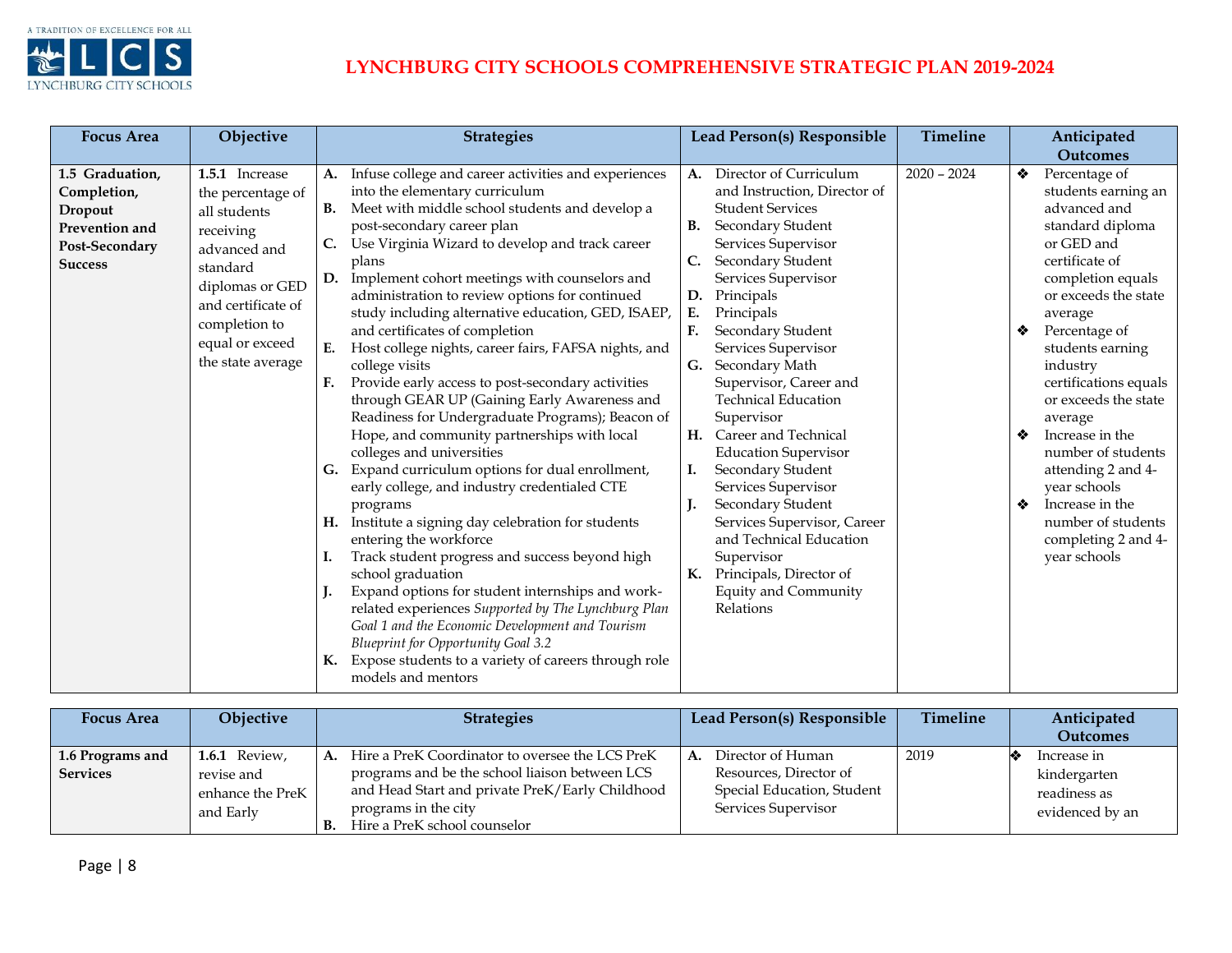

| Childhood<br>programs and<br>services                                                                     | Е.             | C. Collaborate with the City's Early Childhood<br>Committee to increase awareness in the community<br>about the value of PreK<br>D. Institute a PreK Ambassador program which<br>includes training for volunteers<br>Move to a single point of entry to help register                                                                                                                                                                                                                                                                                                                                                                                                                                                                                | <b>B.</b><br>C.              | Director of Human<br>Resources, Director of<br>Special Education, Student<br>Services Supervisor<br>Director of Special<br>Education, PreK<br>Coordinator, Student                                                                                                                                                                                                                                                                                                                                 |                                                 |   | increase in the<br>baseline scores for<br>the fall kindergarten<br>administration of the<br>PALS, VKRP and<br><b>ESGI</b> assessments                     |
|-----------------------------------------------------------------------------------------------------------|----------------|------------------------------------------------------------------------------------------------------------------------------------------------------------------------------------------------------------------------------------------------------------------------------------------------------------------------------------------------------------------------------------------------------------------------------------------------------------------------------------------------------------------------------------------------------------------------------------------------------------------------------------------------------------------------------------------------------------------------------------------------------|------------------------------|----------------------------------------------------------------------------------------------------------------------------------------------------------------------------------------------------------------------------------------------------------------------------------------------------------------------------------------------------------------------------------------------------------------------------------------------------------------------------------------------------|-------------------------------------------------|---|-----------------------------------------------------------------------------------------------------------------------------------------------------------|
|                                                                                                           | F.             | students each year<br>Review and adopt a high-quality PreK curriculum<br>for all VPI classrooms<br>G. CLASS - Classroom Assessment Scoring System<br>Ensure every Pre-K classroom participates in 2<br>a.<br>Internal CLASS observations yearly, and 1<br>External CLASS Observation once every two<br>years.<br><b>b.</b> Provide routine, ongoing feedback based on<br>CLASS observations and other data to support<br>teaching practices.<br>Increase local observer capacity to be trained<br>c.<br>as reliable CLASS observers.<br>H. Frog Street - Implement, with fidelity, in all Pre-K<br>classrooms, a VDOE vetted curriculum (Frog<br>Street), and provide teachers and instructional<br>assistants with training and ongoing assistance. | D.<br>E.<br>F.<br>G.<br>H.   | Services Supervisor<br>Director of Special<br>Education, PreK<br>Coordinator, Student<br>Services Supervisor<br>Director of Special<br>Education, PreK<br>Coordinator, Student<br>Services Supervisor<br>Director of Special<br>Education, PreK<br>Coordinator, Principals,<br><b>Student Services Supervisor</b><br>Director of Special<br>Education, PreK<br>Coordinator, Principals<br>Director of Special<br>Education, PreK<br>Coordinator, Principals,<br><b>Student Services Supervisor</b> |                                                 |   |                                                                                                                                                           |
| Objective                                                                                                 |                | <b>Strategies</b>                                                                                                                                                                                                                                                                                                                                                                                                                                                                                                                                                                                                                                                                                                                                    |                              | Lead Person(s) Responsible                                                                                                                                                                                                                                                                                                                                                                                                                                                                         | <b>Timeline</b>                                 |   | Anticipated<br><b>Outcomes</b>                                                                                                                            |
| <b>1.6.2</b> Review,<br>revise and<br>enhance the<br>Alternative<br>Education<br>programs and<br>services | A.<br>В.<br>C. | Conduct a complete audit and review/revise<br>curriculum and program offerings for the following<br>K-12 alternative education programs:<br><b>Transition Classes at Sheffield</b><br>$\bullet$<br><b>Empowerment Academy</b><br>$\bullet$<br>Fort Hill Community School<br><b>ISAEP</b><br>$\bullet$<br>National Counseling<br>Review program goals and eligibility requirements<br>Review invitation, enrollment, and capacity<br>dynamics                                                                                                                                                                                                                                                                                                         | <b>A.</b><br><b>B.</b><br>C. | Deputy Superintendent,<br>Director of Student<br>Services, Student Services<br>Supervisor, Principals<br>Director of Student<br>Services, Student Services<br>Supervisor<br>Director of Student<br>Services, Student Services<br>Supervisor                                                                                                                                                                                                                                                        | Phase 1: 2020<br>Phase 2: 2021<br>Phase 3: 2022 | ❖ | Percentage of<br>students earning an<br>advanced and<br>standard diploma<br>or GED certificate<br>of completion<br>equals or exceeds<br>the state average |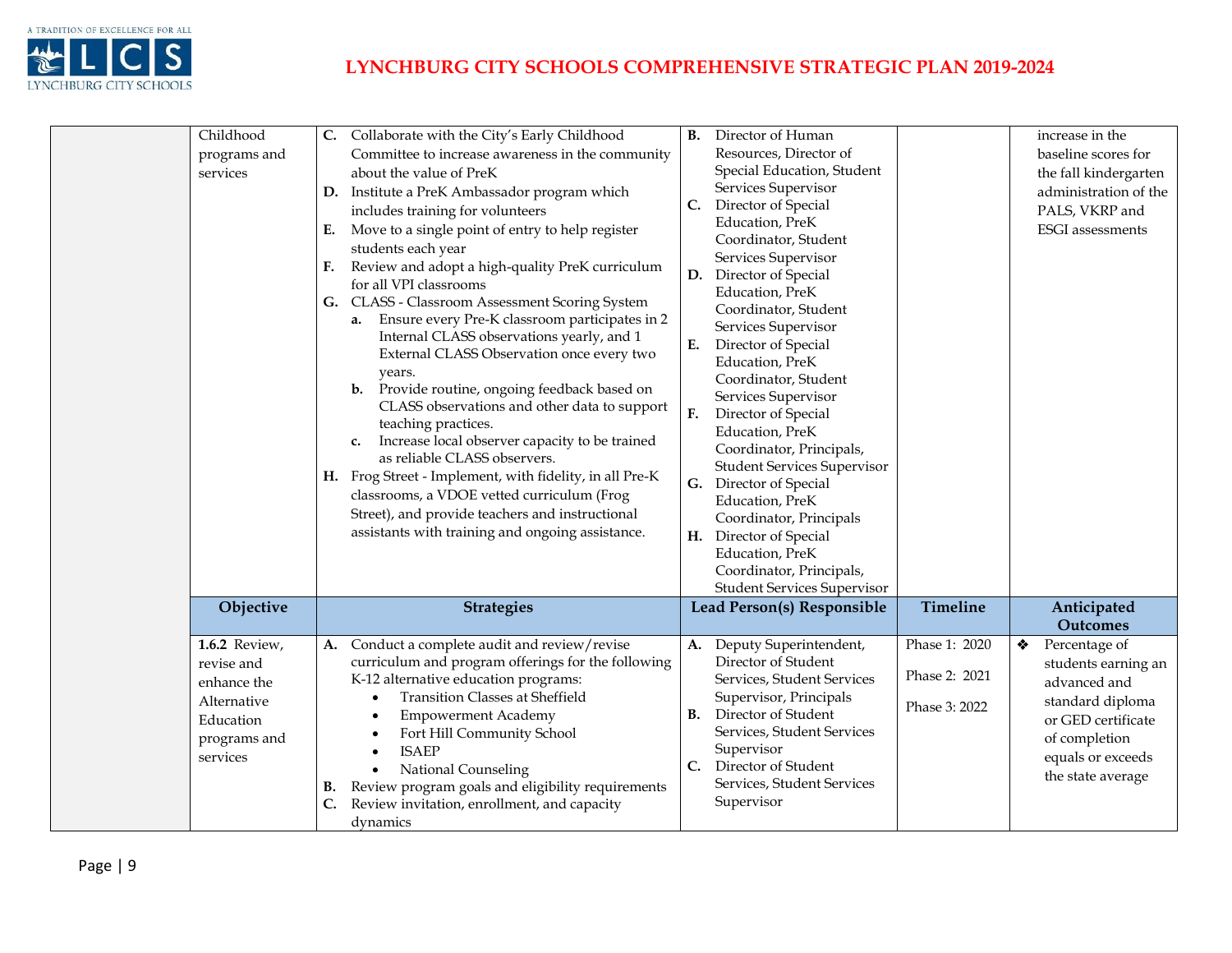

|                                                                                                   | D. Analyze anticipated outcomes data<br>Conduct a cost-benefit analysis<br>Е.<br>F.<br>Recommend revisions and enhancements that<br>maximize student outcomes                                                                                                                                                                                                                                                                                                                                                                                                                                                                                                                                                                                                                                                                                                                                                                                                                                                                                                                                                                                                                                                                                                                                                                                                                                                                          | D. Director of Student<br>Services, Student Services<br>Supervisor<br>Deputy Superintendent,<br>Е.<br>Chief Financial Officer<br>F.<br>Director of Student<br>Services, Student Services<br>Supervisor                                                                                                                                                                                                                                                                                                                                                                                                   |                                                 | Reduction in the<br>❖<br>number of behavior<br>referrals                                                                                                                     |
|---------------------------------------------------------------------------------------------------|----------------------------------------------------------------------------------------------------------------------------------------------------------------------------------------------------------------------------------------------------------------------------------------------------------------------------------------------------------------------------------------------------------------------------------------------------------------------------------------------------------------------------------------------------------------------------------------------------------------------------------------------------------------------------------------------------------------------------------------------------------------------------------------------------------------------------------------------------------------------------------------------------------------------------------------------------------------------------------------------------------------------------------------------------------------------------------------------------------------------------------------------------------------------------------------------------------------------------------------------------------------------------------------------------------------------------------------------------------------------------------------------------------------------------------------|----------------------------------------------------------------------------------------------------------------------------------------------------------------------------------------------------------------------------------------------------------------------------------------------------------------------------------------------------------------------------------------------------------------------------------------------------------------------------------------------------------------------------------------------------------------------------------------------------------|-------------------------------------------------|------------------------------------------------------------------------------------------------------------------------------------------------------------------------------|
| Objective                                                                                         | <b>Strategies</b>                                                                                                                                                                                                                                                                                                                                                                                                                                                                                                                                                                                                                                                                                                                                                                                                                                                                                                                                                                                                                                                                                                                                                                                                                                                                                                                                                                                                                      | Lead Person(s) Responsible                                                                                                                                                                                                                                                                                                                                                                                                                                                                                                                                                                               | Timeline                                        | Anticipated<br>Outcomes                                                                                                                                                      |
| <b>1.6.3</b> Review,<br>revise and<br>enhance the<br>Gifted Education<br>programs and<br>services | <b>Elementary Schools</b><br>A. Use the Slocumb-Payne Teacher Perception<br>Inventory as a means of recognizing gifted<br>characteristics manifested both positively and<br>negatively in the identification process<br>Continue services for identified students grades 3-5<br><b>B.</b><br>with the Lead Instructional Coach at least one day<br>per week for a minimum of 45 minutes<br>Develop and implement an overarching curriculum<br>C.<br>for each grade level at the GO Center beginning<br>with grade 3 in 2019-2020, 4th grade in 2020-2021,<br>and 5th grade in 2021-2022<br>Increase the number of 5A math opportunities to<br>D.<br>include all elementary schools using a cluster<br>group model<br>Provide training for GO Center teachers and<br>instructional coaches on meeting the needs of a<br>variety of learners and differentiating instruction<br>for high-ability and gifted students<br>Collaborate with Special Education and Student<br>F.<br>Services departments to increase awareness and<br>understanding of twice-exceptional students and<br>the social-emotional needs of gifted learners<br>Review VDOE resources related to students<br>G.<br>considered "Twice Exceptional"<br><b>Middle Schools</b><br>H. Conduct a complete audit and review/revise<br>curriculum and program offerings for the middle<br>school gifted program<br>Review program goals and eligibility requirements<br>Ι. | Director of Curriculum<br>А.<br>and Instruction,<br>Elementary Math<br>Supervisor<br><b>B.</b><br>Principals<br>C.<br><b>Elementary Math</b><br>Supervisor,<br>D. Elementary Math<br>Supervisor<br>Е.<br>Elementary Math<br>Supervisor, Principals<br>F. Director of Curriculum<br>and Instruction, Director of<br>Special Education, Director<br>of Student Services<br>G. Director of Curriculum<br>and Instruction,<br><b>Elementary Math</b><br>Supervisor, Principals,<br>Director of Special<br>Education<br>H. Director of Curriculum<br>and Instruction,<br><b>Elementary Math</b><br>Supervisor | Phase 1: 2020<br>Phase 2: 2021<br>Phase 3: 2022 | Increase the<br>❖<br>number of students<br>scoring advanced<br>on the SOL<br>assessments<br>Increase in the<br>❖<br>number of<br>underrepresented<br>populations<br>enrolled |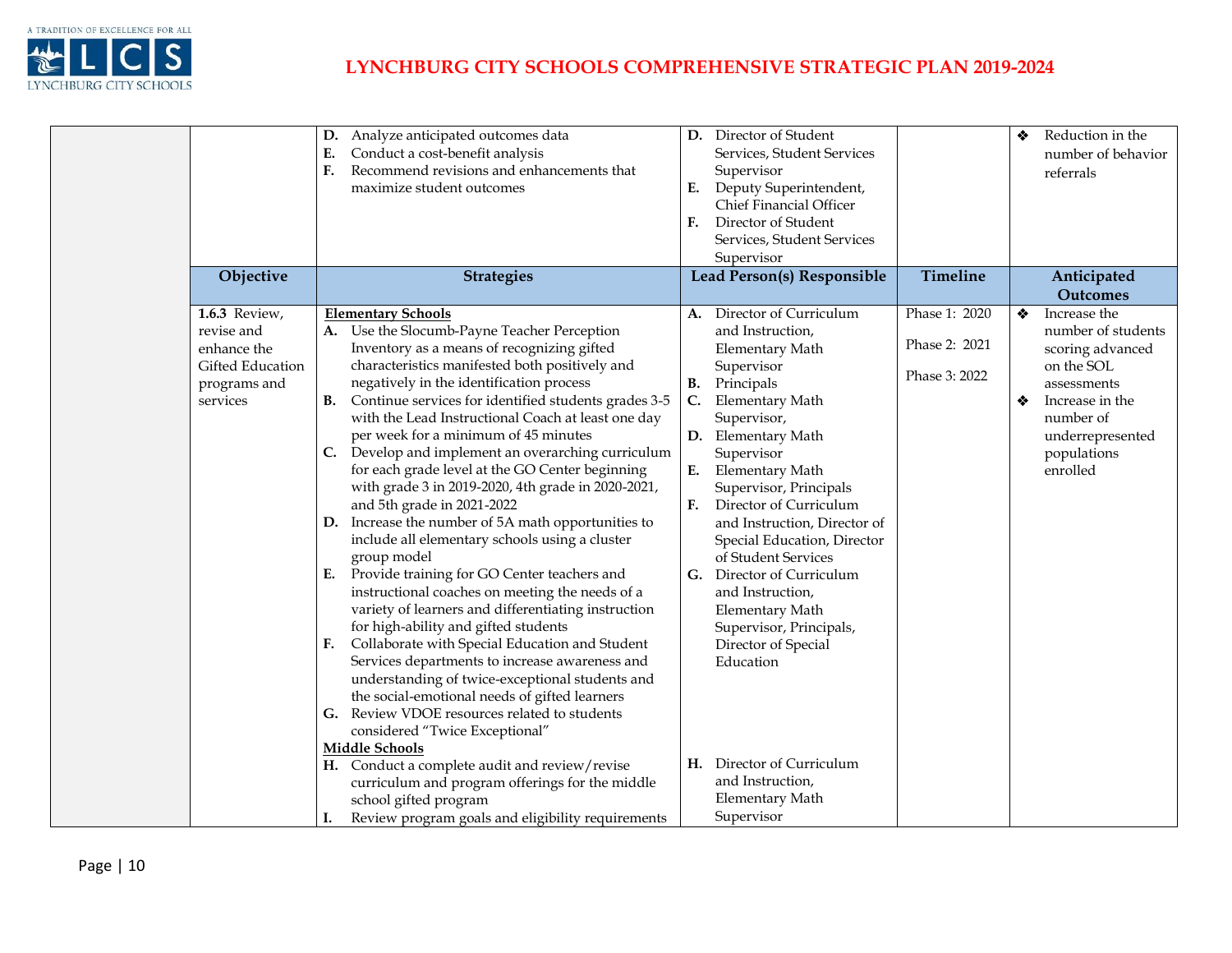

|                                                                                         | К.<br>L.<br>М.        | Review invitation, enrollment, and capacity<br>dynamics<br>Analyze anticipated outcomes data<br>Conduct a cost-benefit analysis<br>Recommend revisions and enhancements that<br>maximize student outcomes.<br>N. Implement recommendations from the program<br>evaluation.                                                                                                                                                                                                                                                                                                                                        | I.<br>J.<br>К.<br>L.  | Director of Curriculum<br>and Instruction,<br><b>Elementary Math</b><br>Supervisor<br>Director of Curriculum<br>and Instruction,<br><b>Elementary Math</b><br>Supervisor<br>Deputy Superintendent,<br>Chief Financial Officer<br>Director of Curriculum<br>and Instruction,<br><b>Elementary Math</b><br>Supervisor<br>M. Director of Curriculum<br>and Instruction,<br><b>Elementary Math</b><br>Supervisor<br>N. Director of Curriculum<br>and Instruction,<br><b>Elementary Math</b> |                 |                                                                                                                                                                                                                                  |
|-----------------------------------------------------------------------------------------|-----------------------|-------------------------------------------------------------------------------------------------------------------------------------------------------------------------------------------------------------------------------------------------------------------------------------------------------------------------------------------------------------------------------------------------------------------------------------------------------------------------------------------------------------------------------------------------------------------------------------------------------------------|-----------------------|-----------------------------------------------------------------------------------------------------------------------------------------------------------------------------------------------------------------------------------------------------------------------------------------------------------------------------------------------------------------------------------------------------------------------------------------------------------------------------------------|-----------------|----------------------------------------------------------------------------------------------------------------------------------------------------------------------------------------------------------------------------------|
|                                                                                         | Objective             | <b>Strategies</b>                                                                                                                                                                                                                                                                                                                                                                                                                                                                                                                                                                                                 |                       | Supervisor<br>Lead Person(s) Responsible                                                                                                                                                                                                                                                                                                                                                                                                                                                | <b>Timeline</b> | Anticipated                                                                                                                                                                                                                      |
|                                                                                         |                       |                                                                                                                                                                                                                                                                                                                                                                                                                                                                                                                                                                                                                   |                       |                                                                                                                                                                                                                                                                                                                                                                                                                                                                                         |                 | <b>Outcomes</b>                                                                                                                                                                                                                  |
| 1.6.4 Review,<br>revise and<br>enhance Special<br>Education<br>programs and<br>services | <b>A.</b><br>В.<br>C. | Review cohort reading and math SOL strand data,<br>VAAP, IXL continuous diagnostic, quarterly<br>assessments, and course curriculum frameworks to<br>identify targeted areas of improvement<br>Use data to develop specific measurable IEP goals<br>for improvement and transition plans<br>Train administrators and school teams in high<br>leverage practices through system change<br>Practices include:<br>Collaborate with professionals to increase<br>a.<br>student success<br>Organize and facilitate an effective<br>$\mathbf{b}$ .<br>meeting<br>Collaborate with families to support<br>c.<br>learning | <b>B.</b><br>C.<br>E. | A. Director of Special<br>Education, Special<br><b>Education Supervisors</b><br>Director of Special<br>Education, Special<br><b>Education Supervisors</b><br>Director of Special<br>Education, Special<br><b>Education Supervisors</b><br>D. Director of Special<br>Education, Special<br><b>Education Supervisors</b><br>Director of Special<br>Education, Special<br><b>Education Supervisors</b>                                                                                     | $2019 - 2020$   | Increase in the<br>❖<br>number of students<br>with disabilities<br>passing the SOL<br>assessments<br>LCS will meet or<br>❖<br>exceed the state<br>targets set under<br>the Special<br><b>Education State</b><br>Performance Plan |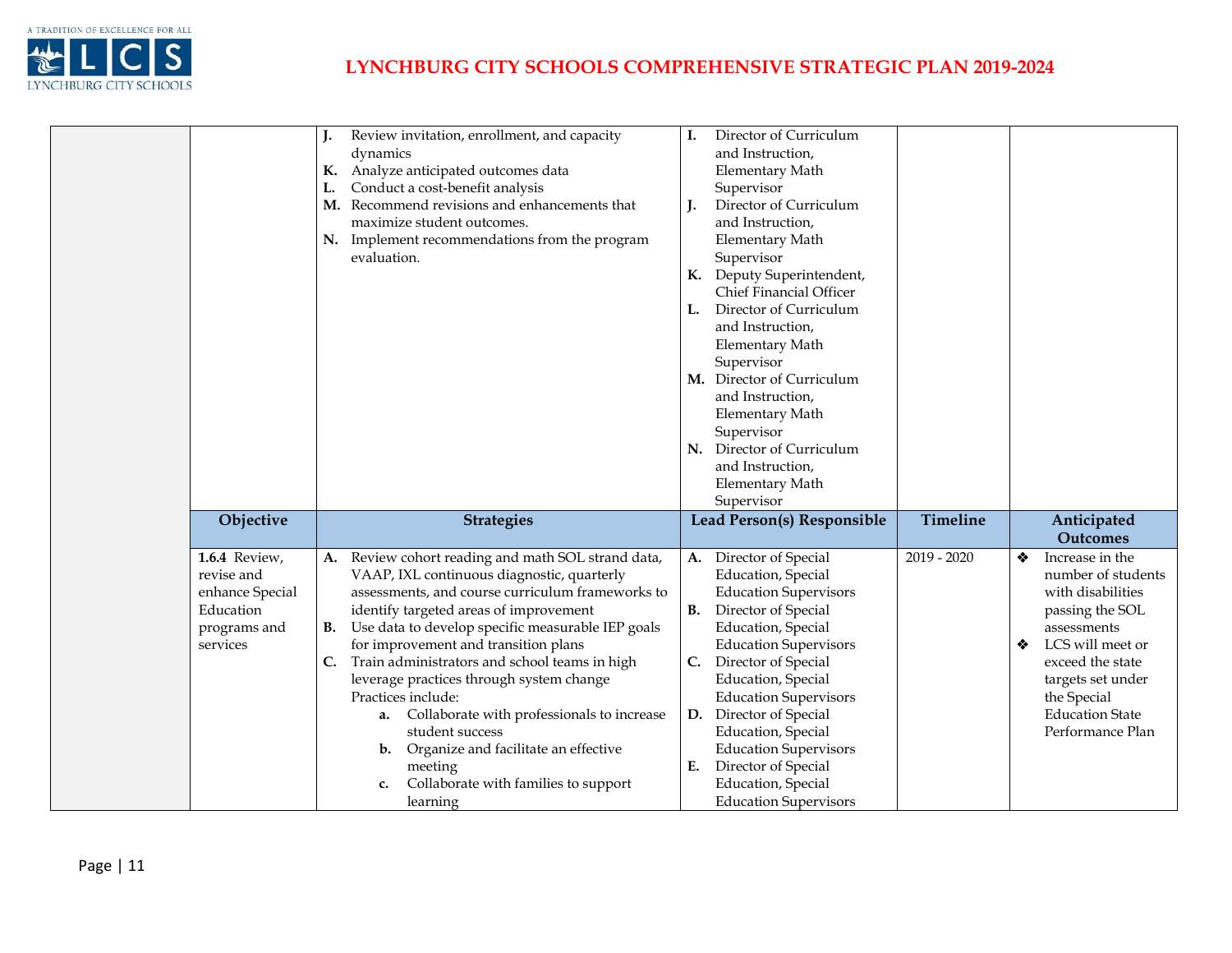

| Use multiple sources of information to<br>d.            | Director of Special<br>F.    |  |
|---------------------------------------------------------|------------------------------|--|
| understanding student needs                             | Education, Special           |  |
| Interpret and communicate assessment<br>e.              | <b>Education Supervisors</b> |  |
| information                                             | G.<br>Director of Special    |  |
| Use student assessment data to analyze<br>f.            | Education, Special           |  |
| instructional practices                                 | <b>Education Supervisors</b> |  |
| Establish a consistent, organized, and                  | Director of Special<br>Н.    |  |
| respectful learning environment                         | Education, Special           |  |
| h. Provide positive and constructive                    | <b>Education Supervisors</b> |  |
| feedback to students                                    | Director of Special<br>Ι.    |  |
| Teach social behaviors<br>i.                            | Education, Special           |  |
| Conduct FBA's to develop behavior                       | <b>Education Supervisors</b> |  |
| support plans                                           |                              |  |
| Identify and prioritize long and short term<br>k.       |                              |  |
| learning goals                                          |                              |  |
| Systemically design instruction toward<br>l.            |                              |  |
| goals                                                   |                              |  |
| m. Adapt curriculum tasks and materials to              |                              |  |
| specific learning goals                                 |                              |  |
| Teach cognitive and metacognitive<br>n.                 |                              |  |
| strategies                                              |                              |  |
| Provide scaffolded supports<br>0.                       |                              |  |
| Use explicit instruction<br>p.                          |                              |  |
| Use strategies to promote active student<br>q.          |                              |  |
| engagement                                              |                              |  |
| Use assistive and instructional<br>r.                   |                              |  |
| technologies                                            |                              |  |
| Provide intensive instruction<br>s.                     |                              |  |
| Teach students to maintain and generalize<br>t.         |                              |  |
| new learning across time and settings                   |                              |  |
| D. Collaborate with the Department of Curriculum        |                              |  |
| and Instruction and Student Services to review,         |                              |  |
| revise and enhance procedures and protocols for         |                              |  |
| curriculum development and delivery and student         |                              |  |
| behavior management and response                        |                              |  |
| E.<br>Expand transition to adulthood services and work- |                              |  |
| based learning opportunities                            |                              |  |
| F.<br>Collaborate with community resource teams to      |                              |  |
| provide students/families access to additional          |                              |  |
| resources and services to support students with         |                              |  |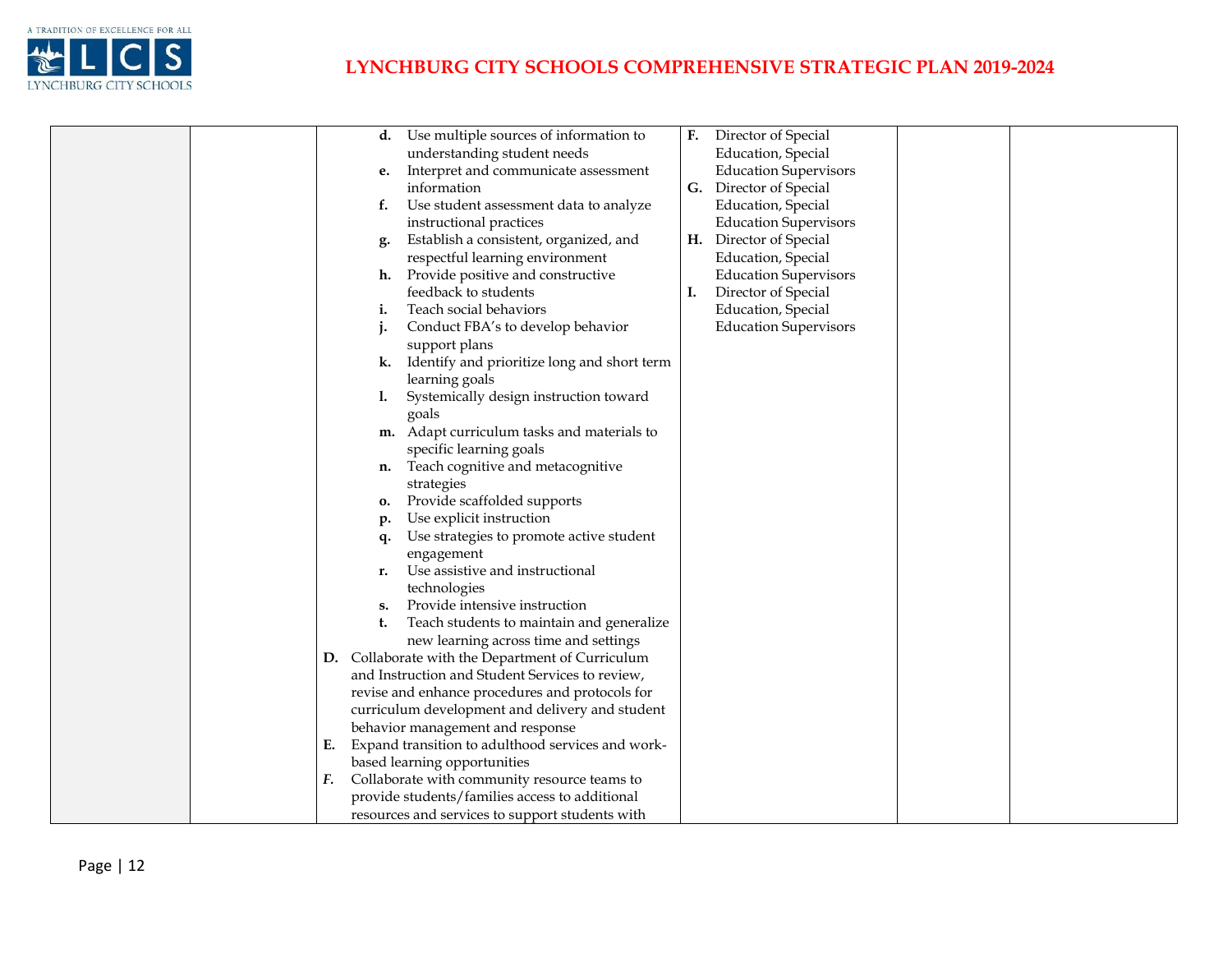

|                                                                                                          | Ι.             | disabilities Supported by The Lynchburg Plan<br>Goal 4<br>G. Review the VDOE State Performance Plan (SPP)<br>indicators to identify targeted areas of<br>improvement<br>H. Receive the Special Education Advisory<br>Committee's annual recommendations and<br>determine areas of unmet needs of students with<br>disabilities<br>Review the VDOE's final Corrective Action Plan<br>Summary and determine any targeted areas in<br>need of improvement (February 1, 2020-August 1,<br>2020<br>Implement VDOE "Va. IEP System"<br>a.<br>including "add-ons" (Progress Track,<br>School Based Intervention Team, and 504<br>components)<br>Review and revise all special education<br>$\mathbf{b}$ .<br>manuals and submit them to VDOE for<br>review |                                                                                                                                                                                                                                                                                                             |                                                 |                                                                                                                                                                                |
|----------------------------------------------------------------------------------------------------------|----------------|-----------------------------------------------------------------------------------------------------------------------------------------------------------------------------------------------------------------------------------------------------------------------------------------------------------------------------------------------------------------------------------------------------------------------------------------------------------------------------------------------------------------------------------------------------------------------------------------------------------------------------------------------------------------------------------------------------------------------------------------------------|-------------------------------------------------------------------------------------------------------------------------------------------------------------------------------------------------------------------------------------------------------------------------------------------------------------|-------------------------------------------------|--------------------------------------------------------------------------------------------------------------------------------------------------------------------------------|
| Objective                                                                                                |                | <b>Strategies</b>                                                                                                                                                                                                                                                                                                                                                                                                                                                                                                                                                                                                                                                                                                                                   | Lead Person(s) Responsible                                                                                                                                                                                                                                                                                  | Timeline                                        | Anticipated<br><b>Outcomes</b>                                                                                                                                                 |
| 1.6.5 Review<br>revise and<br>enhance the<br>English<br>Language<br>Learners<br>programs and<br>services | A.<br>C.<br>E. | Develop a Welcome Center to enroll students with<br>Limited English Proficiency Parents.<br><b>B.</b> Investigate ways to streamline EL instruction for<br>schools with few ELs and limited ESL staffing<br>Continue to institute processes to identify potential<br>ELs, screen potential ELs, and provide quality<br>instruction for current ELs.<br>D. Grow leadership positions within the EL program<br>Develop standard procedures for interpreting and<br>translating documents for ELs and LEP parents<br>F. Increase push-in services to content area classes<br>instead of relying mainly on pull out model                                                                                                                               | Director of Curriculum<br>A.<br>and Instruction, Secondary<br><b>English Supervisor</b><br>Secondary English<br><b>B.</b><br>Supervisor<br>Secondary English<br>C.<br>Supervisor<br>Secondary English<br>D.<br>Supervisor<br>Secondary English<br>Е.<br>Supervisor<br>Secondary English<br>F.<br>Supervisor | Phase 1: 2019<br>Phase 2: 2020<br>Phase 3: 2021 | Improved<br>❖<br>performance on the<br>Access for ELLs<br>Uniform<br>❖<br>enrollment process<br>for LEP families<br>Development of<br>❖<br>leadership within<br>the EL program |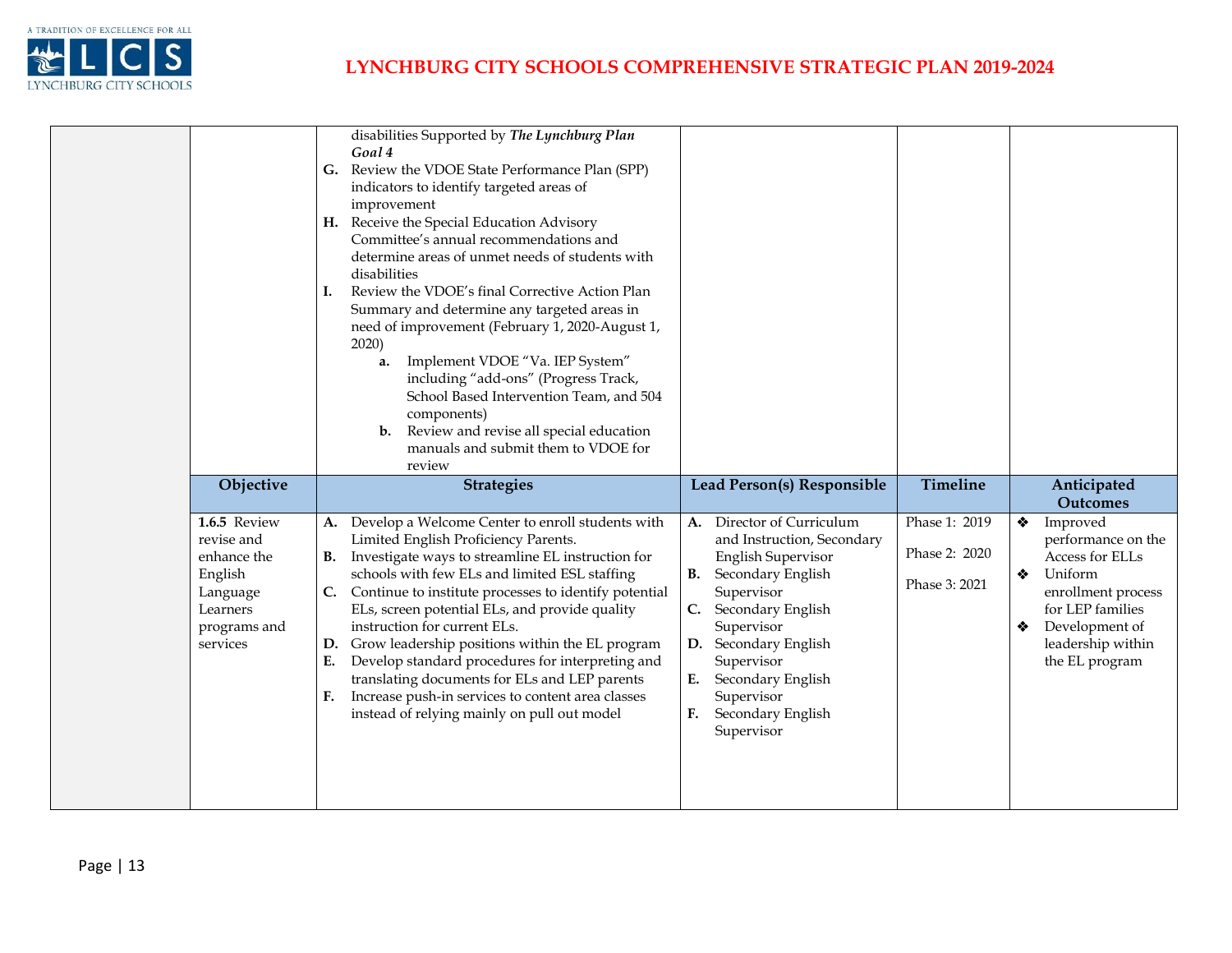

| Objective                                                                                                            | <b>Strategies</b>                                                                                                                                                                                                                                                                                                                                                                                                                                                                                                                                                                                                                                                                                                                                                                                                                                                                                                                                                                                                                                                         | <b>Lead Person(s) Responsible</b>                                                                                                                                                                                                                                                                                                                                                                                                                                                                                   | <b>Timeline</b> | Anticipated                                                                                                                                                                                                 |  |
|----------------------------------------------------------------------------------------------------------------------|---------------------------------------------------------------------------------------------------------------------------------------------------------------------------------------------------------------------------------------------------------------------------------------------------------------------------------------------------------------------------------------------------------------------------------------------------------------------------------------------------------------------------------------------------------------------------------------------------------------------------------------------------------------------------------------------------------------------------------------------------------------------------------------------------------------------------------------------------------------------------------------------------------------------------------------------------------------------------------------------------------------------------------------------------------------------------|---------------------------------------------------------------------------------------------------------------------------------------------------------------------------------------------------------------------------------------------------------------------------------------------------------------------------------------------------------------------------------------------------------------------------------------------------------------------------------------------------------------------|-----------------|-------------------------------------------------------------------------------------------------------------------------------------------------------------------------------------------------------------|--|
| <b>1.6.6 Review,</b><br>revise and<br>enhance Career<br>and Technical<br>Education (CTE)<br>programs and<br>services | Continue the development and expansion of the<br><b>A.</b><br>Local Advisory Committee to support CTE career<br>clusters and pathways to employment in Region<br>2000<br>Establish post-secondary partnerships that enable<br><b>B.</b><br>clear pathways to industry-ready certifications and<br>licenses<br>Increase student access to post-secondary<br>C.<br>education through campus-based programming<br>that includes dual enrollment and articulated post-<br>secondary course offerings<br>D. Coordinate programs of study in key career<br>clusters to focus the preparation of students for<br>high-wage/high-demand careers and utilize the<br>federal program monitoring review<br>Establish an internship advisory committee<br>Е.<br>consisting of area employers to expand practicums<br>and internships / on the job training opportunities<br>as well as provide students with employment<br>placement opportunities Supported by The<br>Lynchburg Plan Goal 1 and the Economic<br>Development and Tourism Blueprint for<br><b>Opportunity Goal 3.2</b> | A. Director of Curriculum<br>and Instruction, Career<br>and Technical Education<br>Supervisor<br>Director of Curriculum<br>В.<br>and Instruction, Career<br>and Technical Education<br>Supervisor<br>$C_{\cdot}$<br>Director of Curriculum<br>and Instruction, Career<br>and Technical Education<br>Supervisor<br>D. Director of Curriculum<br>and Instruction, Career<br>and Technical Education<br>Supervisor<br>Director of Curriculum<br>Ε.<br>and Instruction, Career<br>and Technical Education<br>Supervisor | $2019 - 2020$   | <b>Outcomes</b><br>Increase in the<br>❖<br>number of student<br>internships<br>Percentage of<br>❖<br>students earning<br>industry<br>certifications equals<br>or exceeds the state<br>average               |  |
| Objective                                                                                                            | <b>Strategies</b>                                                                                                                                                                                                                                                                                                                                                                                                                                                                                                                                                                                                                                                                                                                                                                                                                                                                                                                                                                                                                                                         | Lead Person(s) Responsible                                                                                                                                                                                                                                                                                                                                                                                                                                                                                          | <b>Timeline</b> | Anticipated<br><b>Outcomes</b>                                                                                                                                                                              |  |
| <b>1.6.7 Review,</b><br>revise and<br>enhance regional<br>programs and<br>services                                   | Implement program evaluations on a rotating cycle<br>A.<br>Continue to collaborate with neighboring school<br><b>B.</b><br>divisions to evaluate program effectiveness<br>Monitor student enrollment and attendance in<br>C.<br>regional programs                                                                                                                                                                                                                                                                                                                                                                                                                                                                                                                                                                                                                                                                                                                                                                                                                         | Superintendent, Deputy<br>A.<br>Superintendent, Program<br>Directors<br>Superintendent, Deputy<br><b>B.</b><br>Superintendent, Program<br>Directors<br>C. Superintendent, Deputy<br>Superintendent, Program<br>Directors                                                                                                                                                                                                                                                                                            | $2019 - 2024$   | Maintain or<br>❖<br>increase student<br>participation<br>Increase the<br>❖<br>percentage of<br>students<br>graduating with<br>industry<br>certifications,<br>advanced<br>diplomas, and<br>associate degrees |  |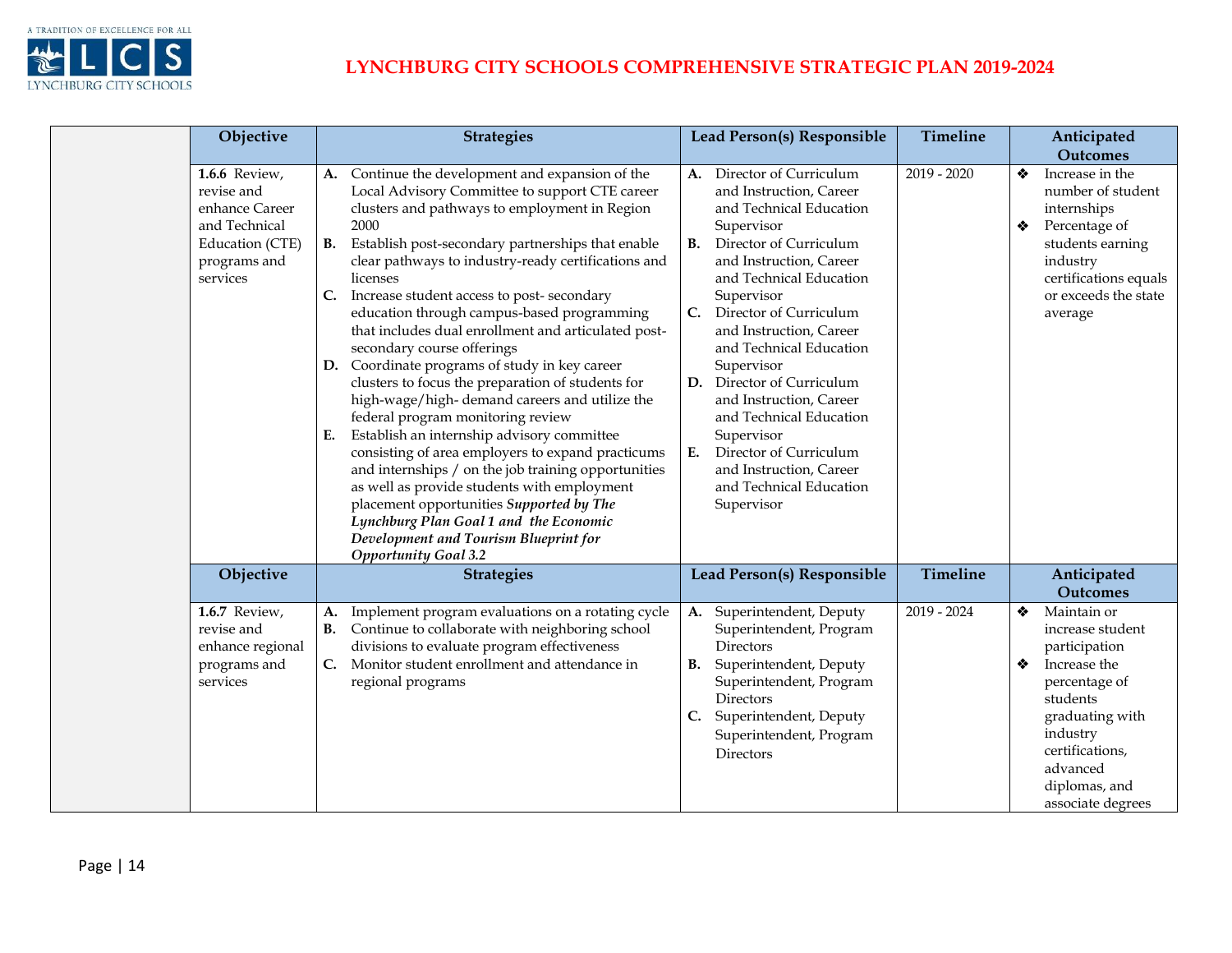<span id="page-19-0"></span>

# **LUCS**<br>EXECUTE CONTRESSERVE STRATEGIC PLAN 2019-2024

| <b>Focus Area</b>                                            | Objective                                                                                                                            | <b>Strategies</b>                                                                                                                                                                                                                                                                                                                                                                                                                                                                                                                                                                                                                                                                                                                                                                                                                                                                                                                                                                                                                                                                                                                                                                                                                 | Lead Person(s) Responsible                                                                                                                                                                                                                                                                            | <b>Timeline</b>                              | Anticipated                                                                                                                                                                                   |
|--------------------------------------------------------------|--------------------------------------------------------------------------------------------------------------------------------------|-----------------------------------------------------------------------------------------------------------------------------------------------------------------------------------------------------------------------------------------------------------------------------------------------------------------------------------------------------------------------------------------------------------------------------------------------------------------------------------------------------------------------------------------------------------------------------------------------------------------------------------------------------------------------------------------------------------------------------------------------------------------------------------------------------------------------------------------------------------------------------------------------------------------------------------------------------------------------------------------------------------------------------------------------------------------------------------------------------------------------------------------------------------------------------------------------------------------------------------|-------------------------------------------------------------------------------------------------------------------------------------------------------------------------------------------------------------------------------------------------------------------------------------------------------|----------------------------------------------|-----------------------------------------------------------------------------------------------------------------------------------------------------------------------------------------------|
|                                                              |                                                                                                                                      |                                                                                                                                                                                                                                                                                                                                                                                                                                                                                                                                                                                                                                                                                                                                                                                                                                                                                                                                                                                                                                                                                                                                                                                                                                   |                                                                                                                                                                                                                                                                                                       |                                              | <b>Outcomes</b>                                                                                                                                                                               |
| 1.7 Student<br><b>Wellness and</b><br><b>Quality of Life</b> | 1.7.1 Develop<br>and implement a<br>K-12 Social-<br>Emotional<br>Learning and<br>Character<br>Education<br>program                   | A.<br>Collaborate with the School Health Advisory Board<br>to review the family life standards and ASCA<br>Mindset and Behaviors to develop a<br>comprehensive K-12 curriculum that includes<br>social-emotional learning, character education, and<br>bullying prevention<br>Develop and implement a<br>В.<br>collaborative instructional delivery model that<br>includes classroom teachers, HPE teachers, nurses,<br>school counselors, and community members<br>Provide staff and volunteers with relevant training<br>C.<br>on SEL, CEP and bullying prevention<br>D. Implement lesson plan reviews and provide<br>targeted feedback regarding the implementation of<br>SEL, CEP and bullying prevention lessons, use<br>outcome based behavioral data to deliver SEL<br>instruction, activities and programs<br>Implement observing staff/volunteers and provide<br>Е.<br>targeted feedback regarding the implementation of<br>SEL, CEP and bullying prevention lessons,<br>activities and programs<br>Collaborate with community resource teams to<br>F.<br>provide students/families access to additional<br>resources and services to support healthy students<br>and families Supported by The Lynchburg<br>Plan Goal 4 | Director of Student Services<br>A.<br><b>Student Services</b><br><b>B.</b><br>Supervisors<br><b>Student Services</b><br>C.<br>Supervisors<br>D. Principals, Student Services<br>Supervisors<br>Principals, Student Services<br>Е.<br>Supervisors<br>Director of Student<br>F.<br>Services, Principals | $2020 - 2021$                                | Youth Risk<br>❖<br><b>Behavior Survey</b><br>results indicate a<br>decline in risk-<br>related behaviors<br>Cultural and<br>❖<br>Competency<br>Survey = $75%$<br>agreement with<br>statements |
|                                                              | Objective                                                                                                                            | <b>Strategies</b>                                                                                                                                                                                                                                                                                                                                                                                                                                                                                                                                                                                                                                                                                                                                                                                                                                                                                                                                                                                                                                                                                                                                                                                                                 | Lead Person(s) Responsible                                                                                                                                                                                                                                                                            | Timeline                                     | Anticipated                                                                                                                                                                                   |
|                                                              |                                                                                                                                      |                                                                                                                                                                                                                                                                                                                                                                                                                                                                                                                                                                                                                                                                                                                                                                                                                                                                                                                                                                                                                                                                                                                                                                                                                                   |                                                                                                                                                                                                                                                                                                       |                                              | <b>Outcomes</b>                                                                                                                                                                               |
|                                                              | <b>1.7.2</b> Review,<br>revise and<br>enhance behavior<br>management<br>strategies,<br>response to<br>trauma, and<br>alternatives to | <b>Tier I (Classroom Engagement and Management)</b><br>A. Train all staff in effective Tier I behavior<br>management strategies specifically tailored to<br>typical student's engagement related to their job<br>responsibilities (teacher, bus driver, assistant,<br>secretary, coach, etc.)<br>Research, review and implement common<br>В.<br>instructional alignment, delivery and engagement<br>practices that correlate with positive student<br>behavior outcomes                                                                                                                                                                                                                                                                                                                                                                                                                                                                                                                                                                                                                                                                                                                                                           | Director of Student<br>A.<br>Services, Director of<br>Curriculum and<br>Instruction, Director of<br>Special Education,<br>Principals<br>Director of Student<br><b>B.</b><br>Services, Director of<br>Curriculum and                                                                                   | Tier 1: 2019<br>Tier 2: 2020<br>Tier 3: 2021 | ❖<br>Reduction in the<br>number of<br>behavioral referrals<br>Reduction in the<br>❖<br>number of out-of-<br>school suspensions<br>Culture and<br>❖<br>Climate Survey =                        |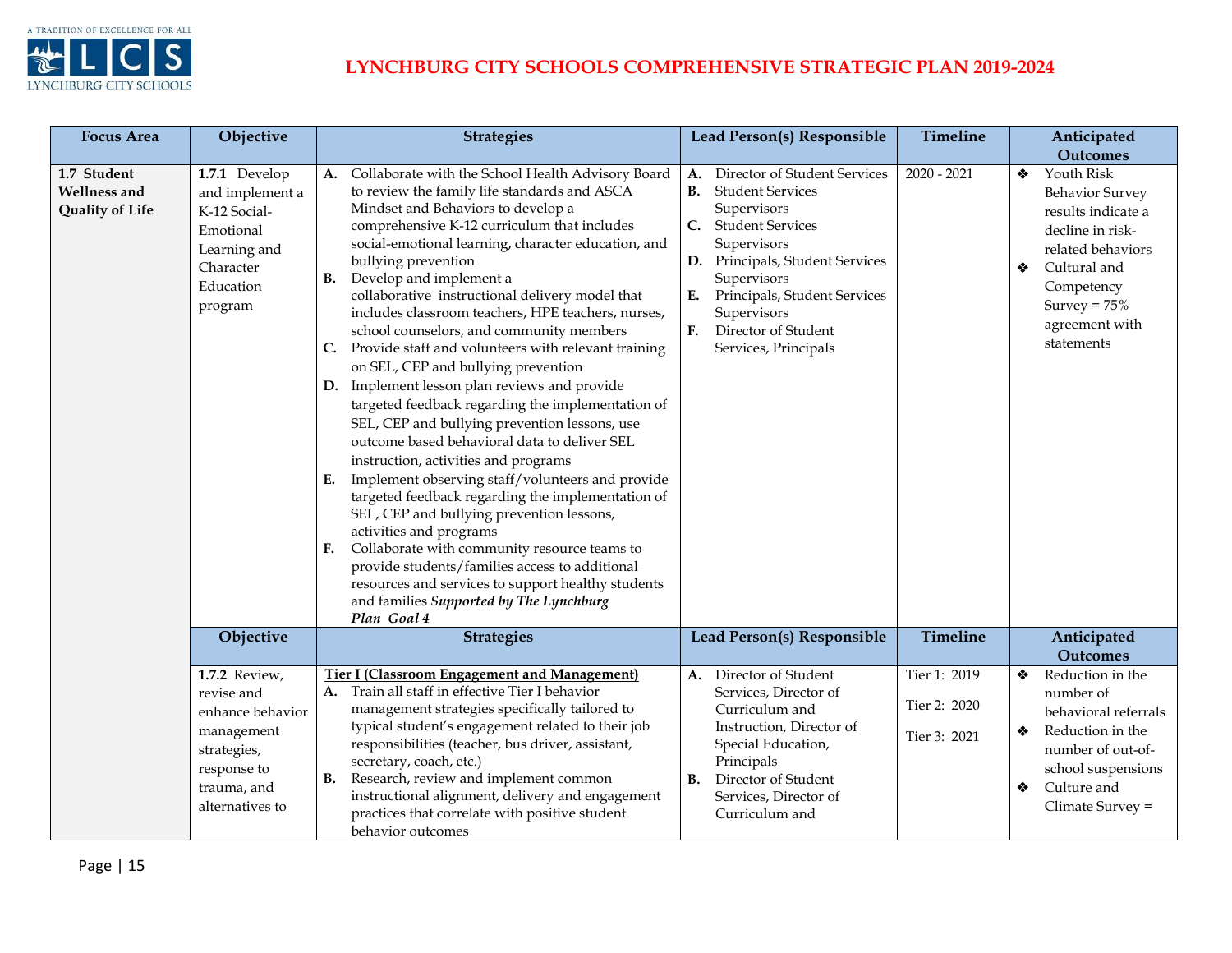

| suspension | Expand cohort participation in VTSS/PBIS<br>C.           |    | Instruction, Director of | 75% agreement            |
|------------|----------------------------------------------------------|----|--------------------------|--------------------------|
| practices  | initiatives                                              |    | Special Education,       | with statements          |
|            | Engage parents in ongoing behavior support<br>D.         |    | Principals               | School Safety Audit<br>❖ |
|            | activities                                               | C. | Director of Student      | Review                   |
|            | <b>Tier II (Supplement School Team Support)</b>          |    | <b>Services</b>          | 100% of students<br>❖    |
|            | E. Establish behavior support teams in each school       | D. | Director of Student      | with disabilities        |
|            | and continue implementation                              |    | Services, Director of    | with behavior plans      |
|            | F.<br>Conduct a staff needs assessment to determine      |    | Special Education,       | listed in IEPs as an     |
|            | school capacity for successful behavior support -        |    | Principals               |                          |
|            | knowledge/awareness, training/support, and               | Е. | Director of Student      | accommodation            |
|            | personnel needs                                          |    | Services, Director of    | will have an             |
|            | G. Train staff and support personnel in effective Tier   |    | Special Education,       | evidenced-based          |
|            | II behavior management strategies with an added          |    | Principals               | behavior                 |
|            | emphasis on trauma- informed practices and               | F. | Director of Student      | management plan          |
|            | trauma-sensitive schools                                 |    | Services, Director of    | in place                 |
|            | H. Provide staff with resources and tools to implement   |    | Special Education,       |                          |
|            | effective Tier II strategies                             |    | Principals               |                          |
|            | Review and enhance protocols and timelines for<br>Ι.     |    | G. Director of Student   |                          |
|            | developing, implementing and monitoring the              |    | Services, Director of    |                          |
|            | effectiveness of behavioral modification plans and       |    | Special Education,       |                          |
|            | behavioral contracts for students and families           |    | Principals               |                          |
|            | Utilize behavior support staff (BCBAs, Behavior          | H. | Director of Student      |                          |
|            | Coaches, Counselors, RBTs) and other support staff       |    | Services, Director of    |                          |
|            | to provide behavioral interventions                      |    | Special Education,       |                          |
|            | K. Investigate the availability of in-school space and   |    | Principals               |                          |
|            | facilities to establish Calm Down Areas and CHILL        | I. | Director of Student      |                          |
|            | Rooms for short-term de-escalation                       |    | Services, Director of    |                          |
|            | L. Explore options for instituting restorative practices |    | Special Education,       |                          |
|            | in schools                                               |    | Principals               |                          |
|            | M. Collaborate with community members to institute a     | J. | Director of Student      |                          |
|            | mentor-based program and opportunities for               |    | Services, Director of    |                          |
|            | community service                                        |    | Special Education,       |                          |
|            | <b>Tier III (Intensive Support / Trauma-Based</b>        |    | Principals               |                          |
|            | Intervention)                                            | К. | Director of Student      |                          |
|            | N. Conduct a staff needs assessment to determine         |    | Services, Director of    |                          |
|            | school and division capacity for successful              |    | Special Education,       |                          |
|            | intensive behavior support - training/support, and       |    | Principals               |                          |
|            | personnel needs (therapists, clinicians, LPCs, LPCs-     | L. | Director of Student      |                          |
|            | MH)                                                      |    | Services, Director of    |                          |
|            | O. Train staff and support personnel in effective Tier   |    |                          |                          |
|            | III behavior management strategies with an added         |    |                          |                          |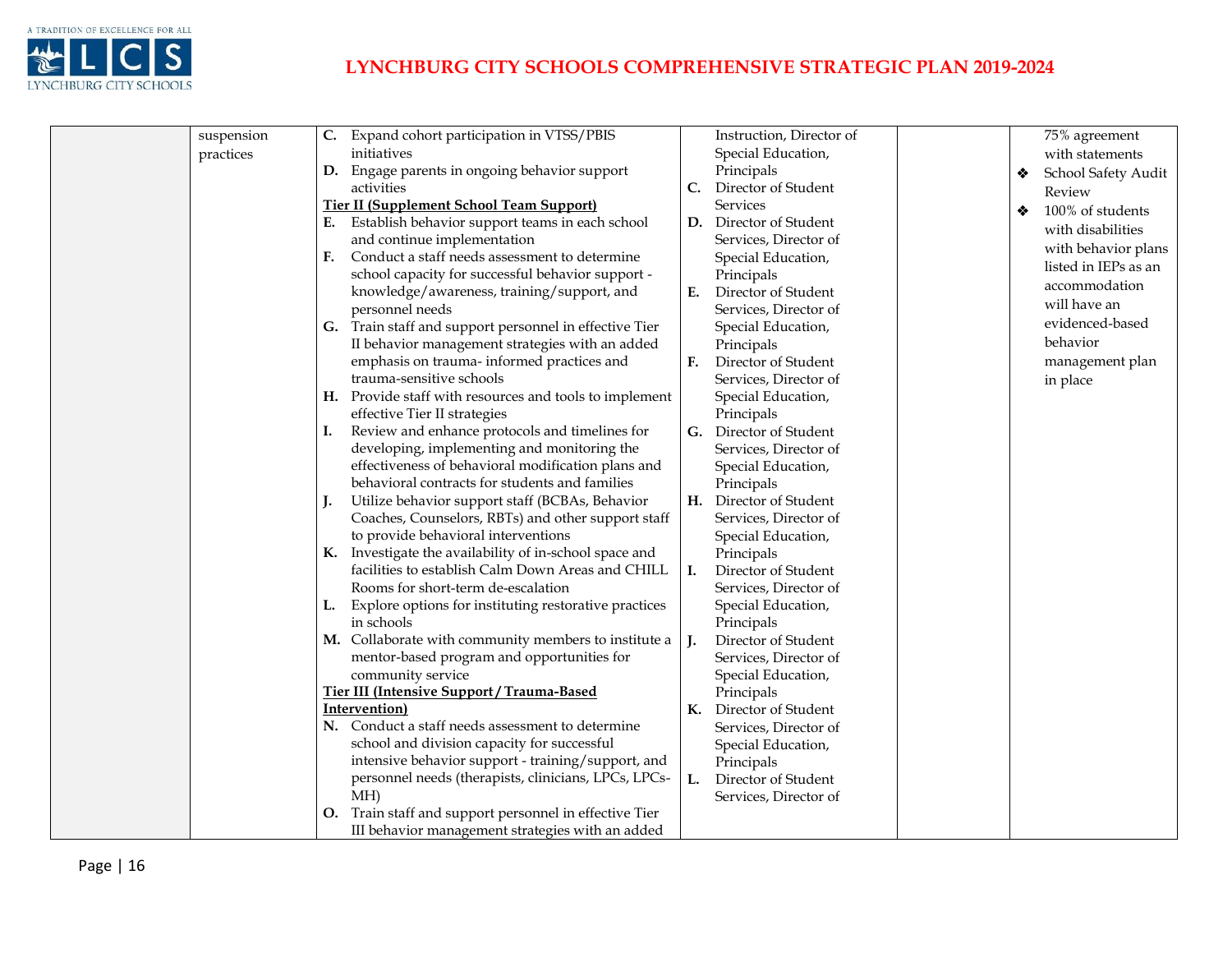

|  | emphasis on intensive support for aggressive               |    | Special Education,          |  |
|--|------------------------------------------------------------|----|-----------------------------|--|
|  | behavior                                                   |    | Principals                  |  |
|  | Review and enhance protocols and timelines for<br>Р.       |    | M. Director of Student      |  |
|  | making referrals and conducting alternative                |    | Services, Director of       |  |
|  | services reviews                                           |    | Special Education, Director |  |
|  | Train staff in protocols for making referrals and<br>Q.    |    | of Equity and Community     |  |
|  | conducting alternative services reviews                    |    | Relations, Principals       |  |
|  | Collaborate with providers to streamline eligibility<br>R. | N. | Deputy Superintendent,      |  |
|  | process to receive therapeutic day treatment               |    | Director of Student         |  |
|  | services through Medicaid                                  |    | Services, Principals        |  |
|  | Explore options for providing Tier III services for<br>S.  | O. | Director of Student         |  |
|  | non-Medicaid eligible students                             |    | Services, Principals        |  |
|  | Expand options for short-term suspension services<br>T.    | Р. | Director of Student         |  |
|  | in schools and in district                                 |    | <b>Services</b>             |  |
|  | Explore options and investigate the availability of        | Q. | Deputy Superintendent,      |  |
|  | alternate location space and facilities for short-         |    | Director of Student         |  |
|  | term, interim needs to address critical Tier III           |    | Services                    |  |
|  | behavior concerns                                          | R. | Deputy Superintendent,      |  |
|  | Develop and implement school-transition action<br>V.       |    | Director of Student         |  |
|  | plans and support services for success                     |    | <b>Services</b>             |  |
|  | W. Pilot the use of Registered Behavior Technicians in     | S. | Deputy Superintendent,      |  |
|  | the three middle schools and determine the impact          |    | Director of Student         |  |
|  | on student behavior                                        |    | <b>Services</b>             |  |
|  | Collaborate with the members of the Community<br>X.        | T. | Deputy Superintendent,      |  |
|  | Policy and Management Team to propose an                   |    | Director of Student         |  |
|  | interagency collaborative to address the lack of           |    | <b>Services</b>             |  |
|  | support services available to preschool-aged               | U. | Deputy Superintendent,      |  |
|  | students exhibiting challenging behaviors in the           |    | Director of Student         |  |
|  | home/school/community                                      |    | <b>Services</b>             |  |
|  |                                                            | V. | Director Student Services,  |  |
|  |                                                            |    | Principals                  |  |
|  |                                                            |    | W. Director of Special      |  |
|  |                                                            |    | Education, Director of      |  |
|  |                                                            |    | Student Services, Middle    |  |
|  |                                                            |    | School Principals           |  |
|  |                                                            | X. | Director of Special         |  |
|  |                                                            |    | Education, Director of      |  |
|  |                                                            |    | <b>Student Services</b>     |  |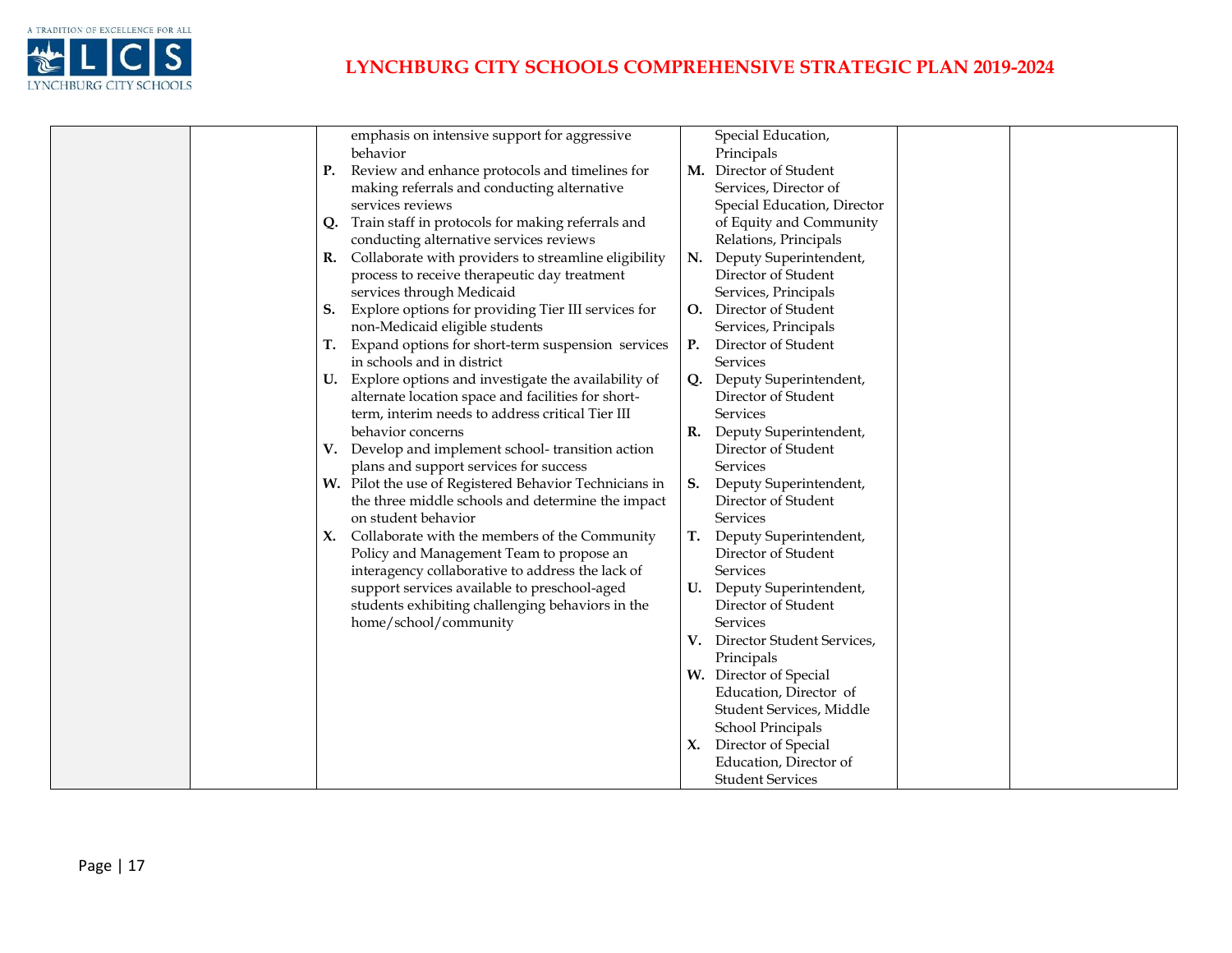<span id="page-22-0"></span>

**Goal 2 – Personnel Growth, Development and Success:** Lynchburg City Schools strives to recruit, hire, support, train, and retain employees to build excellence in education and, most importantly, to meet the needs of all students.

**Rationale:** Lynchburg City Schools understands that student success is directly dependent upon creating a vibrant culture of learning that is embraced by everyone. We recognize the benefit of establishing professional learning communities grounded in effective research-based strategies that support intellectual thinking and personal growth. We commit to be an educational community that employs the most talented educators and support staff; offers a rigorous, authentic and experiential curriculum; provides numerous and ongoing learning opportunities for families and caregivers, and is led by a supportive, high performing school board.

**Equity Habits:** In order to achieve our goal, Lynchburg City Schools will be purposeful and intentional by providing every employee with the training and skills needed to craft engaging learning opportunities, create a climate of support and inclusivity, and respond appropriately and effectively to the diverse needs of our staff, students and families. Further, we are committed to applying and demonstrating these effective practices in our day-to-day interactions with colleagues, students, and families.

| <b>Focus Area</b>       | Objective        |    | <b>Strategies</b>                                |              | Lead Person(s) Responsible    | <b>Timeline</b> |   | Anticipated       |
|-------------------------|------------------|----|--------------------------------------------------|--------------|-------------------------------|-----------------|---|-------------------|
|                         |                  |    |                                                  |              |                               |                 |   | <b>Outcomes</b>   |
| 2.1 Human               | 2.1.1 Revise and | A. | Revise Employee Handbook                         | А.           | Director of Human             | Phase 1: 2019   | ❖ | Provide guidance  |
| <b>Resources</b>        | update the       | B. | Revise and update job descriptions               |              | Resources                     |                 |   | and resources for |
| <b>Expectations and</b> | general          |    | Evaluate and analyze job descriptions to ensure  | <b>B.</b>    | Director of Human             | Phase 2: 2021   |   | all staff         |
| Protocols               | Employee and     |    | DOL compliance and job descriptions are up to    |              | Resources, Directors          |                 |   |                   |
|                         | Administrator    |    | date                                             | $\mathbf{C}$ | Director of Human             | Phase 3: 2023   |   |                   |
|                         | Handbook/        | D. | Manage performance and observation evaluation    |              | Resources, Directors          |                 |   |                   |
|                         | Manual and       |    | procedures and protocols to align with job       | D.           | Director of Human             |                 |   |                   |
|                         | Performance and  |    | descriptions. Review and implement TalentEd as a |              | Resources, Director of        |                 |   |                   |
|                         | Observation      |    | potential program for LCS performance            |              | Information Technology        |                 |   |                   |
|                         | Program and      |    | evaluations Supported by The Lynchburg Plan      | Е.           | Director of Human             |                 |   |                   |
|                         | Processes        |    | Goal 7                                           |              | Resources, Director of        |                 |   |                   |
|                         |                  | Е. | Institute a calendar and monitoring system for   |              | <b>Information Technology</b> |                 |   |                   |
|                         |                  |    | submission and review of performance and         |              |                               |                 |   |                   |
|                         |                  |    | observation evaluations                          |              |                               |                 |   |                   |

| <b>Focus Area</b> | Objective                    | <b>Strategies</b>                                     | Lead Person(s) Responsible | <b>Timeline</b> | Anticipated<br><b>Outcomes</b> |
|-------------------|------------------------------|-------------------------------------------------------|----------------------------|-----------------|--------------------------------|
| 2.2 Recruitment,  | <b>2.2.1</b> Implement $A$ . | Partner with Black Colleges and local Universities    | Director of Human<br>A.    | Phase 1: 2020   | Increase in the<br>◈           |
| On-Boarding, and  | strategies to                | to recruit qualified talent Supported by the          | Resources                  |                 | number of                      |
| Retention         | recruit and hire             | <b>Economic Development and Tourism Blueprint for</b> | Director of Human<br>В.    | Phase 2: 2022   | underrepresented               |
|                   | diverse staff                | <b>Opportunity Goal 3.3</b>                           | Resources                  |                 |                                |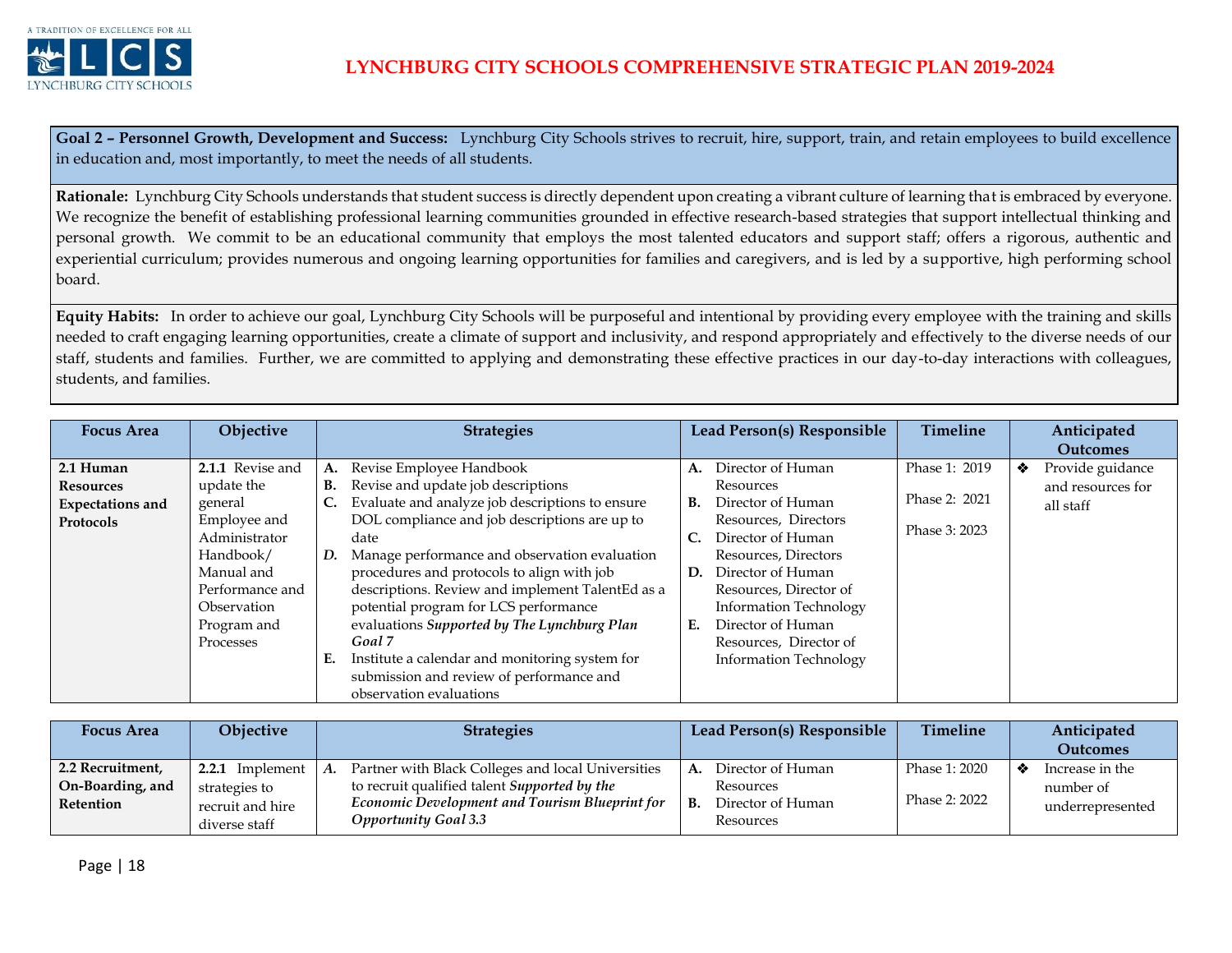

| across job<br>categories                                                                                 | C.<br>Е.              | <b>B.</b> Develop a progressive marketing recruitment<br>program to create a pipeline to attract, hire and<br>retain exceptional candidates<br>Participate in local college job fairs including<br>surrounding HBCUs Supported by the Economic<br>Development and Tourism Blueprint for<br><b>Opportunity Goal 3.3</b><br>D. Create an employee perks marketing campaign that<br>highlights both LCS and the city<br>Support Grow Your Own Program- University of<br>Lynchburg and CVCC | Е.<br>F.        | Director of Human<br>Resources<br>D. Director of Human<br>Resources,<br>Director of Human<br>Resources<br>Director of Human<br>Resources<br>G. Director of Human<br>Resources                                                                                                                                         |                 | populations across<br>job categories<br>Increase the<br>❖<br>substitute pool<br>Culture and<br>❖<br>Climate Survey =<br>75% agreement<br>with statements |
|----------------------------------------------------------------------------------------------------------|-----------------------|-----------------------------------------------------------------------------------------------------------------------------------------------------------------------------------------------------------------------------------------------------------------------------------------------------------------------------------------------------------------------------------------------------------------------------------------------------------------------------------------|-----------------|-----------------------------------------------------------------------------------------------------------------------------------------------------------------------------------------------------------------------------------------------------------------------------------------------------------------------|-----------------|----------------------------------------------------------------------------------------------------------------------------------------------------------|
|                                                                                                          | F.<br>G.              | Implement signing incentives with LCS Education<br>Foundation<br>Expand partnership with Lynchburg Business<br>Alliance                                                                                                                                                                                                                                                                                                                                                                 |                 |                                                                                                                                                                                                                                                                                                                       |                 |                                                                                                                                                          |
| Objective                                                                                                |                       | <b>Strategies</b>                                                                                                                                                                                                                                                                                                                                                                                                                                                                       |                 | Lead Person(s) Responsible                                                                                                                                                                                                                                                                                            | <b>Timeline</b> | Anticipated<br><b>Outcomes</b>                                                                                                                           |
| 2.2.2 Review and<br>enhance the<br>current New<br><b>Staff Orientation</b><br>and On-Boarding<br>Program | A.<br>В.              | Use technology and web-based tools to enhance<br>and personalize new staff orientation<br>Develop and institute a yearlong calendar of on-<br>boarding collaborative activities among new and<br>veteran staff                                                                                                                                                                                                                                                                          | <b>B.</b>       | A. Director of Human<br>Resources, and Director of<br><b>Information Technology</b><br>Director of Human<br>Resources, Human<br>Resources Staff, Directors,<br>Principals                                                                                                                                             | 2021 - 2023     | To enhance the staff<br>❖<br>on-boarding<br>experience and<br>engagement                                                                                 |
| Objective                                                                                                |                       | <b>Strategies</b>                                                                                                                                                                                                                                                                                                                                                                                                                                                                       |                 | Lead Person(s) Responsible                                                                                                                                                                                                                                                                                            | <b>Timeline</b> | Anticipated<br><b>Outcomes</b>                                                                                                                           |
| 2.2.3 Succession<br>Planning and<br>Off-Boarding                                                         | <b>A.</b><br>В.<br>C. | Dedicate Human Resource personnel to manage<br>the succession process and emphasize succession at<br>all levels<br>Utilize senior leaders to identify talent<br>Implement training and development<br>opportunities<br>D. Develop off-boarding process                                                                                                                                                                                                                                  | <b>B.</b><br>C. | A. Director of Human<br>Resources, Human<br><b>Resource Staff</b><br>Director of Human<br>Resources, Human<br>Resources Staff, Senior<br>Leadership, Directors,<br>Principals<br>Director of Human<br>Resources, Human<br><b>Resources Staff</b><br>D. Director of Human<br>Resources, Human<br><b>Resource Staff</b> | 2021 - 2023     | Increase in staff<br>❖<br>retention                                                                                                                      |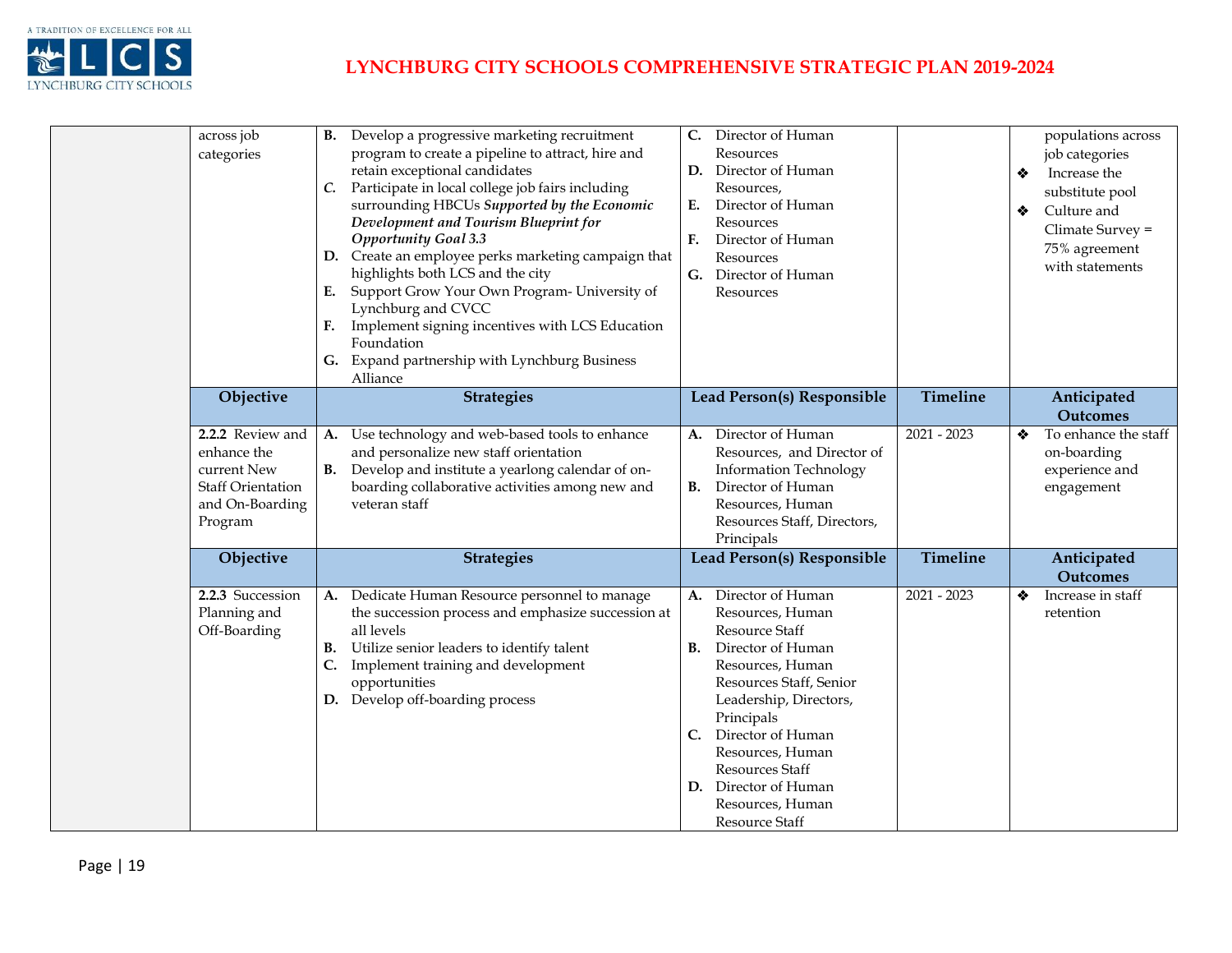<span id="page-24-0"></span>

| <b>Objective</b> | <b>Strategies</b>                                       | Lead Person(s) Responsible | <b>Timeline</b> | Anticipated            |
|------------------|---------------------------------------------------------|----------------------------|-----------------|------------------------|
|                  |                                                         |                            |                 | <b>Outcomes</b>        |
| 2.2.4 Revise and | A. Formalize mentoring for other job classifications    | Director of Human          | $2022 - 2023$   | Increase in staff<br>❖ |
| enhance the      | Collect perceptive and performance/retention data<br>В. | Resources, Directors,      |                 | retention              |
| current          | for mentees                                             | Principals                 |                 |                        |
| mentoring        |                                                         | Director of Human<br>В.    |                 |                        |
| program          |                                                         | Resources                  |                 |                        |

| <b>Focus Area</b>                         | Objective                                                                                                                                   | <b>Strategies</b>                                                                                                                                                                                                                                                                                                                                                                                                                                                                                                                     | Lead Person(s) Responsible                                                                                                                                                                                                                                                                                                                                        | <b>Timeline</b> | Anticipated                                                                                                                                                                                           |
|-------------------------------------------|---------------------------------------------------------------------------------------------------------------------------------------------|---------------------------------------------------------------------------------------------------------------------------------------------------------------------------------------------------------------------------------------------------------------------------------------------------------------------------------------------------------------------------------------------------------------------------------------------------------------------------------------------------------------------------------------|-------------------------------------------------------------------------------------------------------------------------------------------------------------------------------------------------------------------------------------------------------------------------------------------------------------------------------------------------------------------|-----------------|-------------------------------------------------------------------------------------------------------------------------------------------------------------------------------------------------------|
|                                           |                                                                                                                                             |                                                                                                                                                                                                                                                                                                                                                                                                                                                                                                                                       |                                                                                                                                                                                                                                                                                                                                                                   |                 | <b>Outcomes</b>                                                                                                                                                                                       |
| 2.3 Staff Wellness<br>and Quality of Life | 2.3.1 Revise and<br>enhance division<br>and school<br>programs to<br>promote staff<br>wellness<br>(emotional,<br>physical and<br>financial) | Continue to offer more incentives to staff<br>A.<br>participating in school and division health and<br>fitness activities<br>Institute a support system to increase the<br>percentage of staff who are recommended to<br>participate in an Employee Assistance Program and<br>actually participate in an the Employee Assistance<br>Program<br>Increase employee appreciation and recognition<br>activities throughout the division<br>Collaborate with City and community officials<br>D.<br>regarding shared services for employees | Director of Human<br>A.<br>Resources, Human<br>Resources Staff, Payroll and<br><b>Benefits Supervisor</b><br>Director of Human<br>В.<br>Resources, Human<br><b>Resources Staff</b><br>Director of Human<br>C.<br>Resources, Human<br>Resource Staff, Senior<br>Leadership<br>Director of Human<br>D.<br>Resources, Human<br>Resources Staff, Senior<br>Leadership | $2020 - 2023$   | Increase in staff<br>❖<br>daily attendance<br>and a reduction in<br>absenteeism                                                                                                                       |
|                                           | Objective                                                                                                                                   | <b>Strategies</b>                                                                                                                                                                                                                                                                                                                                                                                                                                                                                                                     | Lead Person(s) Responsible                                                                                                                                                                                                                                                                                                                                        | <b>Timeline</b> | Anticipated<br><b>Outcomes</b>                                                                                                                                                                        |
|                                           | 2.3.2 Increase<br>awareness<br>regarding work-<br>related hazards<br>and reduce the<br>number of work-<br>related injuries                  | Provide training on preventative measures to avoid<br>A.<br>work-related hazards<br>Review and revise protocols for addressing student<br>behaviors without risk of injury                                                                                                                                                                                                                                                                                                                                                            | Director of Human<br>А.<br>Resources, Safety Risk<br>Manager<br>Director of Student<br>В.<br>Services, Principals                                                                                                                                                                                                                                                 | $2020 - 2023$   | ❖<br>Increase in staff<br>daily attendance<br>Reduction in the<br>❖<br>number of staff<br>injuries and<br>workman's comp<br>cases<br>Reduction in the<br>❖<br>number of student<br>threat assessments |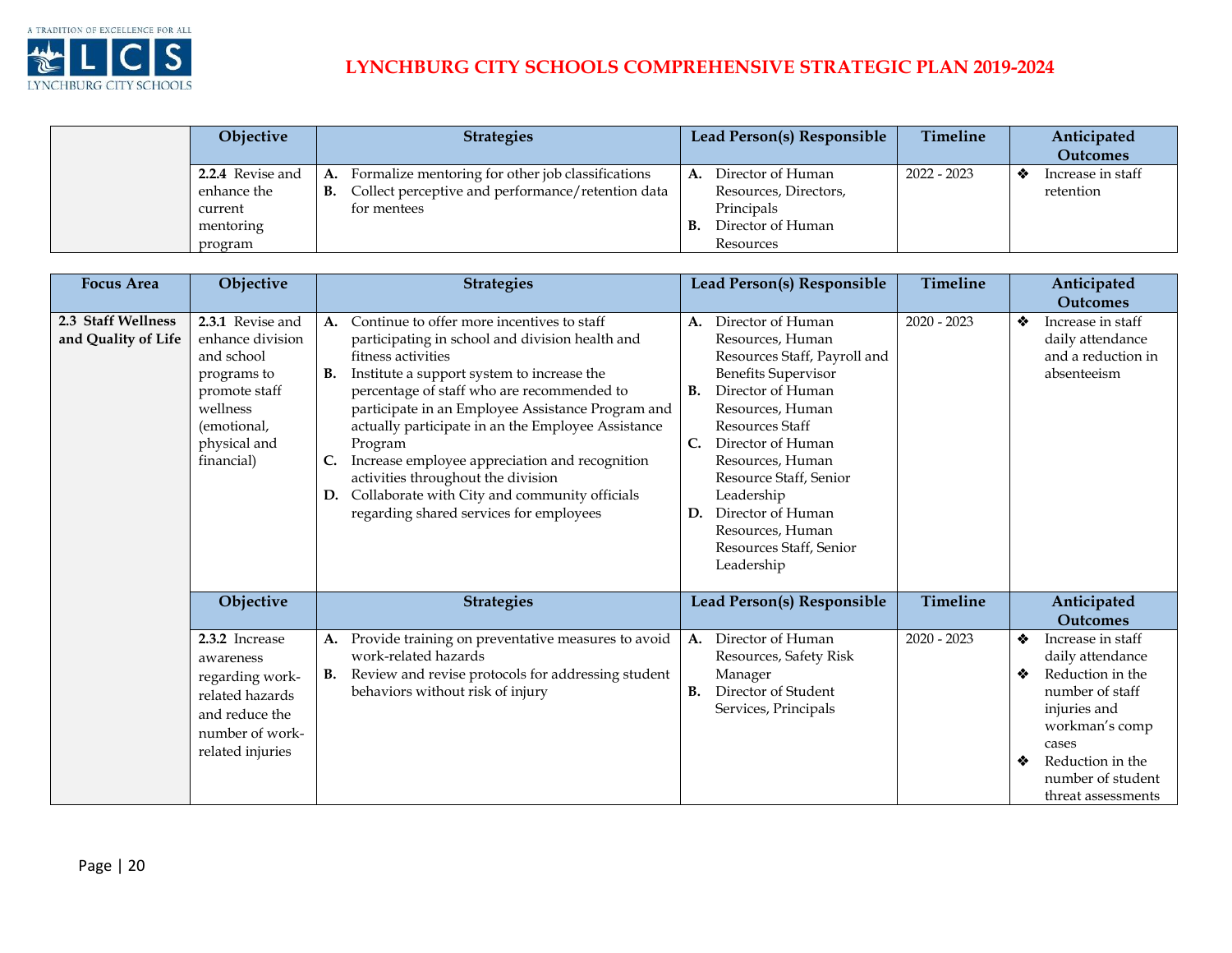<span id="page-25-0"></span>

| <b>Focus Area</b>         | Objective                                                                                                  | <b>Strategies</b>                                                                                                                                                                                                                                                                                                                                                                                                                                                                                                                                                                                                                                                                                                                                                                                                                                                                                                                                                                                                                                                                                                                                                                                                                                                                                                                                                                                                                                            | Lead Person(s) Responsible                                                                                                                                                                        | Timeline      | Anticipated                                                                                                                                                                                                                                                                                                                                                                                                                       |
|---------------------------|------------------------------------------------------------------------------------------------------------|--------------------------------------------------------------------------------------------------------------------------------------------------------------------------------------------------------------------------------------------------------------------------------------------------------------------------------------------------------------------------------------------------------------------------------------------------------------------------------------------------------------------------------------------------------------------------------------------------------------------------------------------------------------------------------------------------------------------------------------------------------------------------------------------------------------------------------------------------------------------------------------------------------------------------------------------------------------------------------------------------------------------------------------------------------------------------------------------------------------------------------------------------------------------------------------------------------------------------------------------------------------------------------------------------------------------------------------------------------------------------------------------------------------------------------------------------------------|---------------------------------------------------------------------------------------------------------------------------------------------------------------------------------------------------|---------------|-----------------------------------------------------------------------------------------------------------------------------------------------------------------------------------------------------------------------------------------------------------------------------------------------------------------------------------------------------------------------------------------------------------------------------------|
|                           |                                                                                                            |                                                                                                                                                                                                                                                                                                                                                                                                                                                                                                                                                                                                                                                                                                                                                                                                                                                                                                                                                                                                                                                                                                                                                                                                                                                                                                                                                                                                                                                              |                                                                                                                                                                                                   |               | <b>Outcomes</b>                                                                                                                                                                                                                                                                                                                                                                                                                   |
| 2.4 Talent<br>Development | <b>2.4.1 Revise</b><br>and enhance the<br>division and<br>school<br>professional<br>development<br>program | A. Develop a yearlong training schedule which<br>includes multiple opportunities throughout the<br>year to participate in nonnegotiable mandatory<br>training<br>Develop and institute a series of non-negotiable<br>В.<br>training for all employees and school board<br>members:<br><b>Customer Service</b><br>a.<br>Diversity, Equity, and Inclusion<br>b.<br>Poverty Simulation<br>c.<br>Technology and You<br>d.<br>SEL and Emotional Intelligence<br>e.<br>Observation and Evaluation Protocols<br>f.<br>Social Media Dos and Don'ts<br>g.<br>People First Language (Individuals with<br>h.<br>disabilities)<br>Develop and institute a series of non-negotiable<br>C.<br>training for all instructional staff:<br>a. Technology - SAMR model<br>VTSS/PBIS<br>b.<br>Urban Education<br>c.<br><b>Trauma-Informed Practices</b><br>d.<br>Family and Community Engagement<br>e.<br><b>Behavior Management</b><br>f.<br>IEPs and 504 Implementation<br>g.<br>Continuous School Improvement<br>h.<br>Professional Learning Communities<br>i.<br>Career and Workforce Development<br>Content-Based Protocols (Balanced<br>k.<br>Literacy, Guided Math, Frog Street,<br>Science Inquiry, CLASS, etc.)<br>Special Education Eligibility under VDOE<br>1.<br>decision matrix<br>D. Develop and institute a series of non-negotiable<br>training for all administrative and senior<br>leadership staff:<br>Capacity Building and Leadership<br>a.<br>Development | A. Deputy Superintendent,<br>Directors<br>Deputy Superintendent,<br><b>B.</b><br>Directors<br>C. Deputy Superintendent,<br>Directors, Principals<br>D. Deputy Superintendent,<br><b>Directors</b> | $2020 - 2024$ | Increase in the<br>❖<br>number of schools<br>receiving full<br>accreditation<br>Increase in the<br>❖<br>subgroups meeting<br>or exceeding SOL<br>benchmarks for<br>math, science and<br>literacy<br>Reduction in<br>❖<br>customer service<br>related calls<br>Percentage of<br>❖<br>students with<br>disabilities will not<br>exceed state<br>average<br>Culture and<br>❖<br>Climate Survey =<br>75% agreement<br>with statements |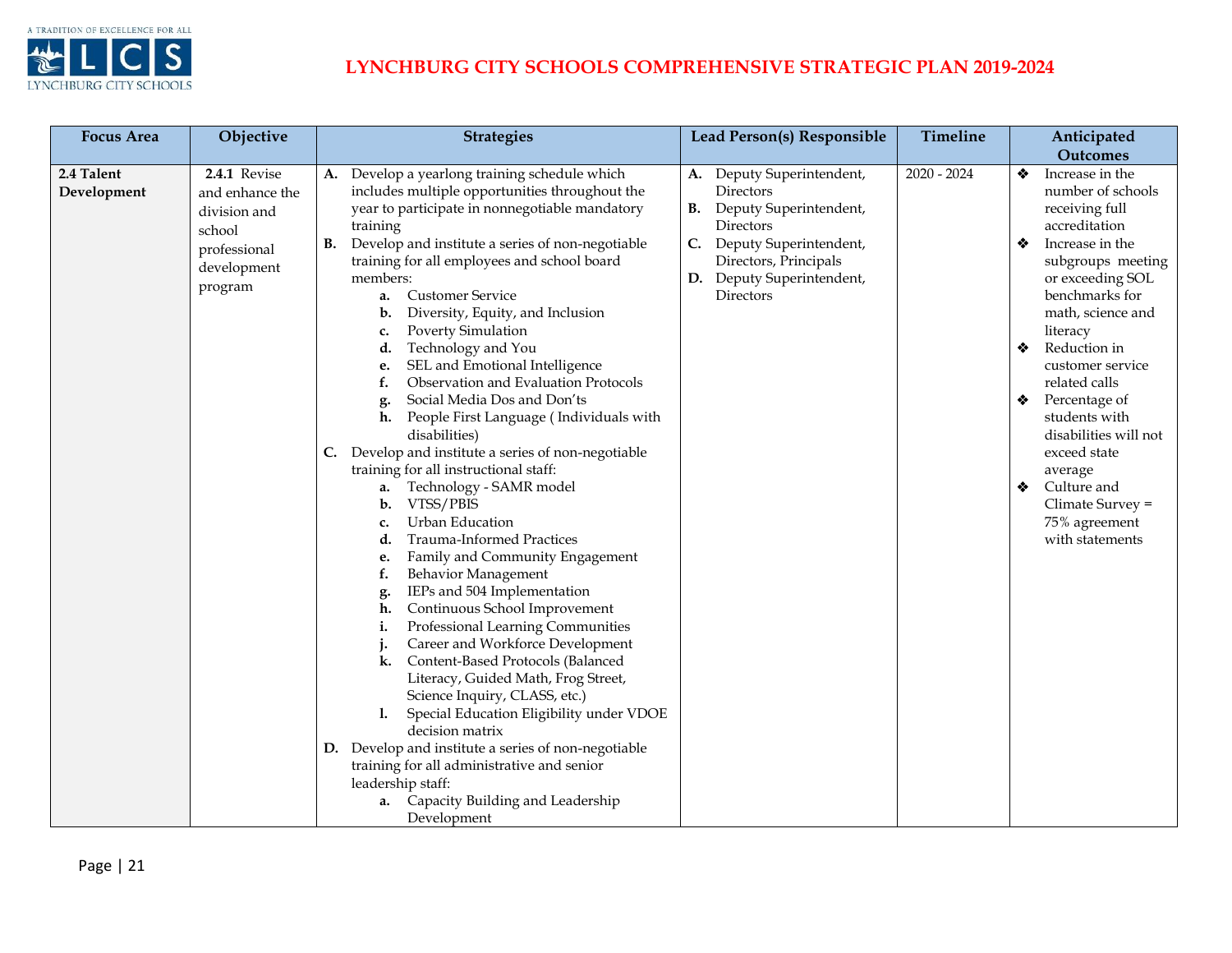<span id="page-26-0"></span>

| Conflict Resolution for Children and<br>b.         |  |
|----------------------------------------------------|--|
| Adults                                             |  |
| Fiscal Management and Accountability<br>c.         |  |
| Equity<br>d.                                       |  |
| Supported by the Economic Development and          |  |
| <b>Tourism Blueprint for Opportunity Goals 3.2</b> |  |
| and 3.3                                            |  |

| <b>Focus Area</b> | Objective                                                                                                            | <b>Strategies</b>                                                                                                                                                                                                                                                                                                                                                                                                                                                                | Lead Person(s) Responsible                                              | <b>Timeline</b> | Anticipated<br><b>Outcomes</b>   |
|-------------------|----------------------------------------------------------------------------------------------------------------------|----------------------------------------------------------------------------------------------------------------------------------------------------------------------------------------------------------------------------------------------------------------------------------------------------------------------------------------------------------------------------------------------------------------------------------------------------------------------------------|-------------------------------------------------------------------------|-----------------|----------------------------------|
| 2.5 School Board  | 2.5.1 Implement<br>high-performing<br>school board<br>practices that<br>support positive<br>outcomes for<br>students | Hold Annual Board Retreat<br>A.<br><b>a.</b> Develop and implement an action plan<br>that includes activities for the board as a<br>whole<br>Develop and implement self-reflective<br>$\mathbf{b}$ .<br>individual action plans for school board<br>members<br>Develop and implement a school board<br>$c_{\cdot}$<br>survey to be completed by staff<br>Participate in Virginia School Board Association<br>B.<br>Master Board Training<br>Conduct annual board self-assessment | School Board Chair<br>School Board Chair<br>В.<br>C. School Board Chair | $2020 - 2023$   | Master Board<br>❖<br>recognition |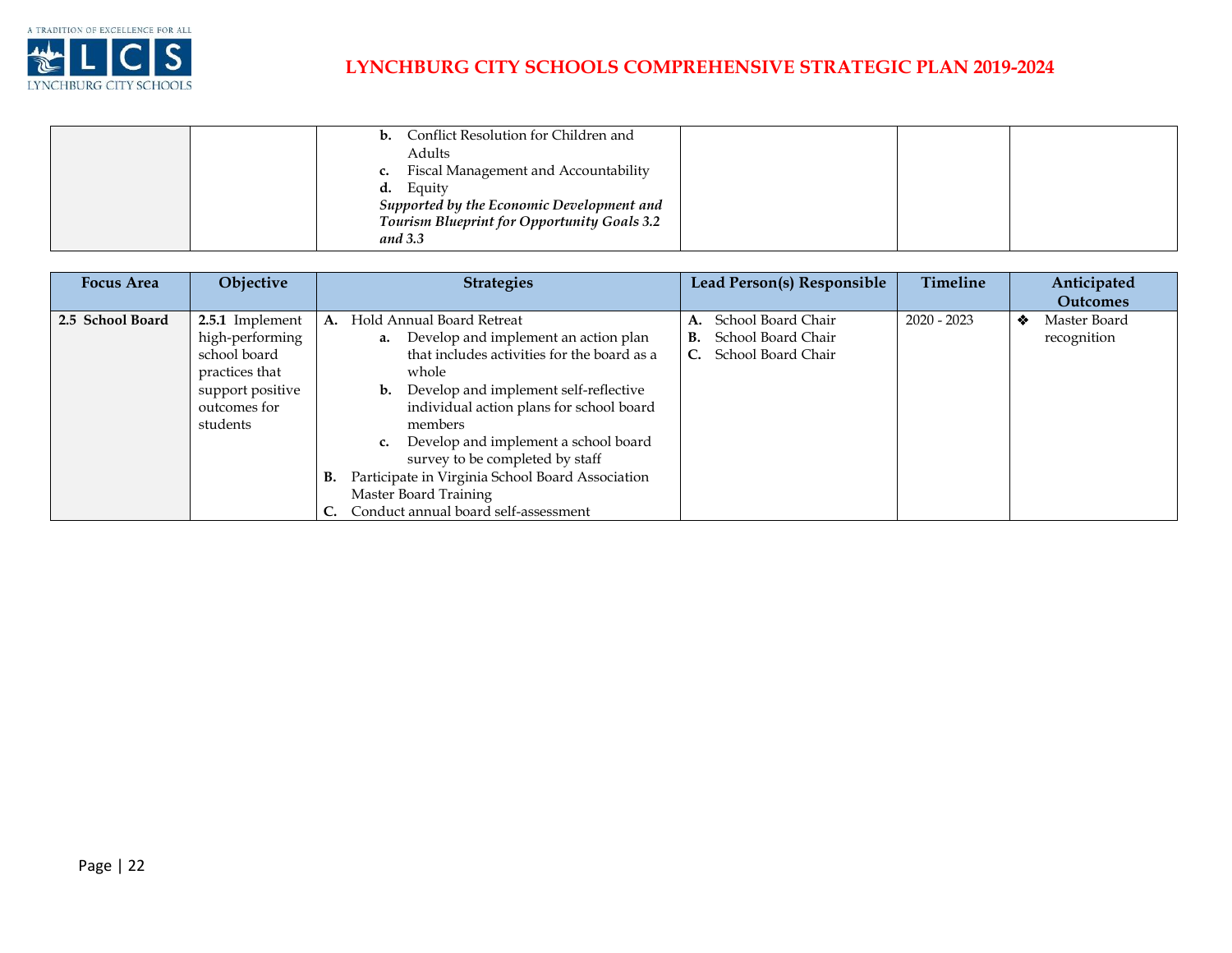<span id="page-27-0"></span>

Goal 3 - Fiscal Responsibility: Lynchburg City Schools operates in an efficient, effective, timely, and transparent manner with fiscal responsibility to meet our diverse financial needs and develop resources that advance the educational outcomes of all students.

**Rationale:** Lynchburg City Schools recognizes and embraces our responsibility to provide safe, clean, and well-maintained educational learning facilities; to hire, mentor and retain high-quality and talented professionals; and to use resources wisely to provide children with opportunities and experiences that enhance their academic, social, emotional, behavioral and physical development. As the demand for more quality programs, services, offerings, and experiences increases, we aim to become more effective at maximizing cost benefits, productivity, efficiency, return on investment, and grant revenue generation.

**Equity Habits:** In order to achieve our goal, Lynchburg City Schools will be purposeful and intentional about our efforts to ensure that resources (money, time, and talent) are distributed equitably. We also commit to ensuring that any underrepresented and/or marginalized populations (students, staff, and families) have the necessary resources to address the specific needs of our students.

| <b>Focus Area</b> | Objective                                                                                      | <b>Strategies</b>                                                                                                                                                                                                                                                                                                                                                         | Lead Person(s) Responsible                                                                                                                                                                                                                                                                                                                                  | <b>Timeline</b>                | Anticipated<br><b>Outcomes</b>                                                                            |
|-------------------|------------------------------------------------------------------------------------------------|---------------------------------------------------------------------------------------------------------------------------------------------------------------------------------------------------------------------------------------------------------------------------------------------------------------------------------------------------------------------------|-------------------------------------------------------------------------------------------------------------------------------------------------------------------------------------------------------------------------------------------------------------------------------------------------------------------------------------------------------------|--------------------------------|-----------------------------------------------------------------------------------------------------------|
| 3.1 Finance       | 3.1.1 Research,<br>develop, and<br>implement a<br>competitive staff<br>compensation<br>package | Develop and implement salary schedules aligned<br>A.<br>with re-benchmarking timelines<br>Review and recommend adjustments to lower-<br>В.<br>wage hourly rate positions and substitute positions<br>Review and recommend incremental changes to<br>C.<br>salary scales to improve retention and<br>comparability with neighboring school divisions<br>and city employees | Superintendent, Chief<br>A.<br>Financial Officer, Deputy<br>Superintendent, Director of<br><b>Human Resources</b><br>Superintendent, Chief<br><b>B.</b><br>Financial Officer, Deputy<br>Superintendent, Director of<br><b>Human Resources</b><br>Superintendent, Chief<br>C.<br>Financial Officer, Deputy<br>Superintendent, Director of<br>Human Resources | Phase 1: 2020<br>Phase 2: 2022 | Increase staff<br>❖<br>compensation<br>Decrease staff<br>❖<br>turnover<br>Increase applicant<br>❖<br>pool |
|                   | Objective                                                                                      | <b>Strategies</b>                                                                                                                                                                                                                                                                                                                                                         | Lead Person(s) Responsible                                                                                                                                                                                                                                                                                                                                  | <b>Timeline</b>                | Anticipated<br><b>Outcomes</b>                                                                            |
|                   | <b>3.1.2</b> Revise<br>budget<br>development<br>and management<br>procedures and<br>protocols  | Align budget with strategic plan goals<br>А.<br>Train staff and implement a modified zero-based<br><b>B.</b><br>budget development process<br>Conduct quarterly budget reviews including<br>C.<br>alignment with goals and anticipated outcomes<br>Collaborate with City to explore shared services<br>D.<br>opportunities Supported by The Lynchburg Plan<br>Goal 8      | Superintendent, Chief<br>A.<br><b>Financial Officer</b><br><b>B.</b><br>Superintendent, Chief<br>Financial Officer, Deputy<br>Superintendent, Directors<br>Superintendent, Chief<br>C.<br>Financial Officer, Deputy<br>Superintendent, Directors                                                                                                            | $2019 - 2020$                  | Improved resource<br>❖<br>allocation                                                                      |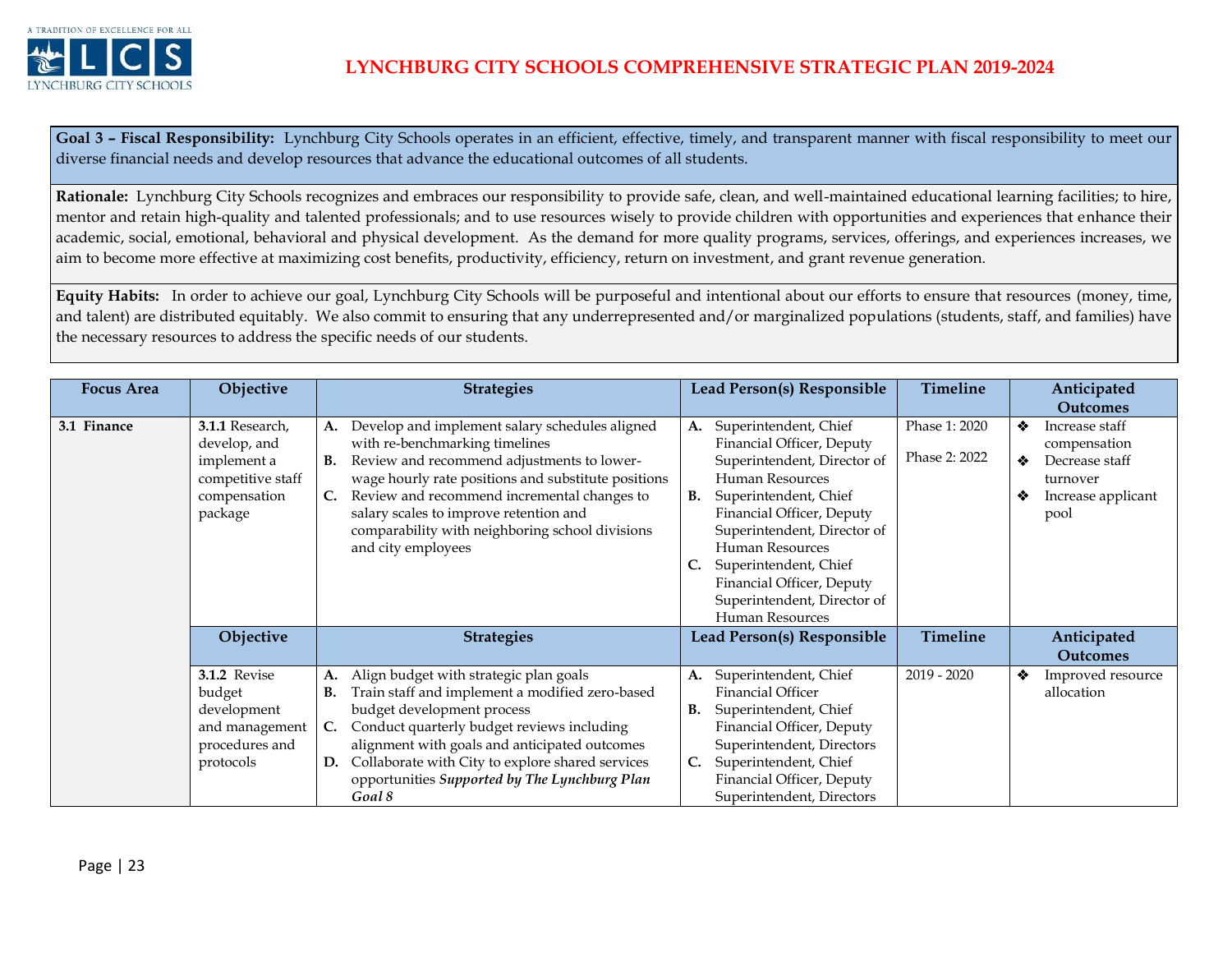<span id="page-28-0"></span>

|                                                                         |                                                                                                                                                                                                                                                                                                 | Superintendent, Chief<br>D.<br><b>Financial Officer</b>                                                                                                                                                                                                 |                 |                                                                          |
|-------------------------------------------------------------------------|-------------------------------------------------------------------------------------------------------------------------------------------------------------------------------------------------------------------------------------------------------------------------------------------------|---------------------------------------------------------------------------------------------------------------------------------------------------------------------------------------------------------------------------------------------------------|-----------------|--------------------------------------------------------------------------|
| Objective                                                               | <b>Strategies</b>                                                                                                                                                                                                                                                                               | Lead Person(s) Responsible                                                                                                                                                                                                                              | <b>Timeline</b> | Anticipated<br><b>Outcomes</b>                                           |
| 3.1.3 Seek and<br>secure additional<br>revenue in the<br>form of grants | Participate in grant writing training for<br>A.<br>administrators<br><b>B.</b><br>Conduct grant-utilization assessment and make<br>recommendations for revisions to maximize cost<br>benefits<br>Search for and seek out new sources of grant<br>revenue Supported by The Lynchburg Plan Goal 8 | Directors, Principals, Grant<br>Coordinator<br>Directors, Principals, Grant<br>В.<br>Coordinator<br>Principals, Directors, Grant<br>Coordinator                                                                                                         | $2020 - 2023$   | ❖<br>Improved resource<br>allocation<br>Additional grant<br>❖<br>revenue |
| Objective                                                               | <b>Strategies</b>                                                                                                                                                                                                                                                                               | Lead Person(s) Responsible                                                                                                                                                                                                                              | <b>Timeline</b> | Anticipated<br><b>Outcomes</b>                                           |
| 3.1.4 Explore<br>options to<br>address health<br>care costs             | Examine trends in healthcare costs<br>А.<br>В.<br>Review healthcare reserve thresholds<br>Explore options to reduce costs through<br>C.<br>preventative healthcare and wellness initiatives<br>Explore options to reduce costs through<br>D.<br>comparative benefit analysis                    | Chief Financial Officer,<br>А.<br><b>Benefits Supervisor</b><br>Superintendent, Chief<br>В.<br><b>Financial Officer</b><br>Chief Financial Officer,<br>C.<br><b>Benefits Supervisor</b><br>Chief Financial Officer,<br>D.<br><b>Benefits Supervisor</b> | $2019 - 2020$   | ❖<br>Cost savings                                                        |

| <b>Focus Area</b> | Objective        |    | <b>Strategies</b>                                 |    | Lead Person(s) Responsible | Timeline        |   | Anticipated       |
|-------------------|------------------|----|---------------------------------------------------|----|----------------------------|-----------------|---|-------------------|
|                   |                  |    |                                                   |    |                            |                 |   | <b>Outcomes</b>   |
| 3.2 Enrollment    | 3.2.1 Examine    | A. | Implement class size and school reassignment      | A. | Deputy Superintendent,     | Phase 1: 2019   | ❖ | Improved resource |
| Management        | enrollment       |    | strategies as a cost-containment strategy         |    | Directors, Principals      |                 |   | allocation        |
|                   | trends including | В. | Forecast enrollment changes annually              | В. | Deputy Superintendent      | Phase 2: 2020 - |   |                   |
|                   | enrollment in    |    | Develop a plan for projecting and managing        |    | Deputy Superintendent,     | 2022            |   |                   |
|                   | special programs |    | enrollment changes, including consideration of    |    | Directors, Principals      |                 |   |                   |
|                   |                  |    | consolidation of schools                          | D. | Superintendent, Deputy     |                 |   |                   |
|                   |                  | D. | Develop and implement strategies to address       |    | Superintendent             |                 |   |                   |
|                   |                  |    | changes in enrollment                             | Е. | Superintendent, Deputy     |                 |   |                   |
|                   |                  | Е. | Review cost-benefit analyses for special programs |    | Superintendent             |                 |   |                   |
|                   |                  |    | and make recommendations for building usage       |    |                            |                 |   |                   |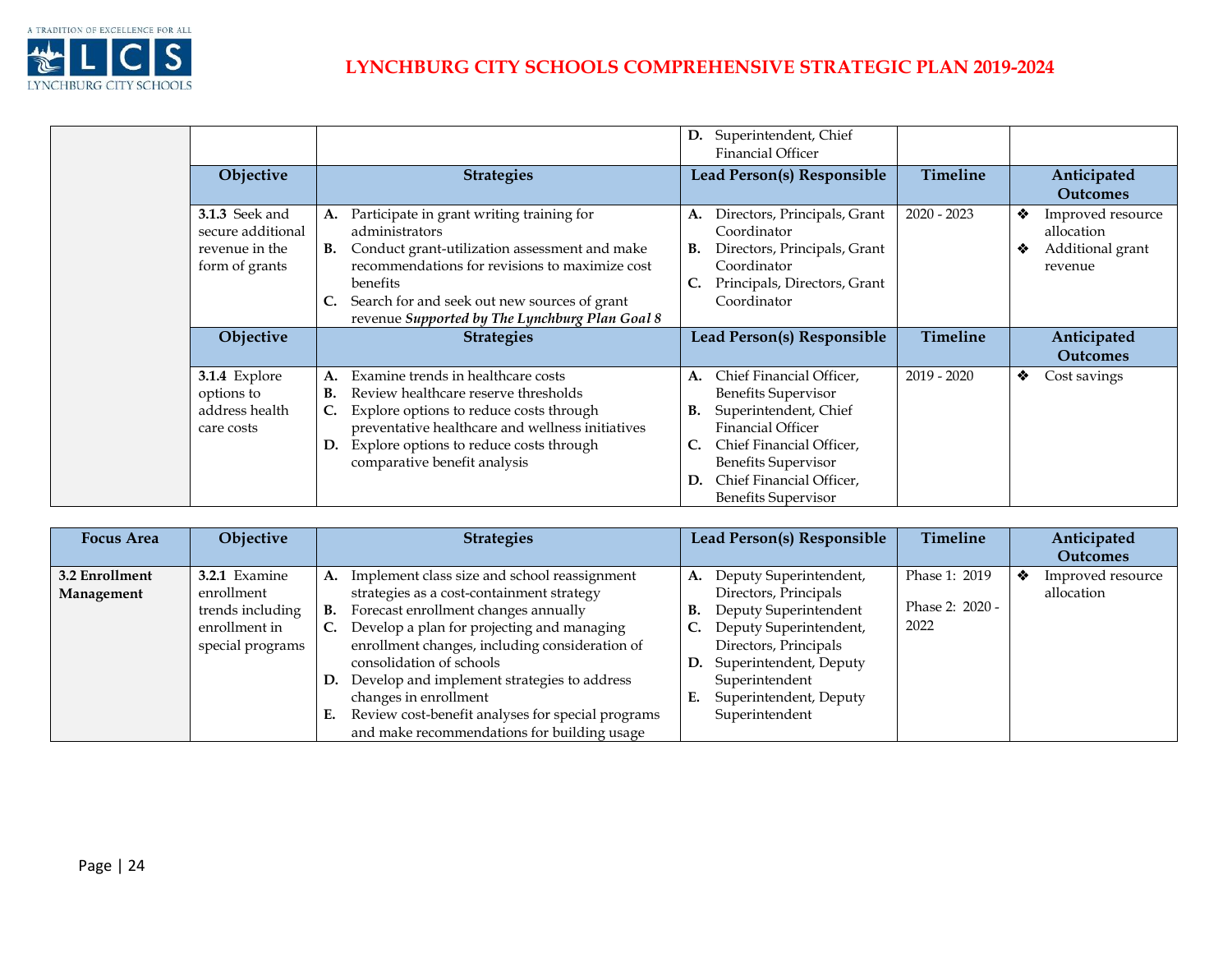<span id="page-29-0"></span>

| <b>Focus Area</b> | Objective                                                                                                      | <b>Strategies</b>                                                                                                                                                                                                                                                                                                          | Lead Person(s) Responsible                                                                                                                                                                                                                                                                                                                             | <b>Timeline</b>                                    | Anticipated                                                                                                                                           |
|-------------------|----------------------------------------------------------------------------------------------------------------|----------------------------------------------------------------------------------------------------------------------------------------------------------------------------------------------------------------------------------------------------------------------------------------------------------------------------|--------------------------------------------------------------------------------------------------------------------------------------------------------------------------------------------------------------------------------------------------------------------------------------------------------------------------------------------------------|----------------------------------------------------|-------------------------------------------------------------------------------------------------------------------------------------------------------|
|                   |                                                                                                                |                                                                                                                                                                                                                                                                                                                            |                                                                                                                                                                                                                                                                                                                                                        |                                                    | <b>Outcomes</b>                                                                                                                                       |
| 3.3 Facilities    | 3.3.1 Work<br>collaboratively<br>with the City to<br>develop the long-<br>range Capital<br>Improvement<br>Plan | Annually conduct a facilities needs assessment to<br>A.<br>determine and prioritize building and grounds<br>needs<br>Submit capital improvement requests to City<br><b>B.</b><br>Supported by The Lynchburg Plan Goal 2<br>C. Facilitate ongoing projects and explore options for<br>cost savings                          | A. Senior Director of<br>Operations and Finance,<br>Principals<br>Senior Director of<br><b>B.</b><br>Operations and Finance<br>C. Senior Director of<br>Operations and Finance                                                                                                                                                                         | 2019                                               | Renovate or replace<br>❖<br>facilities, HVAC,<br>roofs, electrical,<br>chiller, plumbing,<br>athletic fields,<br>gyms, playgrounds,<br>paving/fencing |
|                   | Objective                                                                                                      | <b>Strategies</b>                                                                                                                                                                                                                                                                                                          | Lead Person(s) Responsible                                                                                                                                                                                                                                                                                                                             | Timeline                                           | Anticipated<br><b>Outcomes</b>                                                                                                                        |
|                   | 3.3.2 Complete a<br>renovation and<br>new school<br>building<br>construction<br>assessment                     | Pending the outcome of the facilities study, submit<br><b>A.</b><br>a revised and updated plan for the replacement<br>and/or renovation of older school buildings<br>Supported by The Lynchburg Plan Goal 2                                                                                                                | A. Senior Director of<br>Operations and Finance                                                                                                                                                                                                                                                                                                        | $2022 - 2024$                                      | Updated zoning<br>❖<br>and facilities usage<br>plan                                                                                                   |
|                   | Objective                                                                                                      | <b>Strategies</b>                                                                                                                                                                                                                                                                                                          | Lead Person(s) Responsible                                                                                                                                                                                                                                                                                                                             | Timeline                                           | Anticipated<br><b>Outcomes</b>                                                                                                                        |
|                   | 3.3.3 Review and<br>update the<br>dormant energy<br>conservation<br>program                                    | Review, revise and update the current energy<br>A.<br>conservation plan<br>Meet with school leaders and implement both<br><b>B.</b><br>division and building specific strategies<br>C. Monitor results using SchoolDude Energy Manager                                                                                     | Director of Facilities<br>А.<br><b>B.</b><br>Director of Facilities,<br>Principals<br>C.<br>Director of Facilities,<br>SchoolDude Clerk                                                                                                                                                                                                                | $2020 - 2021$                                      | ❖<br>Decrease energy<br>costs                                                                                                                         |
|                   | Objective                                                                                                      | <b>Strategies</b>                                                                                                                                                                                                                                                                                                          | Lead Person(s) Responsible                                                                                                                                                                                                                                                                                                                             | <b>Timeline</b>                                    | Anticipated<br><b>Outcomes</b>                                                                                                                        |
|                   | 3.3.4 Review and<br>update division<br>wide safety<br>measures                                                 | Complete Virginia School Safety Inspection<br>A.<br>Checklist for all locations (Required every 3 years)<br>Review the Checklist to determine areas of greatest<br><b>B.</b><br>need and funding required<br>Develop an implementation plan to address<br>C.<br>identified needs (incorporate into CIP 3.3.1 as<br>needed) | Senior Director of<br><b>A.</b><br>Operations and Finance,<br>Lynchburg Police<br>Department, Principals,<br>Safety Risk Manager<br>Senior Director of<br>В.<br>Operations and Finance,<br>Director of Information<br>Technology, Principals,<br>Safety Risk Manager<br>Senior Director of<br>C.<br>Operations and Finance,<br>Director of Information | Phase 1: 2020 -<br>2021<br>Phase 2: 2022 -<br>2023 | Improved building<br>❖<br>safety measures                                                                                                             |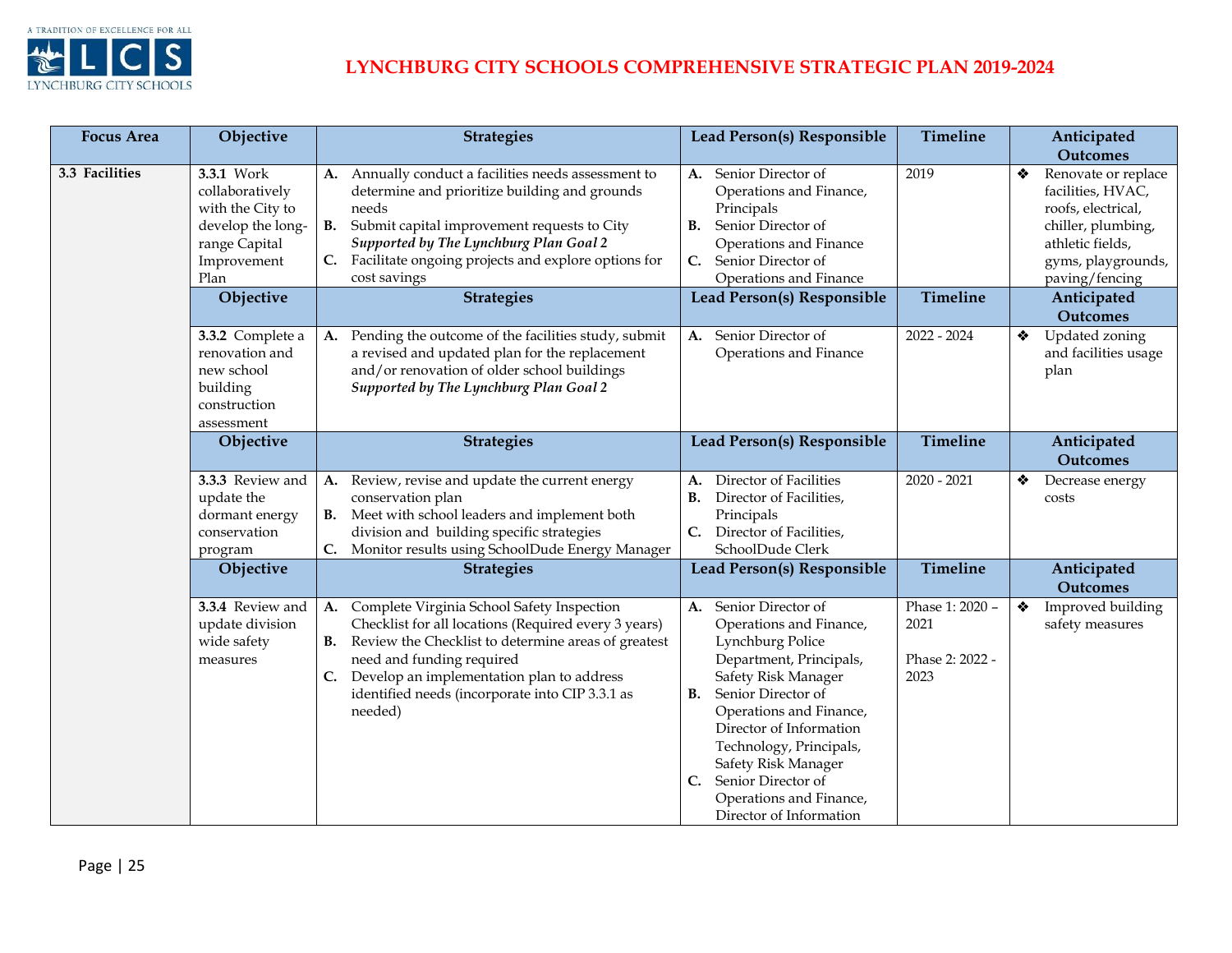<span id="page-30-0"></span>

|                                                               |                                                                                                                                                                                                                                                                                            | Technology, Principals,<br>Safety Risk Manager                                                                                                                                                            |          |                                                                                   |
|---------------------------------------------------------------|--------------------------------------------------------------------------------------------------------------------------------------------------------------------------------------------------------------------------------------------------------------------------------------------|-----------------------------------------------------------------------------------------------------------------------------------------------------------------------------------------------------------|----------|-----------------------------------------------------------------------------------|
| Objective                                                     | <b>Strategies</b>                                                                                                                                                                                                                                                                          | Lead Person(s) Responsible                                                                                                                                                                                | Timeline | Anticipated<br><b>Outcomes</b>                                                    |
| 3.3.5 Review and<br>update routine<br>maintenance<br>projects | A. Conduct a needs assessment and institute a<br>timeline to address routine maintenance projects<br>not funded by CIP<br>Conduct a needs assessment and implement an<br><b>B.</b><br>action plan to revitalize and modernize learning<br>spaces, offices, athletic fields, and facilities | Senior Director of<br>Operations and Finance,<br>Director of Information<br>Technology<br>Senior Director of<br><b>B.</b><br>Operations and Finance,<br>Principals, Director of<br>Information Technology | 2021     | ❖<br>Improved<br>efficiency, function<br>and use<br>School<br>❖<br>beautification |

| <b>Focus Area</b> | Objective                                                                                                                                                | <b>Strategies</b>                                                                                                                                                                                                                                                                                                                                                                                                                                                                                                                                                                                                                                                                        | Lead Person(s) Responsible                                                                                                                                                                                                                                                                                                                                                              | <b>Timeline</b> | Anticipated<br><b>Outcomes</b>                                                                      |
|-------------------|----------------------------------------------------------------------------------------------------------------------------------------------------------|------------------------------------------------------------------------------------------------------------------------------------------------------------------------------------------------------------------------------------------------------------------------------------------------------------------------------------------------------------------------------------------------------------------------------------------------------------------------------------------------------------------------------------------------------------------------------------------------------------------------------------------------------------------------------------------|-----------------------------------------------------------------------------------------------------------------------------------------------------------------------------------------------------------------------------------------------------------------------------------------------------------------------------------------------------------------------------------------|-----------------|-----------------------------------------------------------------------------------------------------|
| 3.4 Technology    | 3.4.1 Implement<br>a comprehensive<br>technology threat<br>detection and<br>response plan                                                                | Develop and implement an information security<br>A.<br>awareness training and testing process<br>Review data from simulated social engineering<br><b>B.</b><br>exercises and revise protocols as needed                                                                                                                                                                                                                                                                                                                                                                                                                                                                                  | Senior Director of<br>A.<br>Operations and Finance<br>Senior Director of<br>В.<br>Operations and Finance,<br>Principals                                                                                                                                                                                                                                                                 | 2019            | Increase in staff<br>❖<br>awareness and<br>reduce risk                                              |
|                   | Objective                                                                                                                                                | <b>Strategies</b>                                                                                                                                                                                                                                                                                                                                                                                                                                                                                                                                                                                                                                                                        | Lead Person(s) Responsible                                                                                                                                                                                                                                                                                                                                                              | <b>Timeline</b> | Anticipated<br><b>Outcomes</b>                                                                      |
|                   | 3.4.2 Establish<br>division-wide<br>processes and<br>procedures for<br>technology<br>procurement,<br>including a 5-<br>year hardware<br>replacement plan | Review current practices for hardware and software<br>procurement<br>Revise and update the inventory of current hardware<br><b>B.</b><br>and software<br>Consolidate software based on student needs<br>C.<br>Determine "end of life" data for asset groups<br>D.<br>(desktops, laptops, Chromebooks, switches, servers,<br>etc.) and implement appropriate disposal protocols<br>Develop and implement the replacement cycle map<br>Е.<br>(device type, device location, and year of<br>replacement)<br>Conduct a needs assessment and develop and<br>F.<br>implement a 5-year hardware replacement plan<br>Explore cost savings through collaboration with<br>G.<br>technology vendors | Director of Information<br>A.<br>Technology<br>Director of Information<br><b>B.</b><br>Technology<br>C.<br>Director of Information<br>Technology, Director of<br>Curriculum and Instruction<br>Director of Information<br>D.<br>Technology<br>Ε.<br>Director of Information<br>Technology<br>Director of Information<br>F.<br>Technology<br>Director of Information<br>G.<br>Technology | 2019            | Cost savings from<br>❖<br>software<br>collaboration<br>❖<br>Improved<br>hardware data<br>management |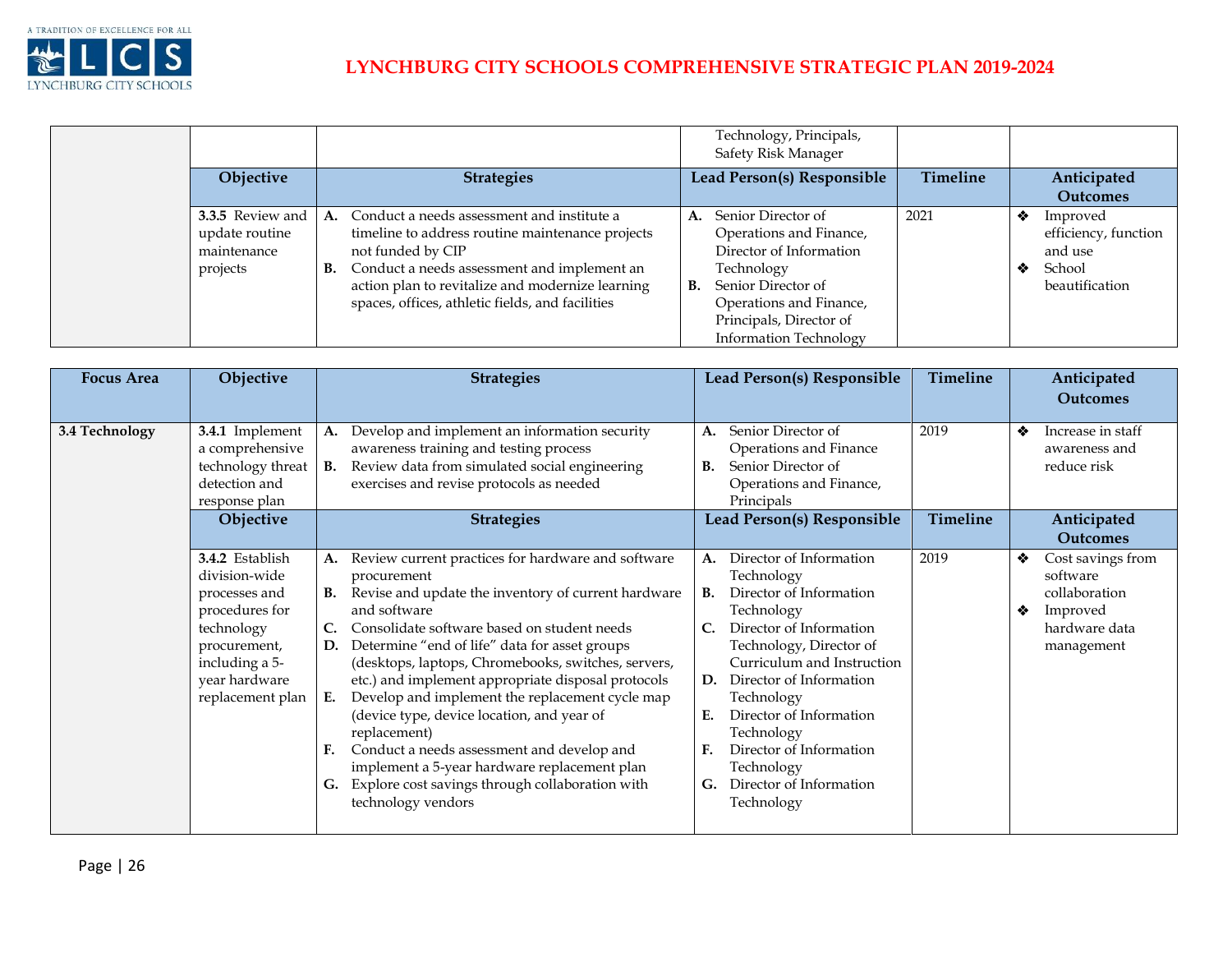

| Objective                                       | <b>Strategies</b>                                                                                                                                                                                                                                                                                                                                                                                                                                                                                                                                                                                                                                                                                                                                                                                                                                                                                                                                                                                                                                                                                                                                                                                                                                                                                                                                                                                                                                                                                                                                                                                                                                           | Lead Person(s) Responsible                                                                                                                                                                                                                                                                                                                                                                                                                                                                                                                                                                                                                                                                                                                                                                                                                                  | <b>Timeline</b> | Anticipated                                                                                                                                                                                                                                                                                                                                                                                                                                                                                                                                                                                                                                                                                        |
|-------------------------------------------------|-------------------------------------------------------------------------------------------------------------------------------------------------------------------------------------------------------------------------------------------------------------------------------------------------------------------------------------------------------------------------------------------------------------------------------------------------------------------------------------------------------------------------------------------------------------------------------------------------------------------------------------------------------------------------------------------------------------------------------------------------------------------------------------------------------------------------------------------------------------------------------------------------------------------------------------------------------------------------------------------------------------------------------------------------------------------------------------------------------------------------------------------------------------------------------------------------------------------------------------------------------------------------------------------------------------------------------------------------------------------------------------------------------------------------------------------------------------------------------------------------------------------------------------------------------------------------------------------------------------------------------------------------------------|-------------------------------------------------------------------------------------------------------------------------------------------------------------------------------------------------------------------------------------------------------------------------------------------------------------------------------------------------------------------------------------------------------------------------------------------------------------------------------------------------------------------------------------------------------------------------------------------------------------------------------------------------------------------------------------------------------------------------------------------------------------------------------------------------------------------------------------------------------------|-----------------|----------------------------------------------------------------------------------------------------------------------------------------------------------------------------------------------------------------------------------------------------------------------------------------------------------------------------------------------------------------------------------------------------------------------------------------------------------------------------------------------------------------------------------------------------------------------------------------------------------------------------------------------------------------------------------------------------|
|                                                 |                                                                                                                                                                                                                                                                                                                                                                                                                                                                                                                                                                                                                                                                                                                                                                                                                                                                                                                                                                                                                                                                                                                                                                                                                                                                                                                                                                                                                                                                                                                                                                                                                                                             |                                                                                                                                                                                                                                                                                                                                                                                                                                                                                                                                                                                                                                                                                                                                                                                                                                                             |                 | <b>Outcomes</b>                                                                                                                                                                                                                                                                                                                                                                                                                                                                                                                                                                                                                                                                                    |
| 3.4.3 Create an<br><b>LCS</b> Remote<br>Academy | A. Recruit and retain staff who nurture the whole<br>student<br>Work collaboratively with Human Resources<br>a.<br>to identify qualified candidates for the 10 open<br>positions in the LCS Virtual Academy<br>Provide timely feedback on performance<br>$\mathbf{b}$ .<br>throughout the academic year<br>Provide professional learning opportunities<br>c.<br>related to instruction in a virtual environment<br>Develop a school culture sub-committee to<br>d.<br>promote positive school culture<br>Develop highly engaging, rigorous, and reflective<br>В.<br>instructional programming with the opportunity for<br>in-person experiences.<br>a. Pre-assess students upon admittance into the<br>academy<br>Provide teaching staff with timely, high-<br>$\mathbf{b}$ .<br>quality professional development on Learning<br>Management platforms (Canvas)<br>Provide students "voice and choice" in various<br>c.<br>aspects of the school<br>d. Provide personalized learning professional<br>development to staff that addresses skill<br>deficits and gives a real-world application to<br>their learning, including student-led<br>conferencing<br>Enroll at least 50 students currently learning outside<br>C.<br>of the LCS Virtual Academy for the 2021-2022 school<br>year<br>Develop brochures, electronic marketing for<br>a.<br>social media geared for non-LCS families<br>Set up LCS VA Academy tent at various<br>$\mathbf{b}$ .<br>outdoor events to grow knowledge and<br>interest<br>Create and facilitate a combination of in<br>c.<br>person and virtual "interest meetings" for<br>prospective families interested in checking out | A. Staffing<br>a. Principal, LCS Virtual<br>Academy<br>Principal, LCS Virtual<br>$\mathbf{b}$ .<br>Academy<br>Principal, LCS Virtual<br>c.<br>Academy, Virtual<br>Academy ITRT,<br>Supervisor of<br>Instructional<br>technology<br>d. Principal, LCS Virtual<br>Academy<br><b>B.</b> Instructional Programming<br>Principal, LCS Virtual<br>a.<br>Academy<br>Principal, LCS Virtual<br>$\mathbf{b}$ .<br>Academy, Virtual<br>Academy ITRT,<br>Supervisor of<br>Instructional<br>Technology<br><b>LCS Virtual Academy</b><br>c.<br>Principal and Staff<br>d. LCS Virtual Academy<br>Principal and Staff<br>C.<br><b>Student Enrollment</b><br>a. Principal, LCS Virtual<br>Academy<br><b>LCS Virtual Academy</b><br>$b$ .<br>Principal and Staff<br><b>LCS Virtual Academy</b><br>c.<br>Principal and Staff<br>d. LCS Virtual Academy<br>Principal and Staff | $2021 - 2022$   | Instructional<br><b>A.</b><br>Programming<br>Teachers will<br>❖<br>confidently<br>instruct students<br>using best<br>practices and<br>show adequate<br>progress on their<br>learning goals<br>Students will feel<br>❖<br>more connected to<br>their learning and<br>teachers, because<br>it's tied to their<br>interests and<br>strengths<br>The Virtual<br>❖<br>Academy will<br>have accurate data<br>on how students<br>are progressing<br>towards mastery<br>in their learning<br>Student<br><b>B.</b><br>Enrollment<br>❖ The Virtual<br>Academy will add<br>more students and<br>families to the<br>program and<br>continue to be a<br>viable learning<br>option for<br>Lynchburg<br>residents |
|                                                 | the LCS Virtual Academy                                                                                                                                                                                                                                                                                                                                                                                                                                                                                                                                                                                                                                                                                                                                                                                                                                                                                                                                                                                                                                                                                                                                                                                                                                                                                                                                                                                                                                                                                                                                                                                                                                     |                                                                                                                                                                                                                                                                                                                                                                                                                                                                                                                                                                                                                                                                                                                                                                                                                                                             |                 |                                                                                                                                                                                                                                                                                                                                                                                                                                                                                                                                                                                                                                                                                                    |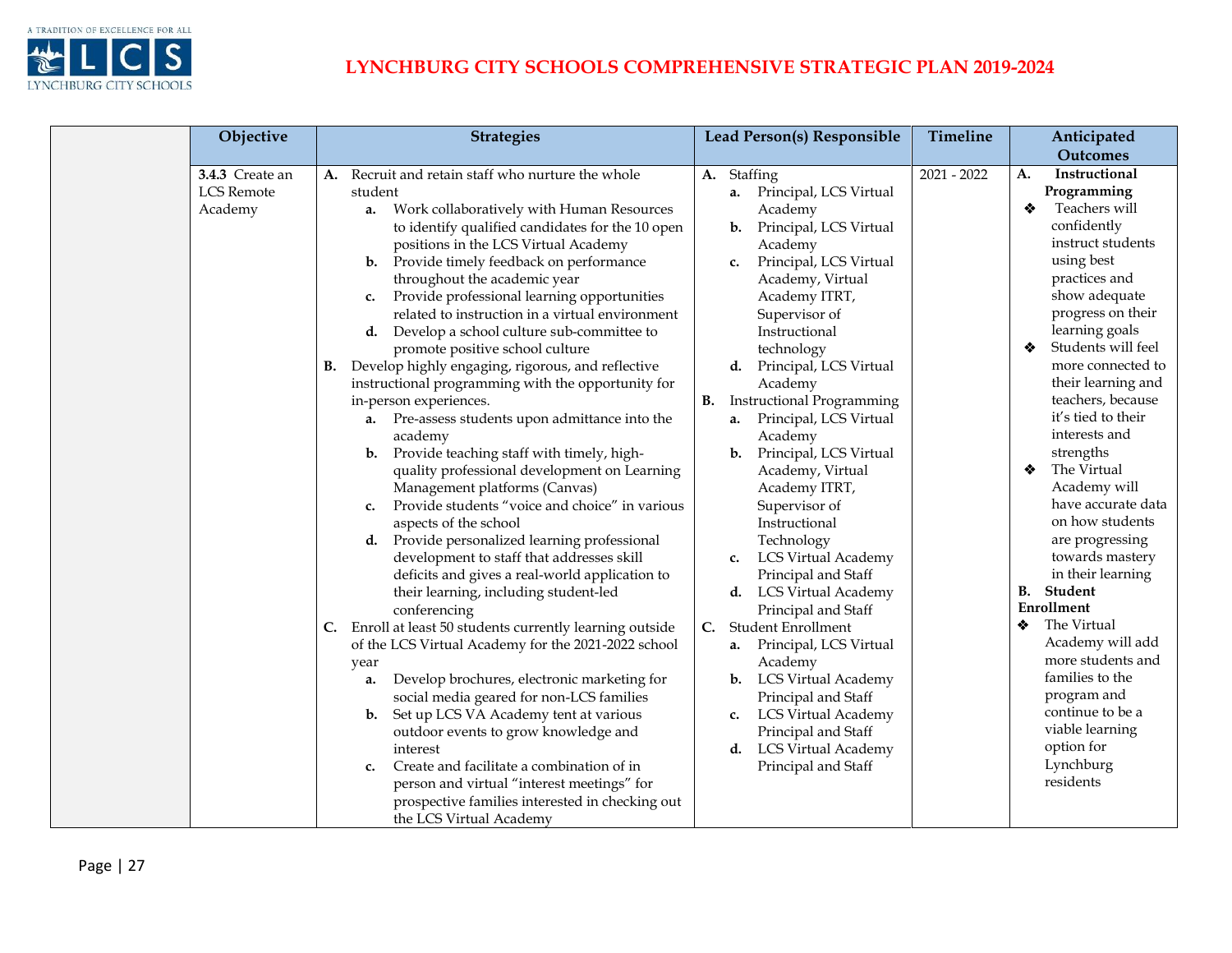<span id="page-32-0"></span>

|                                                                                                         | Develop the "Virtual Academy Story" that<br>d.<br>families can connect with and see the benefits<br>of the program                                                                                                                                                                                                                                                                |                                                                                                                                                                                                                                          |                 |                                                                                                             |
|---------------------------------------------------------------------------------------------------------|-----------------------------------------------------------------------------------------------------------------------------------------------------------------------------------------------------------------------------------------------------------------------------------------------------------------------------------------------------------------------------------|------------------------------------------------------------------------------------------------------------------------------------------------------------------------------------------------------------------------------------------|-----------------|-------------------------------------------------------------------------------------------------------------|
| Objective                                                                                               | <b>Strategies</b>                                                                                                                                                                                                                                                                                                                                                                 | Lead Person(s) Responsible                                                                                                                                                                                                               | <b>Timeline</b> | Anticipated<br><b>Outcomes</b>                                                                              |
| 3.4.4 Build and<br>expand on<br>existing Wireless<br><b>Access Services</b><br>Programs for<br>students | Develop a comprehensive strategy for W.A.S.P.,<br>A.<br>segmented by service delivery<br>Identify needs-based internet locations within the<br>В.<br>city<br>Develop strategy for regulation of services<br>C.<br>Develop sustainability plan for W.A.S.P. Services,<br>D.<br>including:<br>- mobile hotspots<br>- devices with wireless integration<br>-use of antenna/receivers | Director of Information<br>A.<br>Technology<br>Director of Information<br><b>B.</b><br>Technology<br>Director of Information<br>Technology<br>Director of Information<br>D.<br>Technology<br>Director of Information<br>Е.<br>Technology | 2021            | Expansion of One<br>❖<br>to One Mobile<br>Device Initiative<br>Increased access<br>❖<br>throughout the city |

| <b>Focus Area</b>  | Objective                                                                                                                                                                                     | <b>Strategies</b>                                                                                                                                                                                                                                                                                                                                       | Lead Person(s) Responsible                                                                                                           | <b>Timeline</b> | Anticipated<br><b>Outcomes</b>                                     |
|--------------------|-----------------------------------------------------------------------------------------------------------------------------------------------------------------------------------------------|---------------------------------------------------------------------------------------------------------------------------------------------------------------------------------------------------------------------------------------------------------------------------------------------------------------------------------------------------------|--------------------------------------------------------------------------------------------------------------------------------------|-----------------|--------------------------------------------------------------------|
| 3.5 Transportation | <b>3.5.1</b> Create a<br>sustainable and<br>adequate<br>replacement plan<br>for all buses.<br>with the<br>intention of<br>making the<br>investment a line<br>item on the LCS<br>yearly budget | Establish a baseline of when a bus needs to be<br>A.<br>replaced (in years of service and amount of money on<br>repairs)<br>Check our internal records to see at what point the<br><b>B.</b><br>cost of upkeep a bus becomes more than 50% baseline<br>target<br>Establish a replacement amount that LCS is<br>C.<br>comfortable with for bus purchases | Director of Transportation<br>A.<br>Director of Transportation<br>В.<br>Director of Transportation,<br>Chief Financial Officer       | 2019            | Improved asset<br>❖<br>management<br>Cost savings<br>❖             |
|                    | Objective                                                                                                                                                                                     | <b>Strategies</b>                                                                                                                                                                                                                                                                                                                                       | Lead Person(s) Responsible                                                                                                           | <b>Timeline</b> | Anticipated<br><b>Outcomes</b>                                     |
|                    | 3.5.2 Provide a<br>culture of<br>outstanding<br>customer service<br>for all staff in<br>Department of<br>Transportation                                                                       | Research what is available outside LCS for customer<br>А.<br>service training<br>Develop a training module<br>B.<br>C.<br>Launch of the training<br>Incorporate the training module on the regular<br>D.<br>driver/aide training for new employees                                                                                                      | Director of<br>A.<br>Transportation/Training<br>Team<br>Director of<br>В.<br>Transportation/Training<br>Team<br><b>Training Team</b> | $2020 - 2022$   | Improved efficiency<br>❖<br>Improved equity of<br>❖<br>assignments |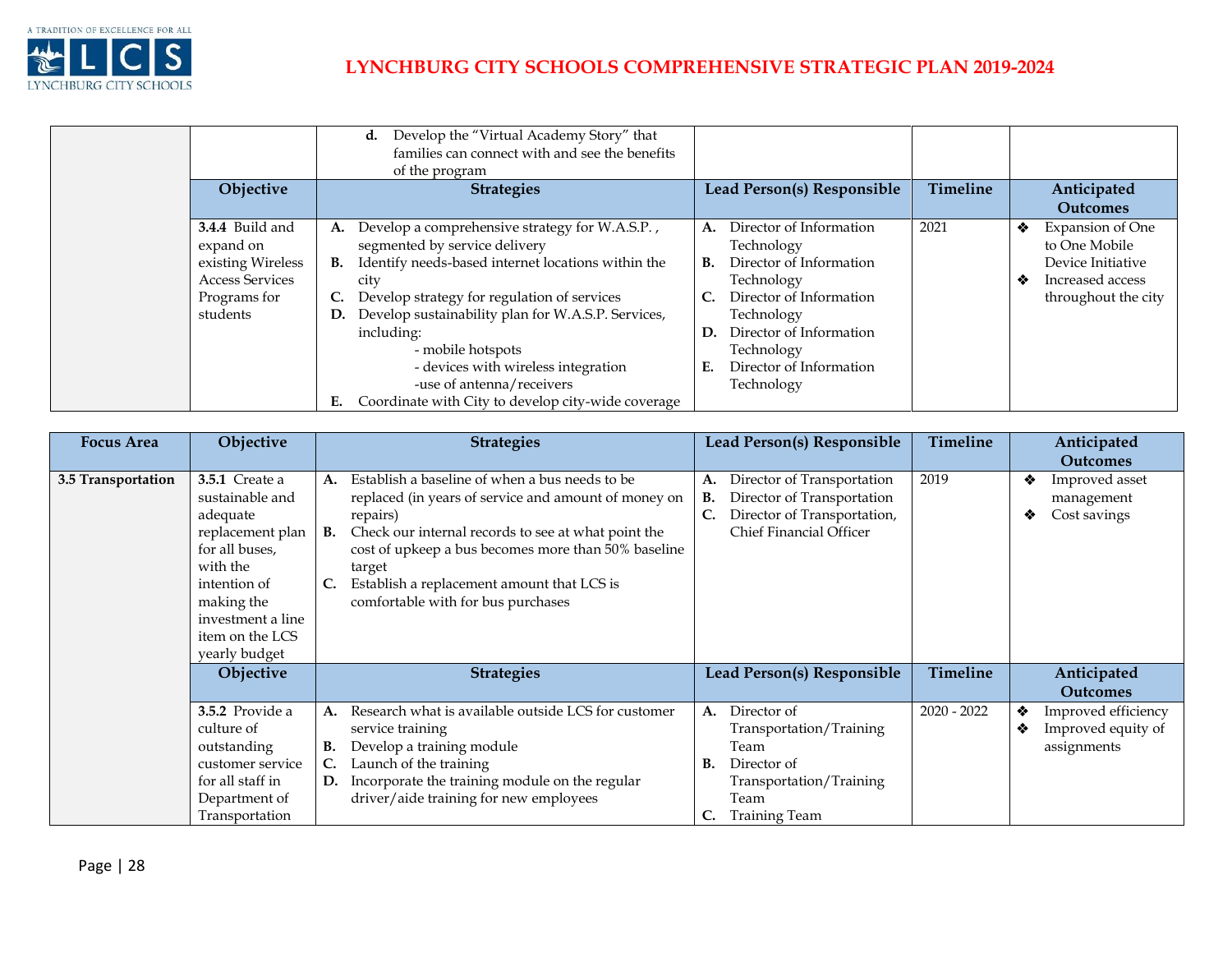

|                                                                                            | Incorporate the culture of customer service in all our<br>E.<br>communications and actions                                                                                                                                                                                                                                                                                                                                                                                                  | Training and Safety Team<br>D.<br>Director of Transportation<br>Е.                                                                                           |                                      |                                                                                                                            |
|--------------------------------------------------------------------------------------------|---------------------------------------------------------------------------------------------------------------------------------------------------------------------------------------------------------------------------------------------------------------------------------------------------------------------------------------------------------------------------------------------------------------------------------------------------------------------------------------------|--------------------------------------------------------------------------------------------------------------------------------------------------------------|--------------------------------------|----------------------------------------------------------------------------------------------------------------------------|
| Objective                                                                                  | <b>Strategies</b>                                                                                                                                                                                                                                                                                                                                                                                                                                                                           | Lead Person(s) Responsible                                                                                                                                   | <b>Timeline</b>                      | Anticipated<br><b>Outcomes</b>                                                                                             |
| <b>3.5.3</b> Create a<br>transportation<br>handbook/<br>manual for<br>employees            | Develop a transportation manual that outlines the<br>A.<br>procedures and protocols for employees<br>Train employees on new/revised procedures and<br><b>B.</b><br>protocols<br>Provide annual training in disability<br>C.<br>awareness/autism for bus aides                                                                                                                                                                                                                               | Director of Transportation<br>A.<br>Director of Transportation<br><b>B.</b><br>Director of Transportation,<br>C.<br>Director of Special<br>Education         | Phase 1:<br>2019<br>Phase 2:<br>2021 | Improved asset<br>❖<br>management<br>$\bullet$<br>Cost savings                                                             |
| Objective                                                                                  | <b>Strategies</b>                                                                                                                                                                                                                                                                                                                                                                                                                                                                           | Lead Person(s) Responsible                                                                                                                                   | <b>Timeline</b>                      | Anticipated<br><b>Outcomes</b>                                                                                             |
| 3.5.4 Explore<br>opportunities to<br>consolidate<br>transportation<br>routes               | Develop and implement a plan to consolidate middle<br>A.<br>and high school routes<br>Explore options to address the impact that the driver<br><b>B.</b><br>shortage has on transporting students for field trips,<br>athletic events, summer programs, afterschool<br>programs, midday cross-curriculum activities,<br>alternative programs and offerings, and community<br>programs<br>Explore cost savings through collaboration with<br>C.<br>transportation vendors and City officials | Director of Transportation,<br>А.<br>Principals<br>Director of Transportation,<br><b>B.</b><br>Principals<br>Director of Transportation,<br>C.<br>Principals | Phase 1:<br>2021<br>Phase 2:<br>2022 | Improved driver<br>❖<br>assignment and<br>management<br>Cost saving from<br>❖<br>consolidation<br>Improved efficiency<br>❖ |
| Objective                                                                                  | <b>Strategies</b>                                                                                                                                                                                                                                                                                                                                                                                                                                                                           | Lead Person(s) Responsible                                                                                                                                   | <b>Timeline</b>                      | Anticipated<br><b>Outcomes</b>                                                                                             |
| 3.5.5 Use<br>technology to<br>improve location<br>tracking of<br>school buses and<br>stops | Acquire and implement GPS tracking on all buses<br>A.<br>Pilot parent access to GPS tracking<br>Pilot web-based bus stop location query<br>C.                                                                                                                                                                                                                                                                                                                                               | Director of Transportation<br>A.<br>Director of Transportation<br>В.<br>Director of Transportation<br>C.                                                     | $2021 - 2022$                        | Improved efficiency<br>$\mathcal{L}_{\mathcal{C}}$<br>Improved<br>❖<br>communication                                       |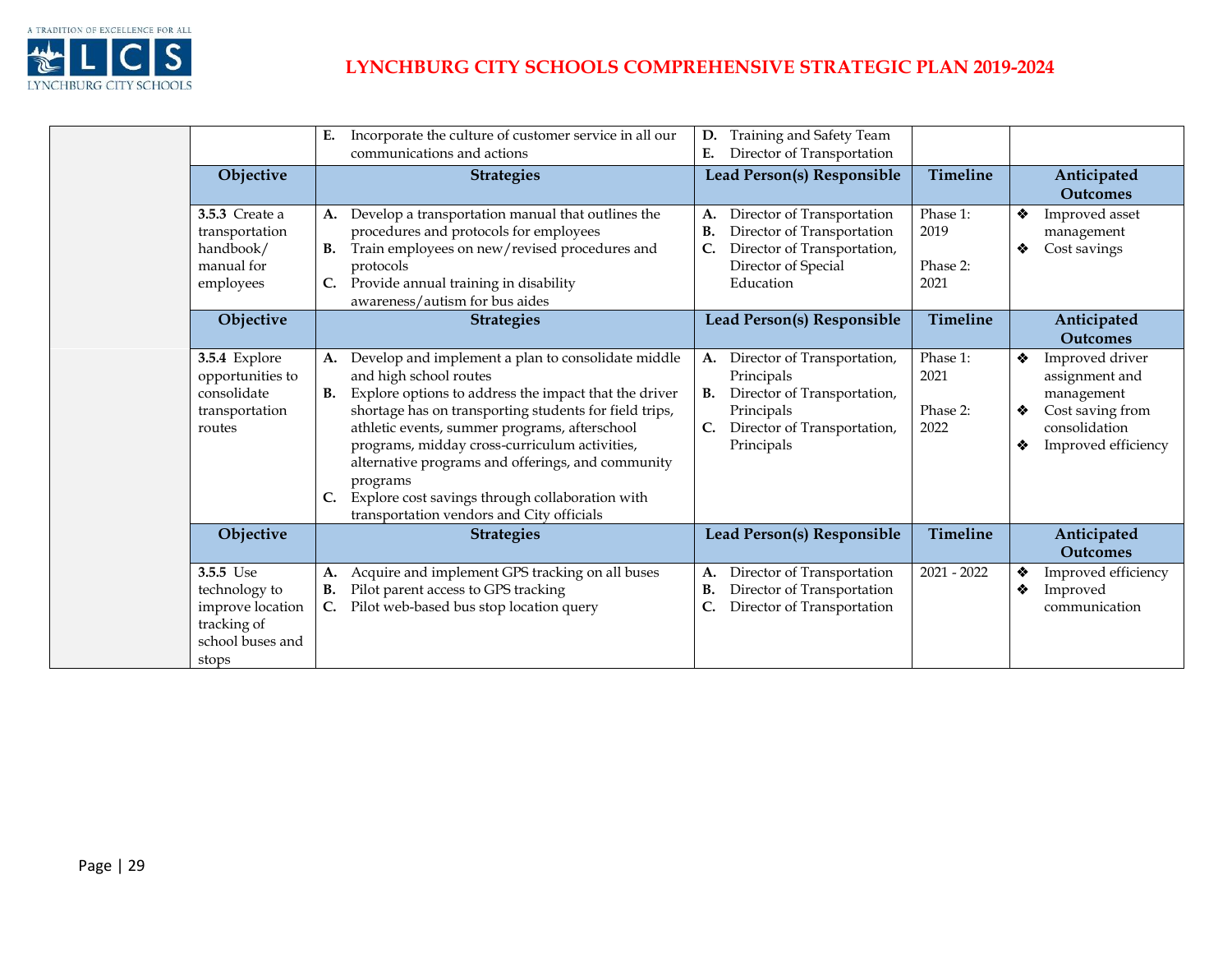<span id="page-34-0"></span>

**Goal 4 – Family and Community Engagement:** Lynchburg City Schools purposefully works collaboratively with families, community, and businesses to provide the best education for our students.

**Rationale:** Lynchburg City Schools recognizes that the schools, families, businesses, and the community share the responsibility of fostering an inspiring, motivating, equitable and engaging learning environment for all students. We also assert that learning should not be confined to or limited by school walls and experiential learning within the community makes up a vital part of a student's education. We welcome families, businesses and the community to partner with us in providing authentic, relevant and enriching learning experiences for our students inside and outside of school.

**Equity Habits:** In order to achieve our goal, Lynchburg City Schools will be purposeful and intentional about our efforts to invite, include, engage, and support any underrepresented and/or marginalized populations which may include students, staff, families, neighborhoods, and/or communities in our City.

| <b>Focus Area</b> | Objective         |    | <b>Strategies</b>                                   |    | Lead Person(s) Responsible | Timeline        |           | Anticipated           |
|-------------------|-------------------|----|-----------------------------------------------------|----|----------------------------|-----------------|-----------|-----------------------|
|                   |                   |    |                                                     |    |                            |                 |           | <b>Outcomes</b>       |
| 4.1 Family and    | 4.1.1 Develop     | A. | Meet with division and school personnel to discuss  | А. | Director of Equity and     | Phase 1: 2019 - | ❖         | <b>Division FACE</b>  |
| Community         | and implement     |    | roles and responsibilities of school FACE and       |    | <b>Community Relations</b> | 2020            |           | Concept Map on        |
| Engagement        | an organizational |    | division FACE personnel                             | В. | Director of Equity and     |                 |           | division website      |
| (FACE) Concept    | chart that        | В. | Identify, review, and revise FACE school board      |    | <b>Community Relations</b> | Phase 2: 2021 - | $\bullet$ | Revised board         |
| Map               | outlines the      |    | policies to ensure alignment with FACE Concept      | C. | Director of Equity and     | 2022            |           | approved policies     |
|                   | foundational      |    | Map                                                 |    | Community Relations,       |                 | ❖         | Timeline for creation |
|                   | structure for     | C. | Develop a timeline for the creation of school-based |    | Principals                 |                 |           | of FACE teams         |
|                   | school and        |    | FACE teams                                          | D. | Principals                 |                 | ❖         | School improvement    |
|                   | division family   | D. | Incorporate FACE Goals in school improvement        |    | Director of Equity and     |                 |           | plans include goals   |
|                   | and community     |    | plans                                               |    | Community Relations,       |                 | ❖         | Culture and Climate   |
|                   | engagement        | Е. | Provide professional development for FACE Teams     |    | Principals                 |                 |           | $Survey = increased$  |
|                   | priorities        | F. | Communication of FACE Goals and Outcomes via        | F. | Director of Equity and     |                 |           | participation for     |
|                   |                   |    | School and Division Newsletters/Communications      |    | Community Relations,       |                 |           | division and schools  |
|                   |                   | G. | Assess FACE Goals as a part of the Equity Audit     |    | Principals                 |                 |           |                       |
|                   |                   |    | Tool and culture/ climate data                      | G. | Director of Equity and     |                 |           |                       |
|                   |                   | Н. | Develop video snippets to highlight FACE            |    | Community Relations,       |                 |           |                       |
|                   |                   |    | achievements and accomplishments                    |    | Principals                 |                 |           |                       |
|                   |                   |    |                                                     | Н. | Coordinator of             |                 |           |                       |
|                   |                   |    |                                                     |    | Communications             |                 |           |                       |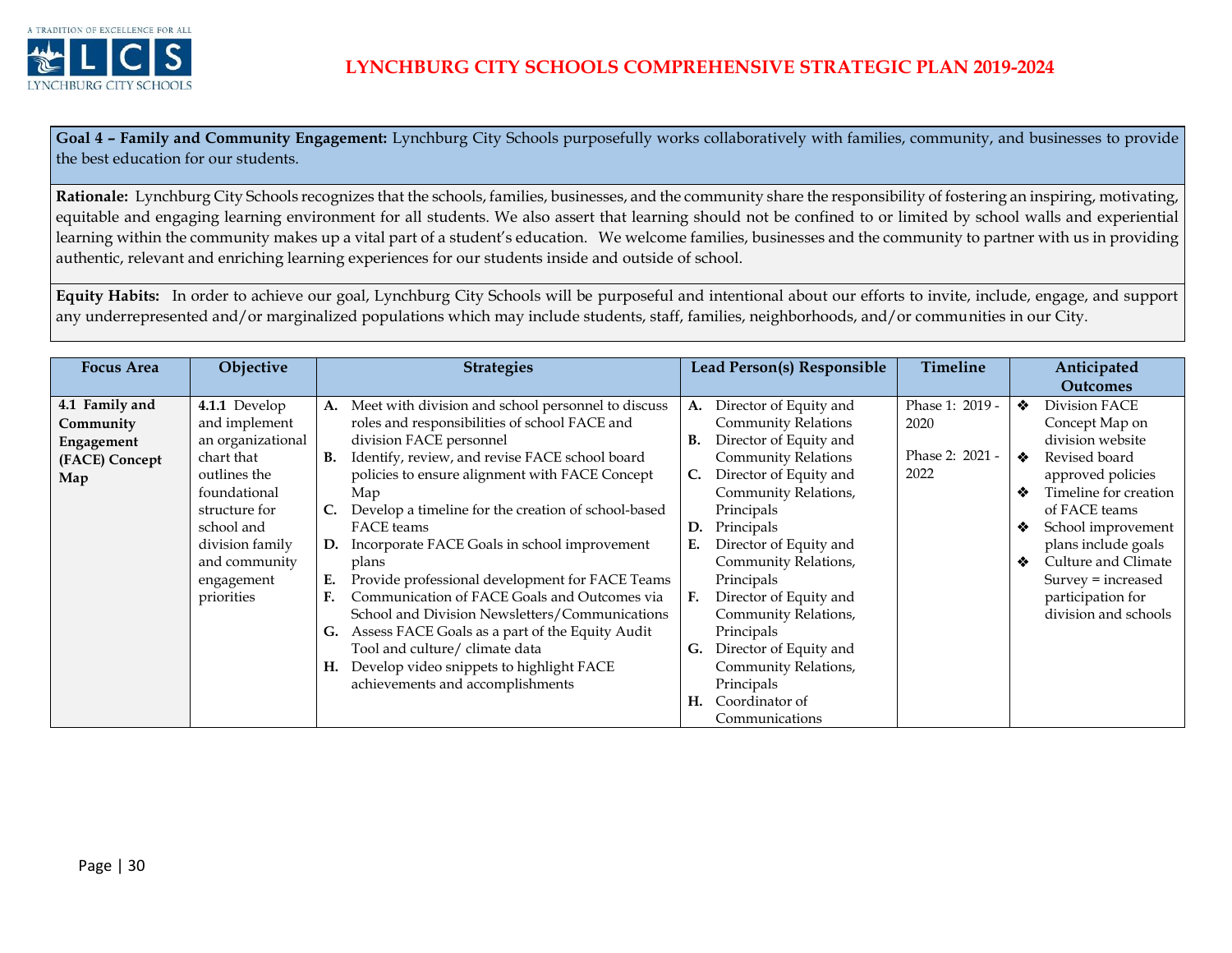<span id="page-35-0"></span>

| <b>Focus Area</b>              | Objective                                                                                                                                | <b>Strategies</b>                                                                                                                                                                                                                                                                                                                                                                                                                                                                                                                                                                                                                                                      | <b>Lead Person(s) Responsible</b>                                                                                                                                                                                                                                                                                                                         | <b>Timeline</b> | Anticipated                                                                                                                                                                                                                                                                                         |
|--------------------------------|------------------------------------------------------------------------------------------------------------------------------------------|------------------------------------------------------------------------------------------------------------------------------------------------------------------------------------------------------------------------------------------------------------------------------------------------------------------------------------------------------------------------------------------------------------------------------------------------------------------------------------------------------------------------------------------------------------------------------------------------------------------------------------------------------------------------|-----------------------------------------------------------------------------------------------------------------------------------------------------------------------------------------------------------------------------------------------------------------------------------------------------------------------------------------------------------|-----------------|-----------------------------------------------------------------------------------------------------------------------------------------------------------------------------------------------------------------------------------------------------------------------------------------------------|
|                                |                                                                                                                                          |                                                                                                                                                                                                                                                                                                                                                                                                                                                                                                                                                                                                                                                                        |                                                                                                                                                                                                                                                                                                                                                           |                 | <b>Outcomes</b>                                                                                                                                                                                                                                                                                     |
| 4.2 Families and<br>Caregivers | <b>4.2.1 Reduce</b><br>chronic<br>absenteeism to<br>less than $8\%$<br>division-wide<br>and in schools                                   | Develop and implement an attendance monitoring<br>A.<br>protocol for students who demonstrated chronic<br>absenteeism in the prior year and students who<br>have obtained 3 unexcused absences during the<br>first marking period<br>Provide identified students and families with a<br>В.<br>mentor<br>Work collaboratively with outside intervention<br>agencies to assist students and families Supported<br>by The Lynchburg Plan Goal 4<br>Incorporate attendance goals in school<br>D.<br>improvement plans<br>Develop video snippets to highlight the importance<br>Е.<br>of school attendance                                                                  | Principals, Attendance<br>A.<br>Officer<br>Principals<br>В.<br>Principals, Director of<br>C.<br>Student Services, City<br><b>Officials</b><br>Principals<br>D.<br>Coordinator of<br>Ε.<br>Communications                                                                                                                                                  | $2019 - 2022$   | School Quality<br>❖<br>Profile = $10\%$<br>reduction in the<br>number of students<br>chronically absent<br>each year<br>School Quality<br>❖<br>Profile = Overall<br>chronic absenteeism<br>is less than $8\%$<br>School improvement<br>❖<br>plans include goals<br>to reduce chronic<br>absenteeism |
|                                | Objective                                                                                                                                | <b>Strategies</b>                                                                                                                                                                                                                                                                                                                                                                                                                                                                                                                                                                                                                                                      | Lead Person(s) Responsible                                                                                                                                                                                                                                                                                                                                | <b>Timeline</b> | Anticipated<br><b>Outcomes</b>                                                                                                                                                                                                                                                                      |
|                                | 4.2.2 Increase<br>the percentage of<br>families and<br>caregivers<br>participating in<br>school and<br>division activities<br>and events | Develop and implement a multilevel<br>A.<br>communication and outreach protocol to inform<br>families and caregivers about activities and events<br>Develop and implement a system to engage<br>В.<br>families and caregivers in dialogue (minimum 4x<br>per year) about their child's educational progress<br>$C_{\cdot}$<br>Offer family and caregiver trainings and<br>workshops on topics of interest Supported by The<br>Lynchburg Plan Goal 4<br>Incorporate family engagement goals in school<br>D.<br>improvement plans<br>Institute a home connection program - early<br>Е.<br>childhood staff make home visits to engage<br>families of future PreK students | A. Principals, Teachers,<br>Coordinator of<br>Communications<br>Principals, Teachers,<br><b>B.</b><br>Director of Equity and<br><b>Community Relations</b><br>Director of Equity and<br>C.<br>Community Relations,<br>Family Engagement<br>Liaison, Principals<br>Principals<br>D.<br>Е.<br>PreK Coordinator,<br>Principals, Family<br>Engagement Liaison | $2019 - 2022$   | ❖<br>Activity and event<br>participation = 50%<br>or more<br>Culture and Climate<br>❖<br>Survey = $75\%$ in<br>agreement with<br>statements<br>VPI Survey = $75\%$<br>❖<br>agreement with<br>statements<br>School improvement<br>❖<br>plans include goals<br>to increase family<br>engagement       |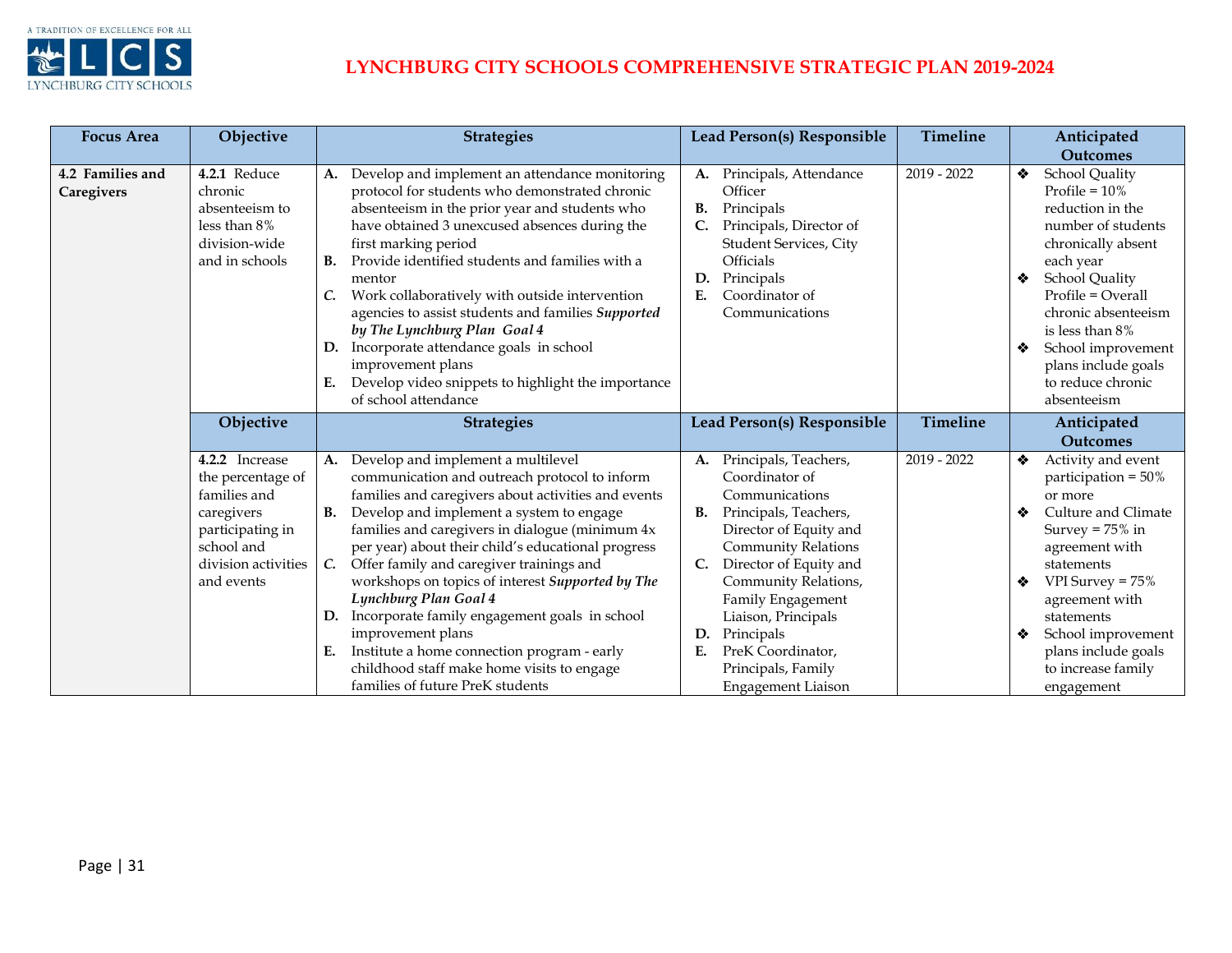<span id="page-36-0"></span>

| <b>Focus Area</b> | Objective                                                                                | <b>Strategies</b>                                                                                                                                                                                                                                                                                                                                                                                                                                                                                                                                                                                                                                                                                                                                                                                                                                                                           | Lead Person(s) Responsible                                                                                                                                                                                                                                                                                                                                                                                                                                                                                                                                                                                                                                                                              | <b>Timeline</b> | Anticipated                                                               |
|-------------------|------------------------------------------------------------------------------------------|---------------------------------------------------------------------------------------------------------------------------------------------------------------------------------------------------------------------------------------------------------------------------------------------------------------------------------------------------------------------------------------------------------------------------------------------------------------------------------------------------------------------------------------------------------------------------------------------------------------------------------------------------------------------------------------------------------------------------------------------------------------------------------------------------------------------------------------------------------------------------------------------|---------------------------------------------------------------------------------------------------------------------------------------------------------------------------------------------------------------------------------------------------------------------------------------------------------------------------------------------------------------------------------------------------------------------------------------------------------------------------------------------------------------------------------------------------------------------------------------------------------------------------------------------------------------------------------------------------------|-----------------|---------------------------------------------------------------------------|
| 4.3 Businesses    | 4.3.1 Revitalize<br>and enhance the<br>current Partners<br>in Education<br>(PIE) program | Convene a meeting with the Lynchburg Regional<br>A.<br>Business Alliance Supported by The Lynchburg<br>Plan Goal 3<br>Establish clear goals and expectations for PIE<br><b>B.</b><br>Work with PIE to develop recommendations to<br>C.<br>support the talent pipeline from K-12 to business<br>employment Supported by the Economic<br>Development and Tourism Blueprint for<br><b>Opportunity Goal 1.2</b><br>D. Revise the Partnership Agreement Form<br>Solicit and acquire new partnerships<br>E.<br>Institute a "Partner of the Month" recognition at<br>F.<br>monthly board meetings<br>G. Develop video snippets to encourage new<br>partnerships and highlight achievements and<br>accomplishments<br>H. Incorporate annual partnership evaluation<br>Establish six partnership signing days<br>I.<br>Enhance the Partners In Education Breakfast that is<br>J.<br>held in the fall | Director of Equity and<br><b>A.</b><br>Community Relations,<br>Division Family<br>Engagement Liaison<br><b>B.</b><br>Division Family<br>Engagement Liaison<br>Division Family<br>C.<br>Engagement Liaison<br>Division Family<br>D.<br>Engagement Liaison<br>Director of Equity and<br>Е.<br>Community Relations,<br>Division Family<br>Engagement Liaison<br>Division Family<br>F <sub>r</sub><br>Engagement Liaison<br>Division Family<br>G.<br>Engagement Liaison,<br>Coordinator of<br>Communications<br>Division Family<br>Н.<br>Engagement Liaison<br>Division Family<br>I.<br>Engagement Liaison<br>Director of Equity and<br>J.<br>Community Relations,<br>Division Family<br>Engagement Liaison | $2019 - 2022$   | <b>Outcomes</b><br>To increase the<br>❖<br>number of business<br>partners |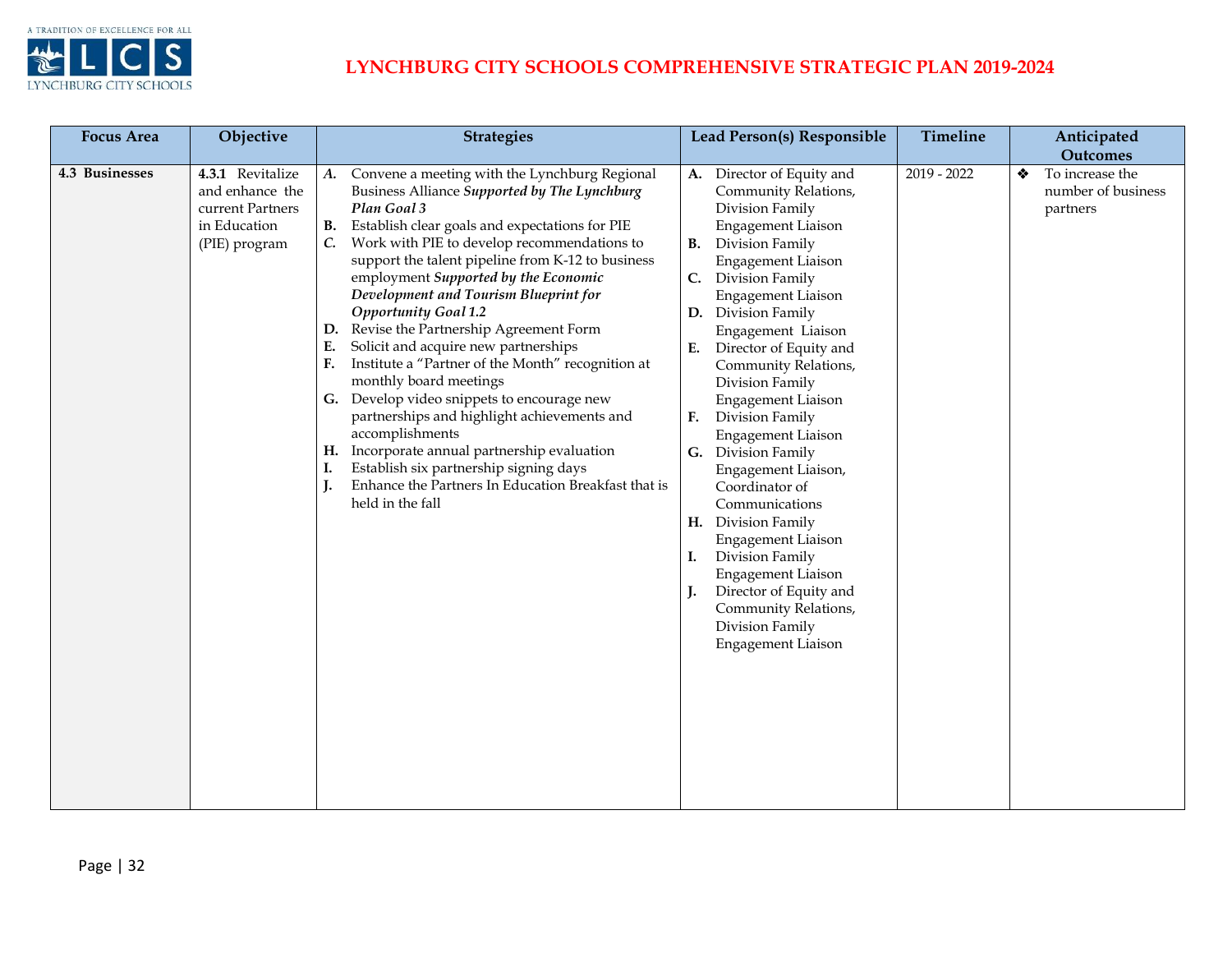<span id="page-37-0"></span>

# **EXAMPLE CS**<br>EXAMPLE CONFINERING CITY SCHOOLS COMPREHENSIVE STRATEGIC PLAN 2019-2024

| Objective                                                                                                            | <b>Strategies</b>                                                                                                                                                                                                                                                                                                                                                                                                                                                                                                                                                                                                                                                    | Lead Person(s) Responsible                                                                                                                                                                                                                                                                                                                                                                                                                                                                                               | Timeline                                           | Anticipated<br><b>Outcomes</b>                                                                        |
|----------------------------------------------------------------------------------------------------------------------|----------------------------------------------------------------------------------------------------------------------------------------------------------------------------------------------------------------------------------------------------------------------------------------------------------------------------------------------------------------------------------------------------------------------------------------------------------------------------------------------------------------------------------------------------------------------------------------------------------------------------------------------------------------------|--------------------------------------------------------------------------------------------------------------------------------------------------------------------------------------------------------------------------------------------------------------------------------------------------------------------------------------------------------------------------------------------------------------------------------------------------------------------------------------------------------------------------|----------------------------------------------------|-------------------------------------------------------------------------------------------------------|
| 4.3.2 Develop<br>and implement<br>new work-based<br>learning and<br>training<br>Initiatives with<br>local businesses | Review and enhance current CTE internships<br>A.<br>Supported by The Lynchburg Plan Goal 1<br>Collaborate with local businesses to supplement<br><b>B.</b><br>the existing curriculum with work-based learning<br>activities and explore new internships Supported<br>by the Economic Development and Tourism<br><b>Blueprint for Opportunity Goal 3.2</b><br>Develop and implement a K-12 career readiness<br>supplemental curriculum<br>Provide additional opportunities for community<br>D.<br>members to share career experiences with students<br>Develop a Special Education Supported<br>Е.<br>Employment plan based on VCU RRTC evidence-<br>based practices | Director of Curriculum and<br>A.<br>Instruction, Career and<br><b>Technical Education</b><br>Supervisor, Principals<br>Director of Curriculum and<br>В.<br>Instruction, Director of<br><b>Equity and Community</b><br>Relations, Career and<br><b>Technical Education</b><br>Supervisor, Principals<br>Director of Student<br>C.<br>Services, Principals<br>Principals, Director of<br>D.<br><b>Equity and Community</b><br>Relations<br>Director of Special<br>Е.<br>Education, Special<br><b>Education Supervisors</b> | Phase 1: 2019 -<br>2020<br>Phase 2: 2021 -<br>2023 | Increase the number<br>❖<br>of students receiving<br>industry<br>certifications and/or<br>credentials |

| <b>Focus Area</b>           | Objective                                                                                                          | <b>Strategies</b>                                                                                                                                                                                                                                                                                                                                                                                                                                                                           | Lead Person(s) Responsible                                                                                                                                                                                                                                                | <b>Timeline</b>                                    | Anticipated<br><b>Outcomes</b>                                                                                                                                                                               |
|-----------------------------|--------------------------------------------------------------------------------------------------------------------|---------------------------------------------------------------------------------------------------------------------------------------------------------------------------------------------------------------------------------------------------------------------------------------------------------------------------------------------------------------------------------------------------------------------------------------------------------------------------------------------|---------------------------------------------------------------------------------------------------------------------------------------------------------------------------------------------------------------------------------------------------------------------------|----------------------------------------------------|--------------------------------------------------------------------------------------------------------------------------------------------------------------------------------------------------------------|
| 4.4 Community<br>Engagement | 4.4.1 Support<br>students and<br>staff<br>participation in<br>community<br>educational<br>activities and<br>events | Attend community events in alignment with<br>A.<br>Lynchburg City Schools' educational priorities.<br>Participate in community focus groups to provide<br>В.<br>input and feedback related to Lynchburg City<br>Schools' educational priorities Supported by the<br><b>Economic Development and Tourism Blueprint for</b><br><b>Opportunity Goal 2.3</b><br>Utilize community centers to host programs for<br>C.<br>students, staff, and families Supported by The<br>Lynchburg Plan Goal 4 | Superintendent, Director of<br>A.<br><b>Equity and Community</b><br>Relations, Principals<br>Superintendent, Director of<br>В.<br><b>Equity and Community</b><br>Relations, Principals<br>Director of Equity and<br>C.<br>Community Relations,<br>Division Family Liaison | Phase 1: 2019 -<br>2020<br>Phase 2: 2021 -<br>2022 | ❖<br>Increase the number<br>and representation<br>of students and staff<br>participating in<br>community events<br>Increase alignment<br>❖<br>between and better<br>utilization of city-<br>school resources |
|                             | Objective                                                                                                          | <b>Strategies</b>                                                                                                                                                                                                                                                                                                                                                                                                                                                                           | Lead Person(s) Responsible                                                                                                                                                                                                                                                | <b>Timeline</b>                                    | Anticipated<br><b>Outcomes</b>                                                                                                                                                                               |
|                             | 4.4.2 Support<br>community<br>involvement and<br>engagement in<br>our schools                                      | Develop and implement a community-supported<br>A.<br>mentoring program for students<br>Develop and implement a community-supported<br><b>B.</b><br>tutoring program for students                                                                                                                                                                                                                                                                                                            | Director of Equity and<br>A.<br>Community Relations,<br>Director of Student<br>Services, Division Family                                                                                                                                                                  | $2019 - 2022$                                      | ❖<br>Mentoring -<br>Decrease in negative<br>student behaviors,<br>increase in positive                                                                                                                       |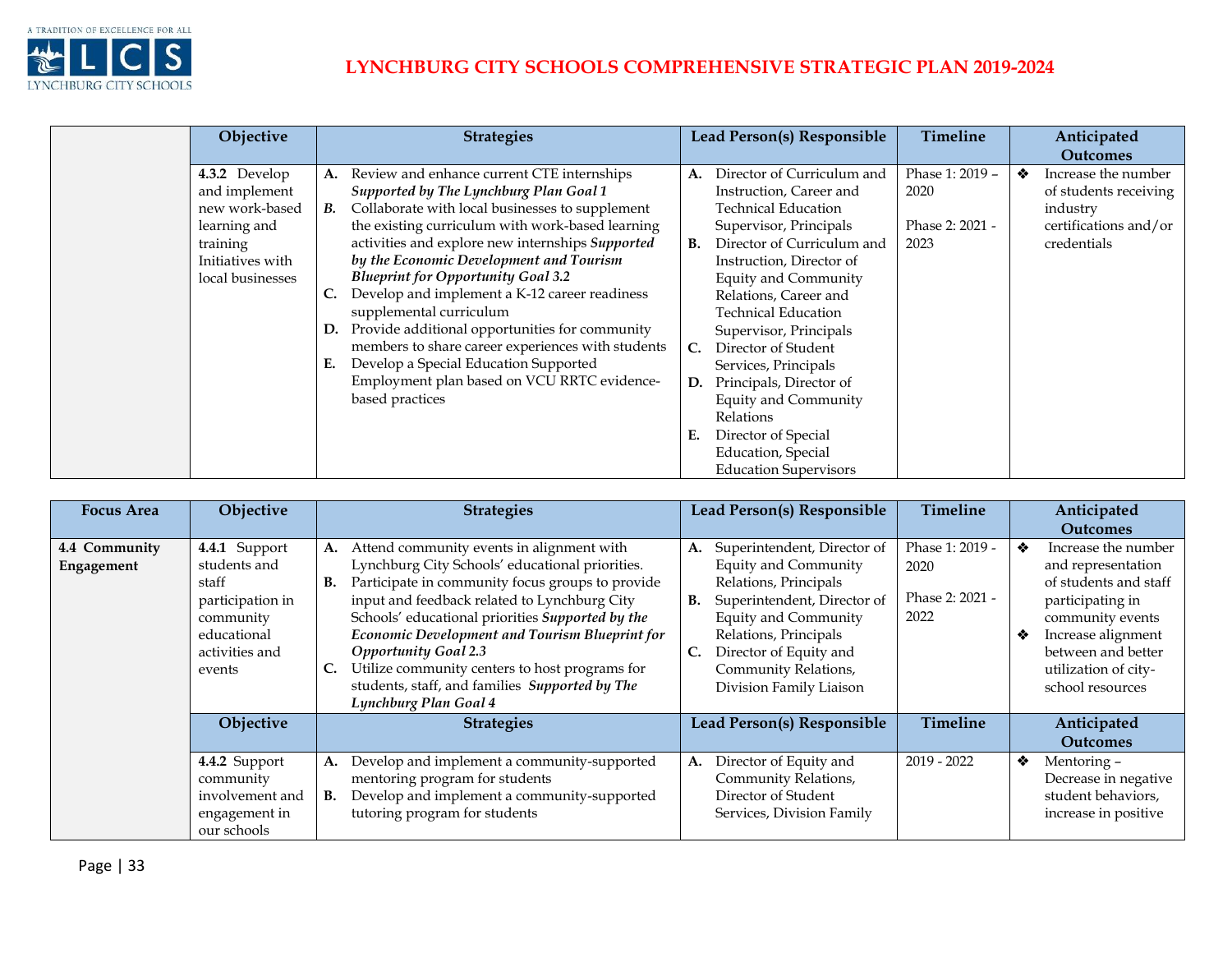

| C. | Develop and implement a community-supported        |           | Engagement Liaison,            |   | behaviors and         |
|----|----------------------------------------------------|-----------|--------------------------------|---|-----------------------|
|    | post-secondary plans program for students          |           | Principals                     |   | attendance            |
|    | D. Develop and implement a community-supported     | <b>B.</b> | Director of Equity and         | ❖ | Tutoring - Increase   |
|    | early childhood and pre-K readiness plan           |           | Community Relations,           |   | in reading, writing   |
| E. | Participate in joint City-School department        |           | Director of Curriculum and     |   | and math              |
|    | initiatives and collaborations Supported by The    |           | Instruction, Division          |   | achievement           |
|    | Lynchburg Plan Goal 3                              |           | Family Engagement              | ❖ | Post-Secondary -      |
| F. | Collaborate with faith-based institutions to       |           | Liaison, Principals            |   | Increase in the       |
|    | implement non-secular programs aligned with        | C.        | Director of Equity and         |   | number of students    |
|    | Lynchburg City Schools' educational priorities     |           | Community Relations,           |   | successfully entering |
|    | G. Collaborate with colleges and universities to   |           | Director of Student            |   | college, military,    |
|    | implement programs aligned with Lynchburg City     |           | Services, Division Family      |   | and/or workforce      |
|    | Schools' educational priorities                    |           | Engagement Liaison,            | ❖ | Early Childhood -     |
|    | H. Collaborate with community service providers to |           | Principals                     |   | Increase in the       |
|    | implement programs aligned with Lynchburg City     |           | D. Director of Equity and      |   | number of students    |
|    | Schools' educational priorities Supported by The   |           | Community Relations,           |   | who are ready for     |
|    | Lynchburg Plan Goal 3                              |           | Director of Special            |   | Kindergarten as       |
|    |                                                    |           | Education, PreK                |   | demonstrated on the   |
|    |                                                    |           | Coordinator, Division          |   | PALS and other        |
|    |                                                    |           | Family Engagement              |   | assessments           |
|    |                                                    |           | Liaison, Principals            |   |                       |
|    |                                                    | Е.        | Superintendent, Director of    |   |                       |
|    |                                                    |           | <b>Equity and Community</b>    |   |                       |
|    |                                                    |           | Relations                      |   |                       |
|    |                                                    | F.        | Superintendent, Director of    |   |                       |
|    |                                                    |           | <b>Equity and Community</b>    |   |                       |
|    |                                                    |           | Relations, Division Family     |   |                       |
|    |                                                    |           | <b>Engagement Liaison</b>      |   |                       |
|    |                                                    | G.        | Superintendent, Director       |   |                       |
|    |                                                    |           | Curriculum and                 |   |                       |
|    |                                                    |           | Instruction, Director of       |   |                       |
|    |                                                    |           | Human Resources, Director      |   |                       |
|    |                                                    |           | of Equity and Community        |   |                       |
|    |                                                    |           | Relations                      |   |                       |
|    |                                                    |           | H. Superintendent, Director of |   |                       |
|    |                                                    |           | Student Services, Director     |   |                       |
|    |                                                    |           | of Equity and Community        |   |                       |
|    |                                                    |           | Relations                      |   |                       |